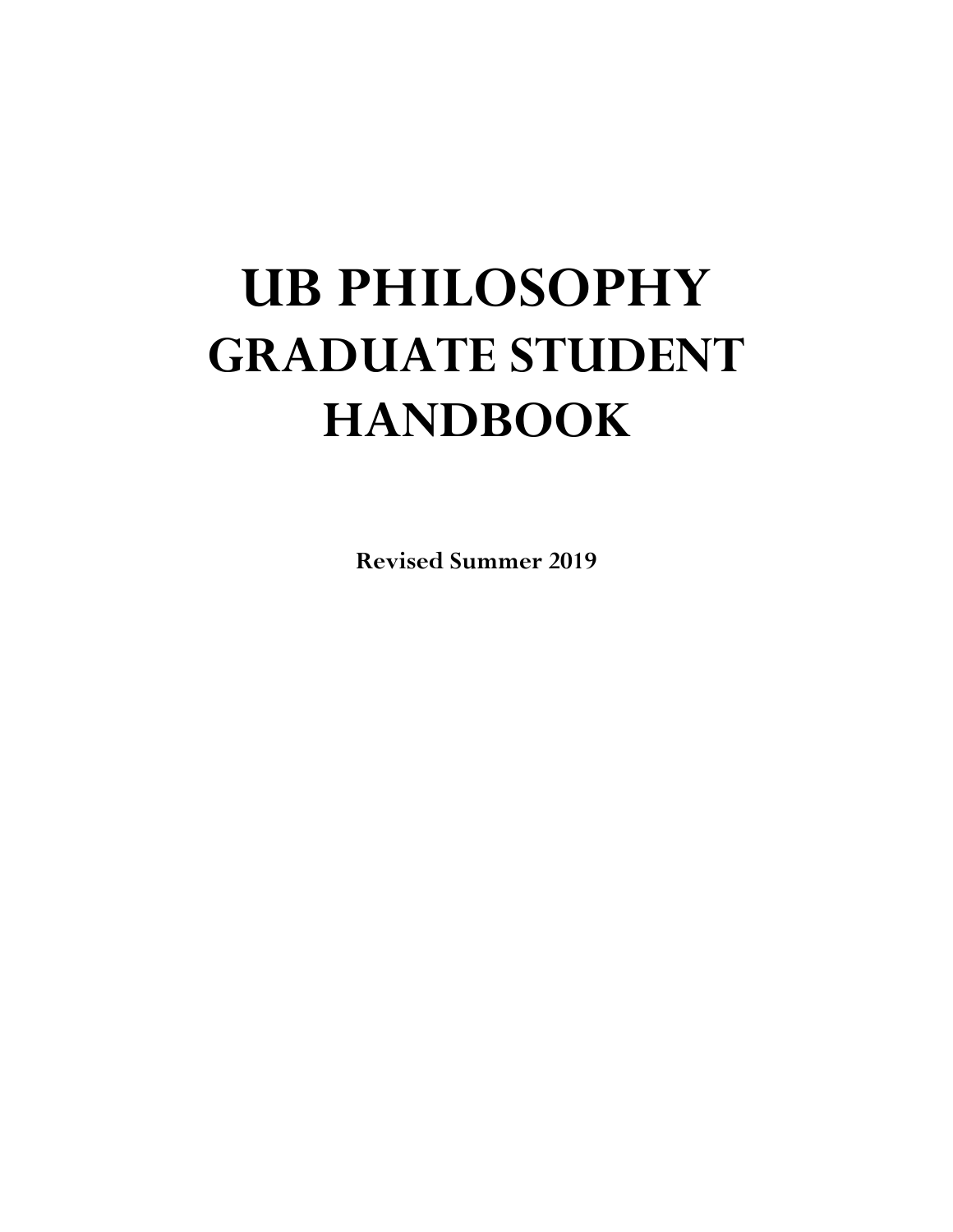# **Welcome to graduate studies in philosophy at the University at Buffalo (UB)!**

This handbook presents the philosophy department's rules and requirements, and offers advice to help graduate students succeed in UB's graduate philosophy program. The handbook is divided into to parts: Part 1 states the rules and requirements; Part 2 offers advice regarding the rules and requirements and strategies to promote graduate student success.

Students are responsible for being familiar with department and university rules; the latter are available from the graduate school web page: [http://www.grad.buffalo.edu/policies/index.php.](http://www.grad.buffalo.edu/policies/index.php) In case of conflict, University rules trump

those of the department.

This document will be updated periodically. The department reserves the right to change these rules during the time the student is in the program, but continuing students are governed by the rules that were in place at the time they entered the department.

Rules regarding updates to this document: changes to rules in sections 3, 5, 6, 7, 8, and 10 must be voted on by the philosophy faculty. Minor amendments to those sections designed to clarify meaning, and changes made to the other sections, can be made by the Chair or DGS without a departmental vote. Please contact the department chair or DGS with corrections or suggestions for improvements with this handbook, or if there are any links that are not working.

#### **DEPARTMENT CONTACTS**

**Department Website:** <http://www.buffalo.edu/cas/philosophy.html>

**Department Chair** (until August 2018): Neil Williams Office: 136C Park Hall Email: [new@buffalo.edu](mailto:new@buffalo.edu)

**Assistant to the Chair**: LaTonia Lattimore Office: 132 Park Hall Email lll2@buffalo.edu Ph.# 716-645-0163

**Director of Graduate Studies (DGS)**: Lewis Powell Office: xxx Park Hall Email: [lewpow@buffalo.edu](mailto:lewpow@buffalo.edu)

**Graduate Administrator**: Liz Lesny Office: 136A Park Hall Email: [elesny@buffalo.edu](mailto:elesny@buffalo.edu) Ph.# 716-645-2970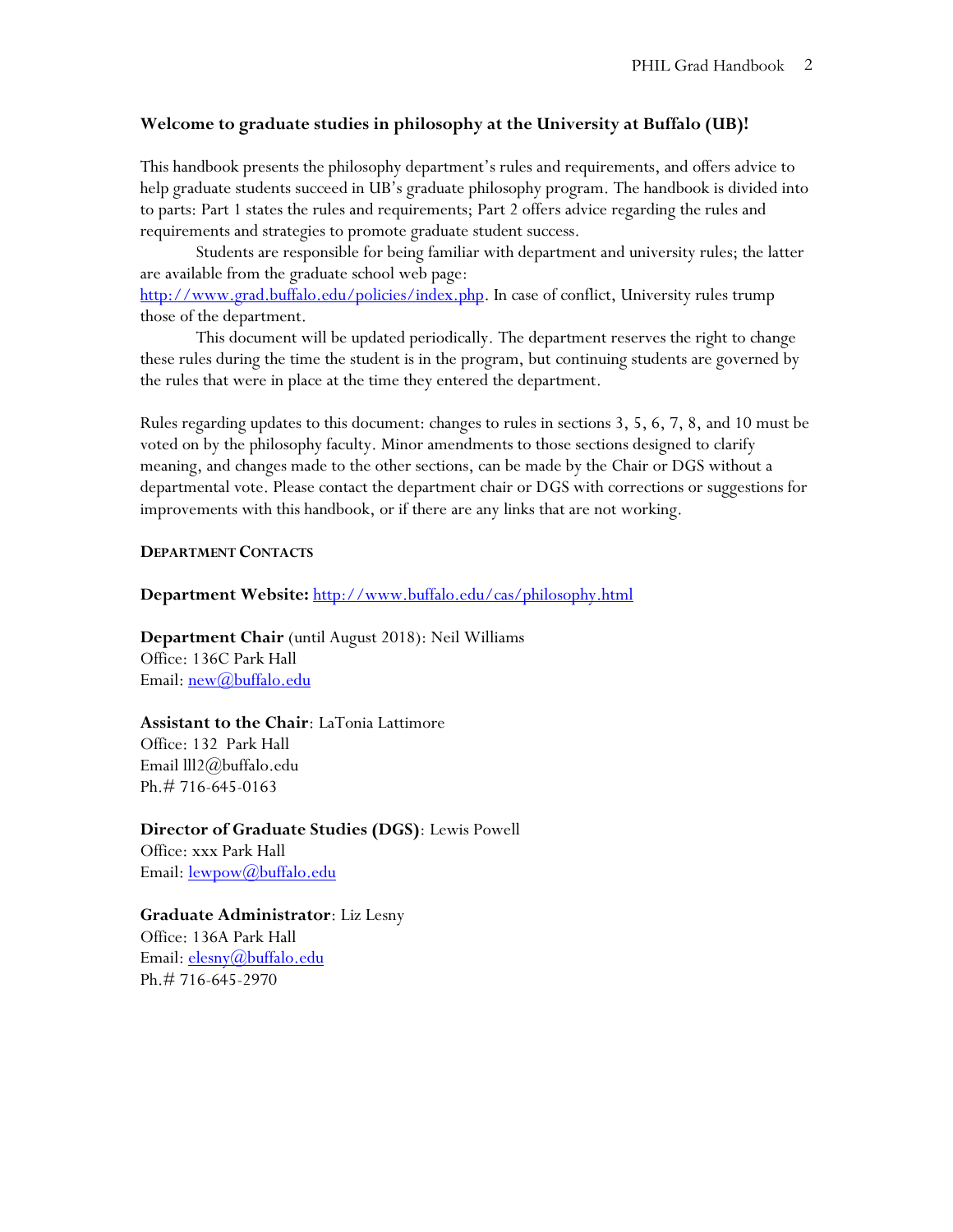#### **TABLE OF CONTENTS**

#### **PART 1: RULES & REQUIREMENTS**

#### **1. APPLYING TO THE PROGRAM**

- **1.1** Applicant's Philosophical Background
- **1.2** Application Deadlines
- **1.3** Application Materials

#### **2. ACCEPTANCE TO THE PROGRAM**

- **2.1** Campus Visits
- **2.2** Notification of Intention to Enroll
- **2.3** Adviser Assignment and Pre-registration Consultations
	- **2.3.1** Adviser Assignment
	- **2.3.2** Pre-registration Consultations
- **2.4** Establishing New York State Residency
- **2.5** TA Orientation

#### **3. FUNDING**

- **3.1** Department Assistantships
	- **3.1.1** Unfunded Students Considered for Assistantships
- **3.2** Dean and Presidential Incoming Fellowships
- **3.3** Schomburg Fellowships
- **3.4** Dissertation Fellowships
- **3.5** Humanities Institute Fellowships
- **3.6** Summer and Winter Intersession Teaching
- **3.7** Paid Graders, Office Assistants, Work Studies
- **3.8** Adjunct Teaching Jobs at Local Colleges
- **3.9** Sources of External Funding

#### **4. FULL-TIME STATUS AND LEAVES OF ABSENCE**

- **4.1** Full-Time Status
- **4.2** Leaves of Absence

#### **5. PROGRAM PREREQUISITES**

**5.1** Foundational Requirements

**5.1.1** Satisfying Foundational Requirements with Independent Studies **5.1.2** Satisfying the Foundational Requirement in Logic by Examination

#### **6. TRANSFER COURSE CREDIT**

**6.1** Transferred Course Credit

#### **7. M.A. PROGRAM**

- **7.1** Required Credits
- **7.2** Required Courses
- **7.3** Master's Project
- **7.4** Courses taken for S/U Grades
- **7.5** Independent Studies
- **7.6** Specialty M.A. Programs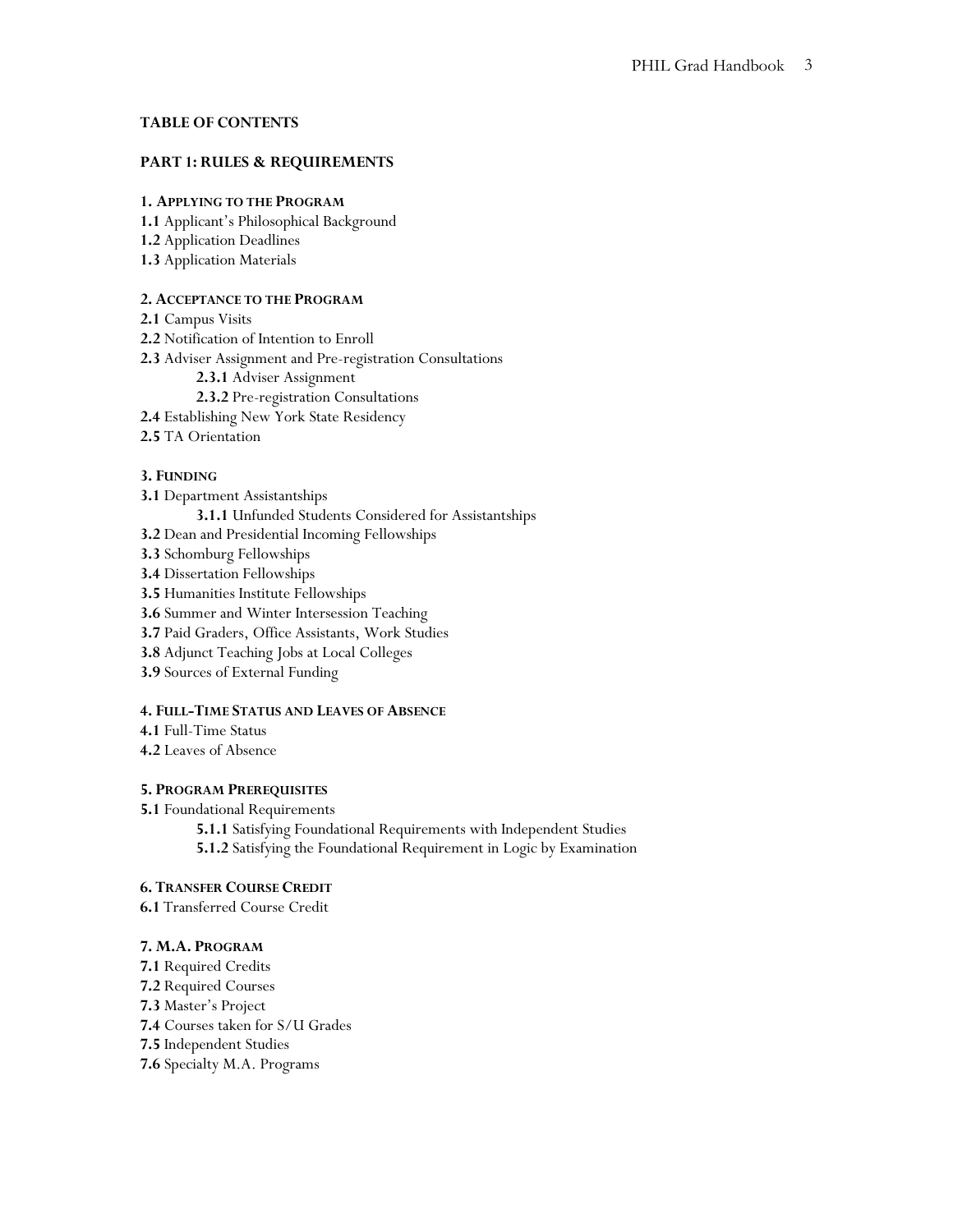**7.6.1** M.A. with Focus on Ontology and Information Science **7.7** Counting Non-Philosophy Courses towards the M.A. Degree **7.8** Satisfactory Progress in the MA Program **7.8.1** First Year **7.8.2** Second Year **7.9** Graduate School Forms and Deadlines **8. PH.D. PROGRAM. 8.1** Required Credits **8.2** Seminar Breadth Requirements **8.2.1** Waiving or Substituting Breadth Requirements **8.3** Other Required Courses **8.3.1** Intensive Writing Seminar for First Year Students (PHI 637) **8.3.2** Teaching Philosophy (PHI 604). **8.4** Language Requirement **8.5** Courses taken for S/U Grades **8.6** Qualifying Paper (QP) **8.6.1** Submission Guidelines **8.6.2** Evaluating the Qualifying Paper **8.6.3** Second-Try Qualifying Paper **8.7** Optional M.A. Degree **8.8** Dissertations **8.8.1** Committee Makeup **8.8.2** The Topical **8.8.3** Topical Preparation Independent Study **8.8.4** The Topical Defense **8.8.5** Dissertation Guidance Credits **8.8.5** Topical and Dissertation Deadlines **8.8.7** The Dissertation Defense **8.9** Satisfactory Progress in the Ph.D. Program **8.9.1** First year **8.9.2** Second Year **8.9.3** Third Year **8.9.4** Fourth Year **8.9.5** Fifth Year **8.9.6** Sixth Year and Beyond **8.10** University Guidelines, Deadlines, and Forms

#### **9. GRADUATE INSTRUCTORS, TEACHING ASSISTANTS, AND RESEARCH ASSISTANTS**

**9.1** TA Assignments **9.2** TA Duties **9.3** Make Up Exam Policy **9.4** Classroom Visits **9.5** Supervised Teaching Course (Phil 605) **9.6** Syllabi

**10. GOOD STANDING 10.1** Semi-Annual Student Reviews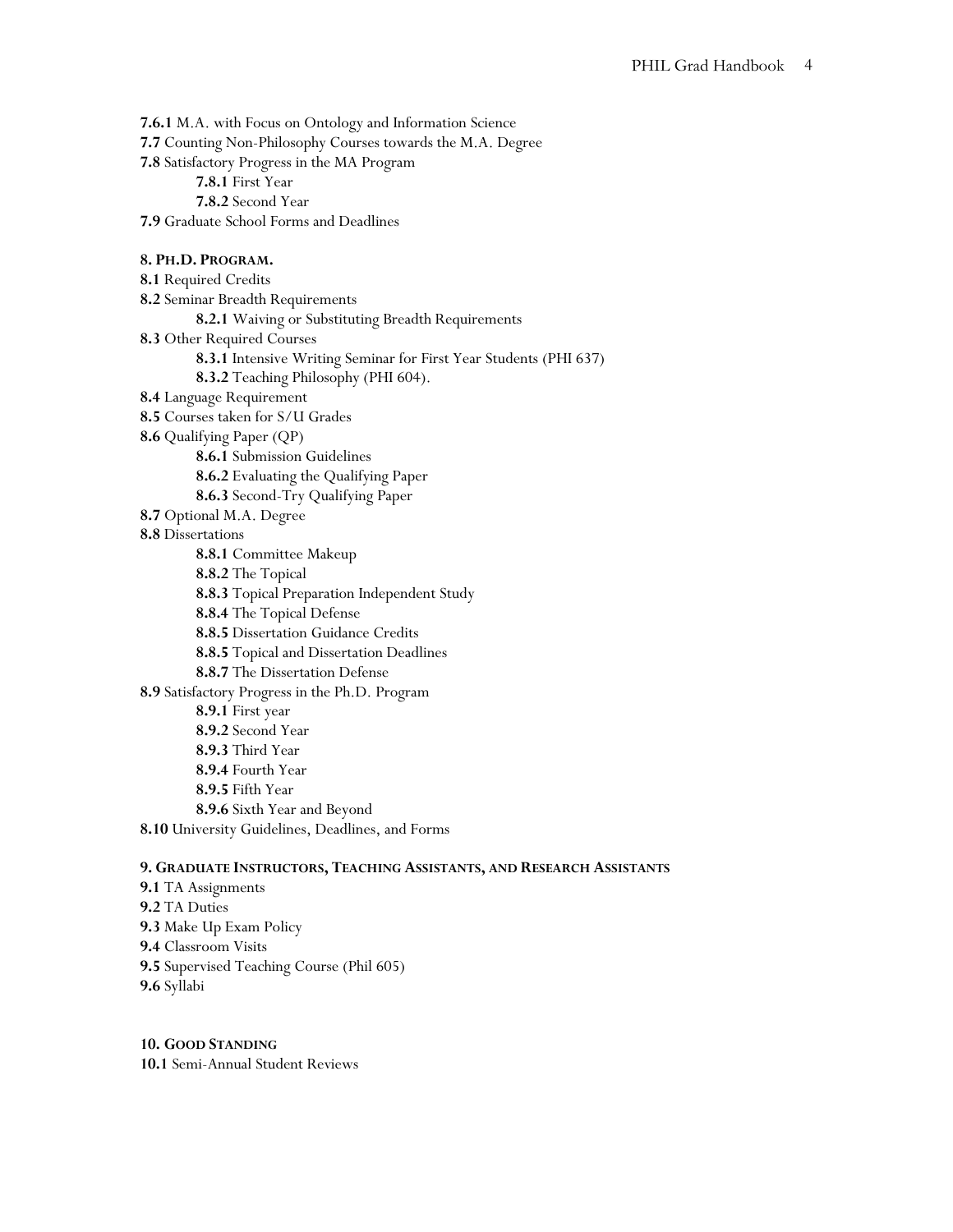**10.2** Good Standing and Probation

- **10.3.** Academic Probation Due to Low Grades
	- **10.3.1** Probation for Failure to Maintain Minimum Department GPA
	- **10.3.2** Failure to Maintain Minimum GPA to Retain Funding

**10.4** Grievance Procedures

#### **11. DEPARTMENTAL CITIZENSHIP**

**11.1** Attendance at Colloquia and UB Conferences

**11.2** Department Citizenship

#### **12. DEPARTMENTAL AWARDS**

**12.1** Peter Hare award for Best Overall Paper **12.2** Peter Hare Department Citizenship Award **12.3** George Hourani Award for Best Paper in Ethics **12.4** Patrick and Edna Romanell Award for Philosophical Work in Naturalism **12.5** Thomas Perry Dissertation Award **12.6** Outstanding TA or RA Award **12.7** Outstanding Graduate Instructor Award

# **13. FACULTY**

**13.1** Faculty Specializations

**13.2** Faculty Concentrations

#### **14. GRADUATE STUDENT GROUPS/ACTIVITIES**

- **14.1** Graduate Student Association (GSA)
- **14.2** Reading Groups
- **14.3** Graduate Representatives on Department Committees

#### **PART 2: ADVICE & RECOMMENDATIONS**

# **B1. APPLYING TO THE PROGRAM**

**B1.1** Applicant/Department Fit

# **B3. FUNDING**

**B3.1** External Funding Sources

# **B8. PH.D. PROGRAM**

**B8.6.1** Tips for a Successful Qualifying Paper **B8.6.2** Faculty Assistance with the Qualifying Paper **B8.7** Optional Mid-Program M.A. Degree **B8.8.2** The Topical **B8.8.4** The Topical Defense **B8.8.7** The Dissertation Defense

**B12. DEPARTMENTAL AWARDS B12.1** Nominations **B12.2** Eligibility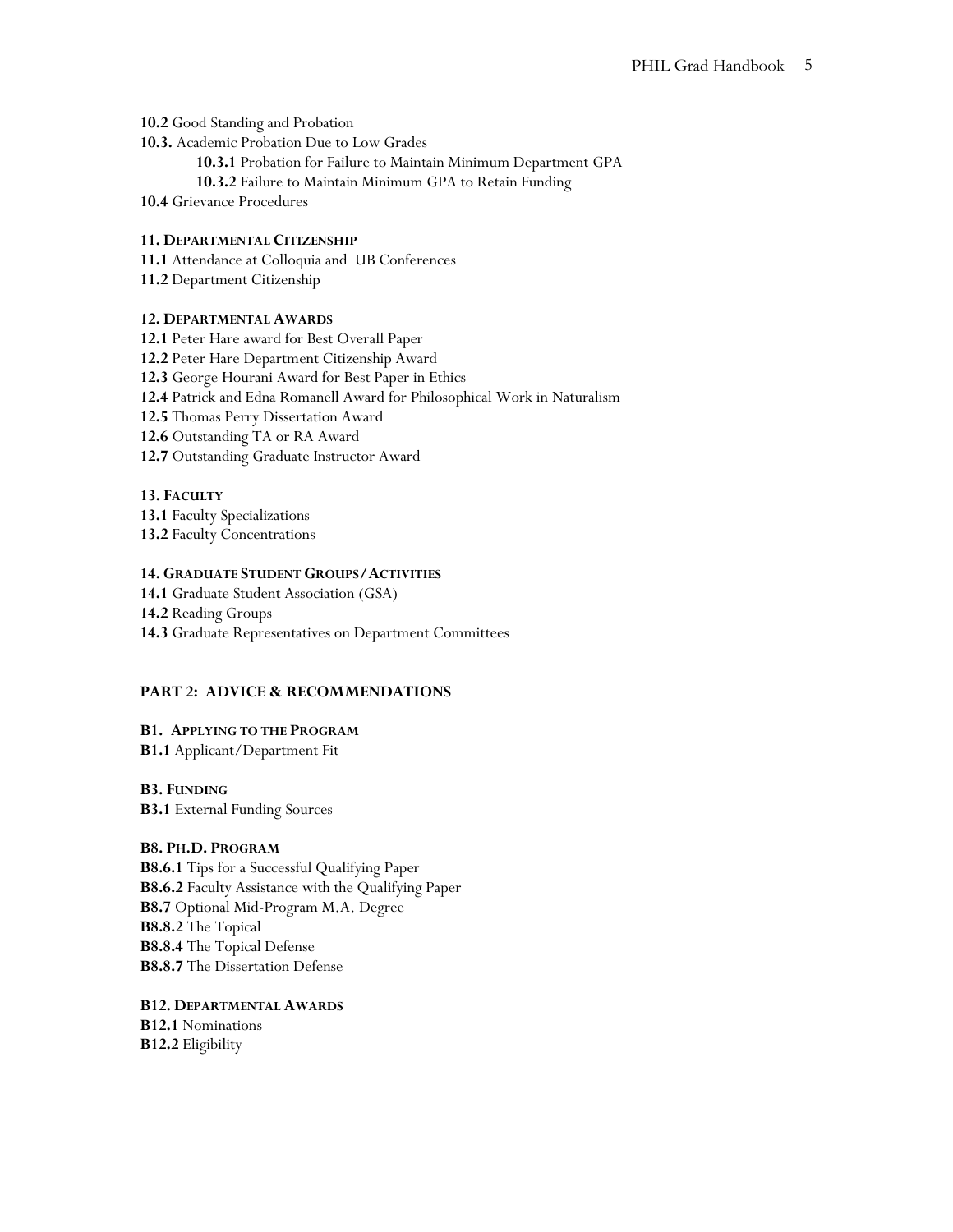**B8.6.2** Faculty Assistance with the Qualifying Paper **B8.7** Optional Mid-Program M.A. Degree **B8.8.2** The Topical

# **B15. PLACEMENT**

**B15.1** When to go on the market **B15.2** What Students Will Need to Go on the Market **B15.3** The Academic Year of the Job Application **B15.4** Publishing **B15.5** Conference Presentations **B15.6** Dossier Service **B15.7** Sample CV **B15.8** Other Resources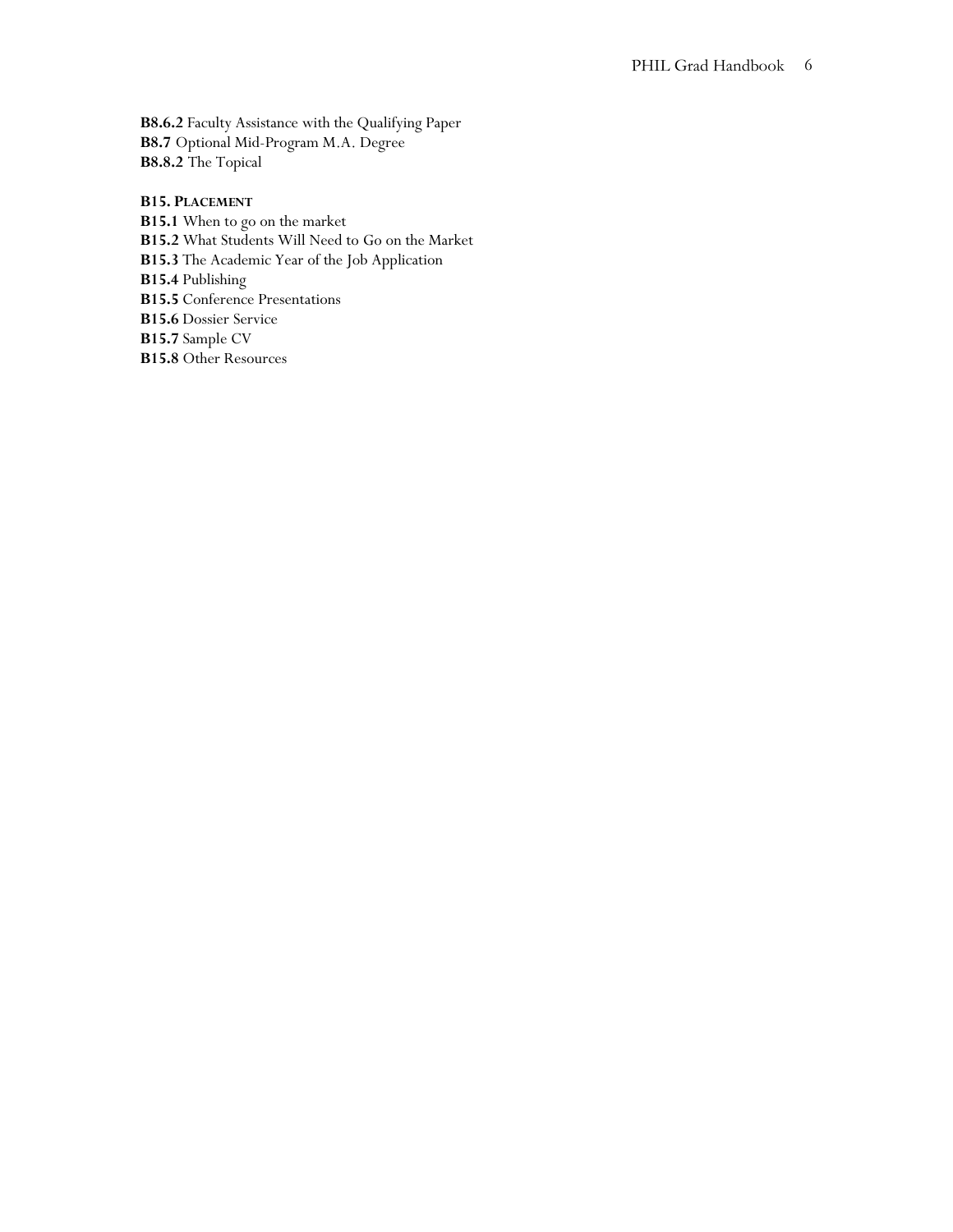# **PART 1: RULES & REQUIREMENTS**

#### **1. APPLYING TO THE PROGRAM**

# **1.1 Philosophical Background:**

**Ph.D. Program**: Applicants to the Ph.D. program must have—at least—the equivalent of a minor in philosophy. (A major in philosophy is not required, but is recommended, for application to the Ph.D. program.) Applicants to the Ph.D. program must have maintained at least a 3.0 GPA as an undergraduate. (This condition can be waived in special cases, including: a much higher GPA in philosophy courses only; marked improvement through one's undergraduate career; graduate GPA at or above 3.0.) The department reserves the right to accept applicants to the Ph.D. program into the M.A. program in cases where the applicant's background is deemed insufficient for acceptance into the Ph.D. program.

**M.A. Program**: There is no formal requirement regarding the number of philosophy courses required for application to the M.A. program. It is recommended, however, that the applicant have taken some philosophy courses prior to applying. Those who have taken very few philosophy courses might consider coming initially as a non-matriculated student (see below). Applicants to the M.A. program must have maintained at least a 3.0 GPA as an undergraduate. (This condition can be waived in special cases, including: a much higher GPA in philosophy courses only; marked improvement through one's undergraduate career; graduate GPA at or above 3.0.) Students in the UB Philosophy M.A. program can apply to the Ph.D. program before completion of the M.A. program.

**Non-matriculated Students:** Those persons interested in non-matriculated studies (not actively working towards a degree) should submit a Graduate School admissions application with all transcript(s) of previous studies. Letters of recommendation are recommended. Applications are approved or denied by the DGS. The student must obtain permission from the instructor of each course they intend to take. A non-matriculated student can take a maximum of 12 credits (four courses). Such credits can later be applied to department requirements if the student is accepted into the MA or Ph.D. program.

**1.2 Application Deadlines:** The deadline for applying to the Ph.D. program is January 2. (Late applications are accepted, but they will not be considered for funding.) Ph.D. students are only accepted for programs starting in the fall semester.

There is no deadline for application the M.A. program, but students who wish to be considered for the fall semester should have completed their application (including all required documents) by no later than May 31 of that year.

There is no department deadline for non-matriculated students.

**1.3 Application Materials:** All applications are to be submitted through the Self-Managed Electronic Admissions Process for Domestic and International Graduate/Professional School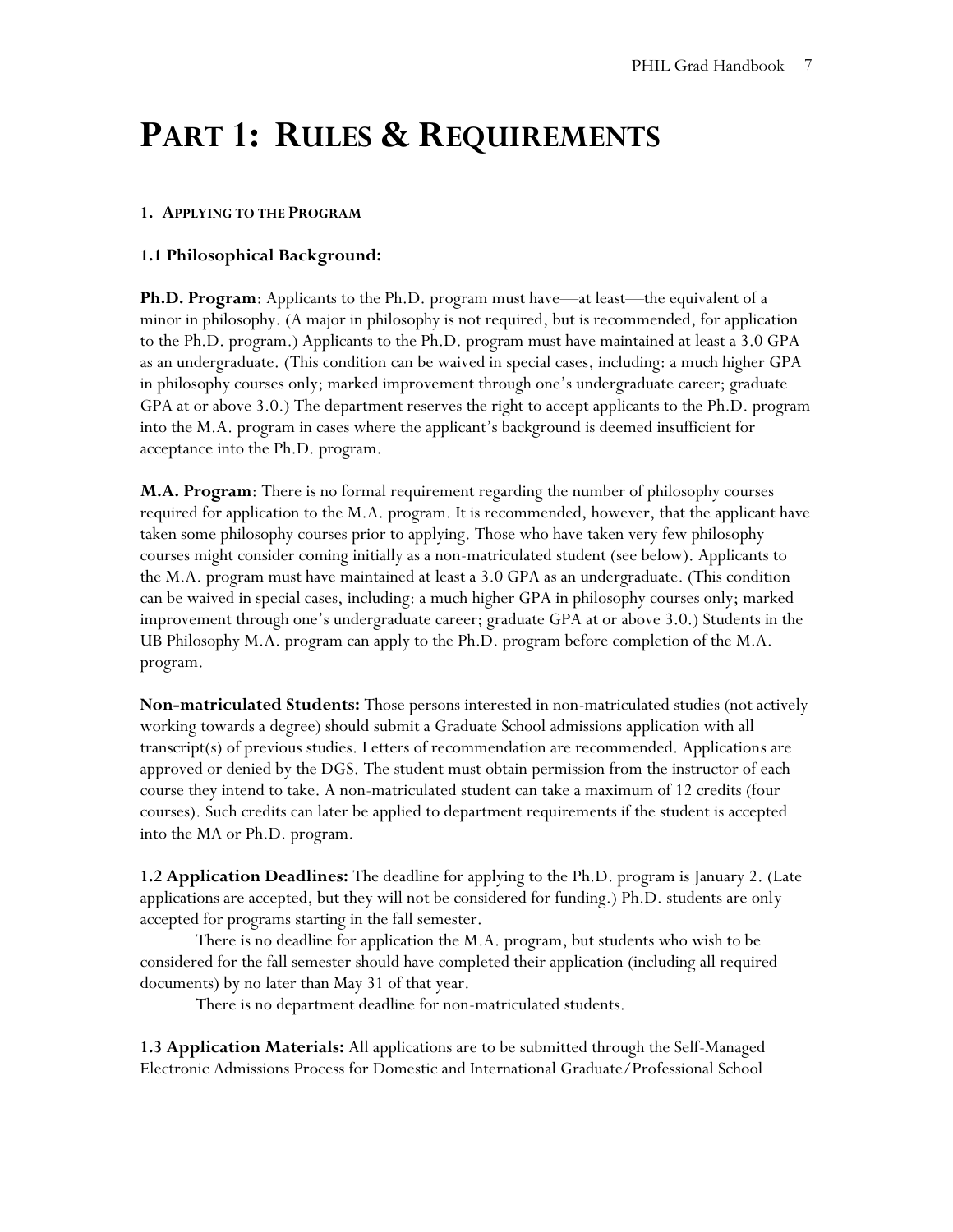Applicants. All students will have to submit their CVs, transcripts, and personal statements electronically through a portal on GradMit.

Applications for the M.A. and Ph.D. programs should include:

**a)** A sample of philosophical writing. (Recommended length 12-20 pages)

**b)** A brief statement of purpose. (Up to 500 words)

**c)** Three letters of recommendation. The letters should provide appraisals of undergraduate work and prospects for success at the graduate level. Letters from philosophy professors are preferred. **d)** GRE General Test scores. (LSAT scores may be used in place of the GRE General test score only for students who have not taken the GRE General Test). M.A. applicants are not required to submit GRE General Test scores.

**e)** Transcripts of all undergraduate and graduate work.

**f)** International students must provide proof (in the form of examination scores) of having satisfied the University's minimal criteria for English Proficiency. The University sets the following minimums: TOEFL (IBT): 79; TOEFL (PBT) 550; IELTS: 6.5 (no sub-score below 6.0). This requirement is automatically waived for international students who are already in the US to complete a degree program. For further exceptions see the English Proficiency information at the University at Buffalo's Graduate School site:

http://grad.buffalo.edu/Admissions/International Student Admissions/english-proficiency.html.

# **2. ACCEPTANCE TO THE PROGRAM**

**2.1 Campus Visits:** Each spring the department will host an 'Open House' when accepted students are advised to visit. Many faculty and continuing graduate students will be on hand and available for conversations and outings. There will be special admissions-oriented events scheduled, including seminars open to prospective students. Prospective students are welcome to visit at other times, but the Open House is the applicant's best opportunity to meet other accepted students, faculty, and current students. Visits by applicants should be scheduled by contacting the graduate administrator or the DGS. Prospective students are advised to contact current graduate students. See [http://www.buffalo.edu/cas/philosophy/grad-study/grad\\_directory.html](http://www.buffalo.edu/cas/philosophy/grad-study/grad_directory.html) for a list of graduate students and their research interests.

**2.2**. **Notification of Intention to Enroll:** Students with offers of funding must notify the department about their decision by April 15. Students accepted without funding will be put on a wait list for funding. Students who have accepted our offer of admission (funded or unfunded) may delay their start date by at most one semester. After that, they must reapply via the standard process.

# **2.3 Adviser Assignment and Pre-Registration Consultation**

**2.3.1 Adviser Assignment:** The DGS will assign each new student an adviser before their first semester. Students can change their adviser after completing their second semester in the program. They must obtain the consent of the new adviser and notify the DGS and Graduate Administrator for the change to be official.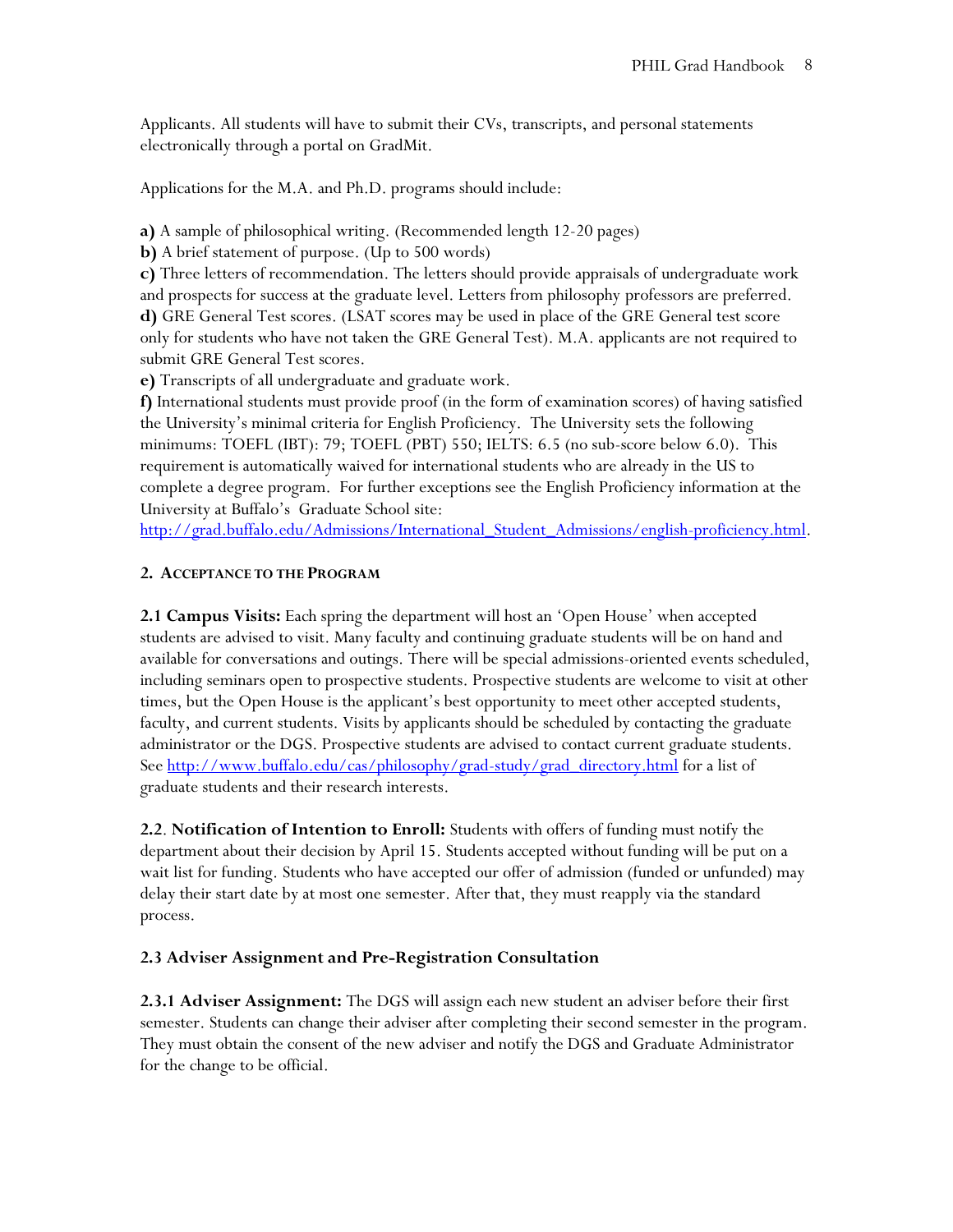**2.3.2 Pre-registration Consultation**: Students must contact their adviser and discuss their course registration prior to the start of each term. Meetings can be conducted via email, if necessary. Failure to consult one's adviser before classes begin will result in an automatic loss of good standing (see §10). This rule holds for every semester the student is in the department.

**2.4 Establishing New York State Residency:** The department asks that funded students who are US citizens obtain New York Residency as soon as possible and requires that they do so by the beginning of their second year. Funded students who fail to do so will be billed by the Graduate School for the difference in cost between in-state and out-of-state tuition.

**2.5 TA Orientation:** All new students who have been granted departmental assistantships (see §3.1) must attend the graduate School TA orientation in late August, prior to the start of the fall semester.

# **3**. **FUNDING**

**3.1 Department Assistantships:** Departmental Assistantships ('funding') provide students with free tuition, health insurance, and a stipend. (Recent stipends have been in the range of \$13,500). In exchange for this funding students serve as Research Assistants (RA), Teaching Assistants (TA) or Course Instructors. Students provided with department assistantships must maintain a GPA of 3.5 or higher to remain funded (see §10.3.2 for details).

**3.1.1 Unfunded Students Considered for Assistantships**: Unfunded students will be considered for funding (if and when this is available) each year they are in the program, up to the end of their fourth year. There is no fee, and no application is required. Assistantships, when offered, will be for at most one year at a time.

**3.2 Dean and Presidential Incoming Fellowships:** The DGS, in consultation with the admissions committee, will nominate applicants offered assistantships for Dean and Presidential Fellowships. These provide additional funds on top of the student's annual stipend. Recent awards have been in the range of \$4000 (Dean) and \$7500 (Presidential). More information can be found at http://cas.buffalo.edu/students/graduate/grad-support.php.

**3.3 Arthur A. Schomburg Fellowship Program:** The Arthur A. Schomburg Fellowship Program is sponsored by New York State and offers support for historically underrepresented students in graduate programs across the university. The DGS will contact eligible accepted students to determine their interest in applying.

**3.4 Dissertation Fellowships:** The College of Arts and Sciences provides \$6000 to annual winners of dissertation fellowships. Applicants for the fellowship must provide evidence that that are on track to complete their dissertation in the upcoming award year. Calls for self-nomination (along with application requirements) will be distributed by the DGS in January of each year; funds are distributed late in September.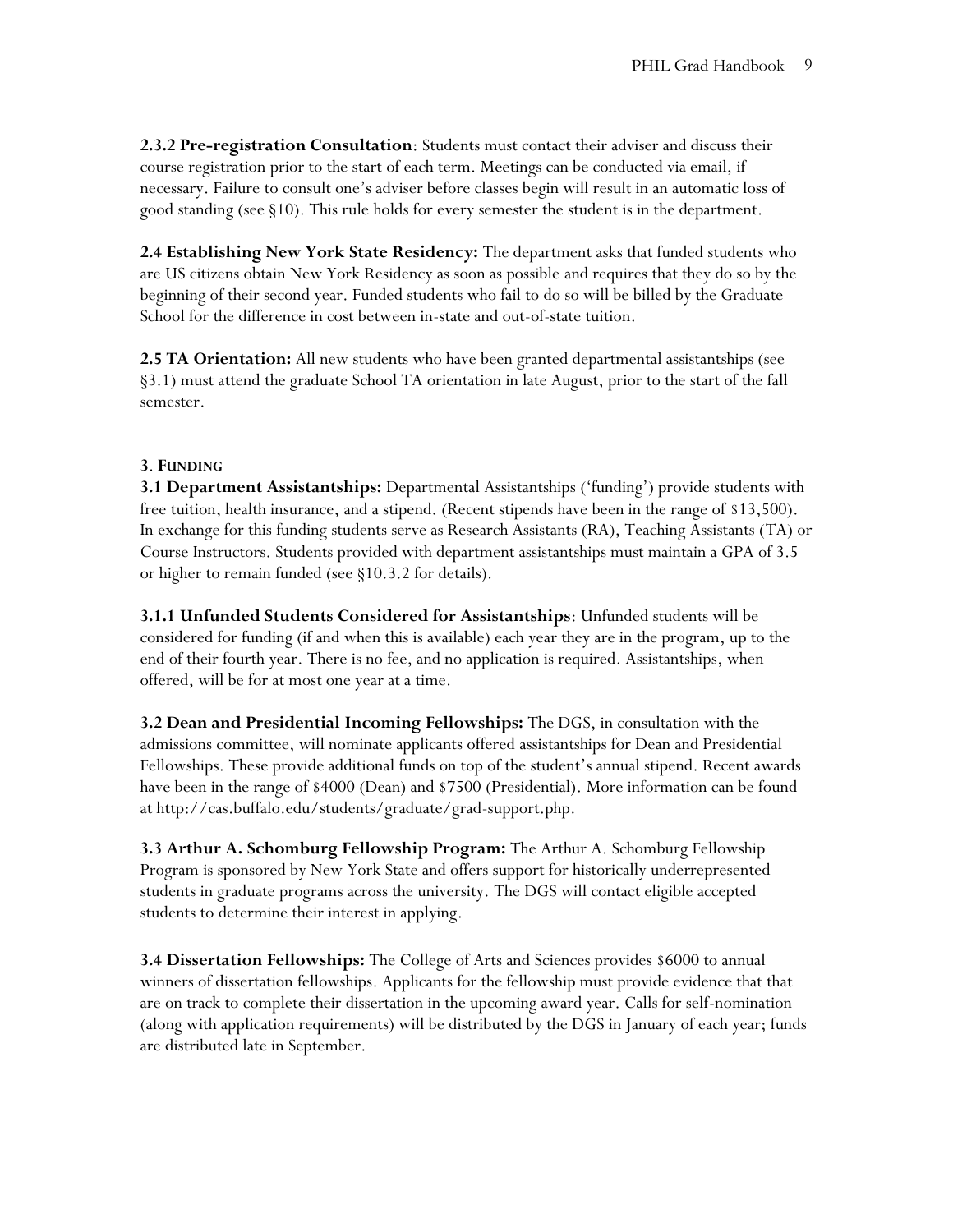**3.5 Humanities Institute Fellowships:** The Humanities Institute provides \$6000 to annual winners of dissertation fellowships. Potential applicants will be contacted by the DGS. Details about the award can be found here[: http://humanitiesinstitute.buffalo.edu/opportunities/for](http://humanitiesinstitute.buffalo.edu/opportunities/for-graduate-students/advanced-phd-fellowships/)[graduate-students/advanced-phd-fellowships/](http://humanitiesinstitute.buffalo.edu/opportunities/for-graduate-students/advanced-phd-fellowships/)

**3.6 Summer and Winter Intersession Teaching:** Four to six graduate students are typically needed to teach (as full instructor) six-week summer or three-week winter intersession philosophy courses. (Most of the courses will be online courses, conducted entirely online, and not require any presence on campus.) Unlike Fall and Spring teaching positions, both funded and unfunded students are permitted to apply for these teaching positions. However (except in unusual circumstances) students must have taken Teaching Philosophy (PHI 604) to be considered. Students applying to teach these summer or winter courses are advised to previously TA or audit the same course when taught by a professor, in order to familiarize themselves with the course subject and an experienced instructor's approach. Summer and winter classes may be cancelled due to insufficient enrollment.

**3.7 Paid Graders, Office Assistants, Work Studies.** There are very occasionally funds available to pay students to grade for faculty or assist the staff in the office with clerical work. Some students may also qualify for federally funded work study positions. When these opportunities arise the DGS will give unfunded students first priority.

**3.8 Adjunct Teaching Jobs at Local Colleges:** Students (funded and unfunded) should notify the DGS and Chair if they are interested in adjunct teaching at local schools. Trocaire, Daemon, Niagara, Buffalo State, Canisius College, and Erie Community College frequently need our graduate students to meet their teaching needs. Less frequent requests for teachers come from more distant schools such as SUNY Fredonia and SUNY Geneseo. Some schools will contact students directly or through students they currently employ, but on occasion schools will ask the DGS or Chair to provide names of prospective teachers.

**3.9 Sources of External Funding:** Students are encouraged to apply for external fellowships. Please see the list of possible sources of external funding in §B3.9.

# **4. FULL-TIME STATUS AND LEAVES OF ABSENCE**

**4.1 Full-Time Status:** To be considered full time by loan agencies, the U.S. Immigration service, or for tuition award purposes, students must be registered for a minimum of 12 credit hours per semester.

Exceptions:

- (i) Students with a graduate, teaching, or research assistantship, must be registered for a minimum of 9 credit hours during per semester to be considered full time.
- (ii) Students who have filed an Application to Candidacy (ATC) form and are working on their theses, dissertations, or MA projects, must be registered for a minimum of 1 credit hour per semester to be considered full time.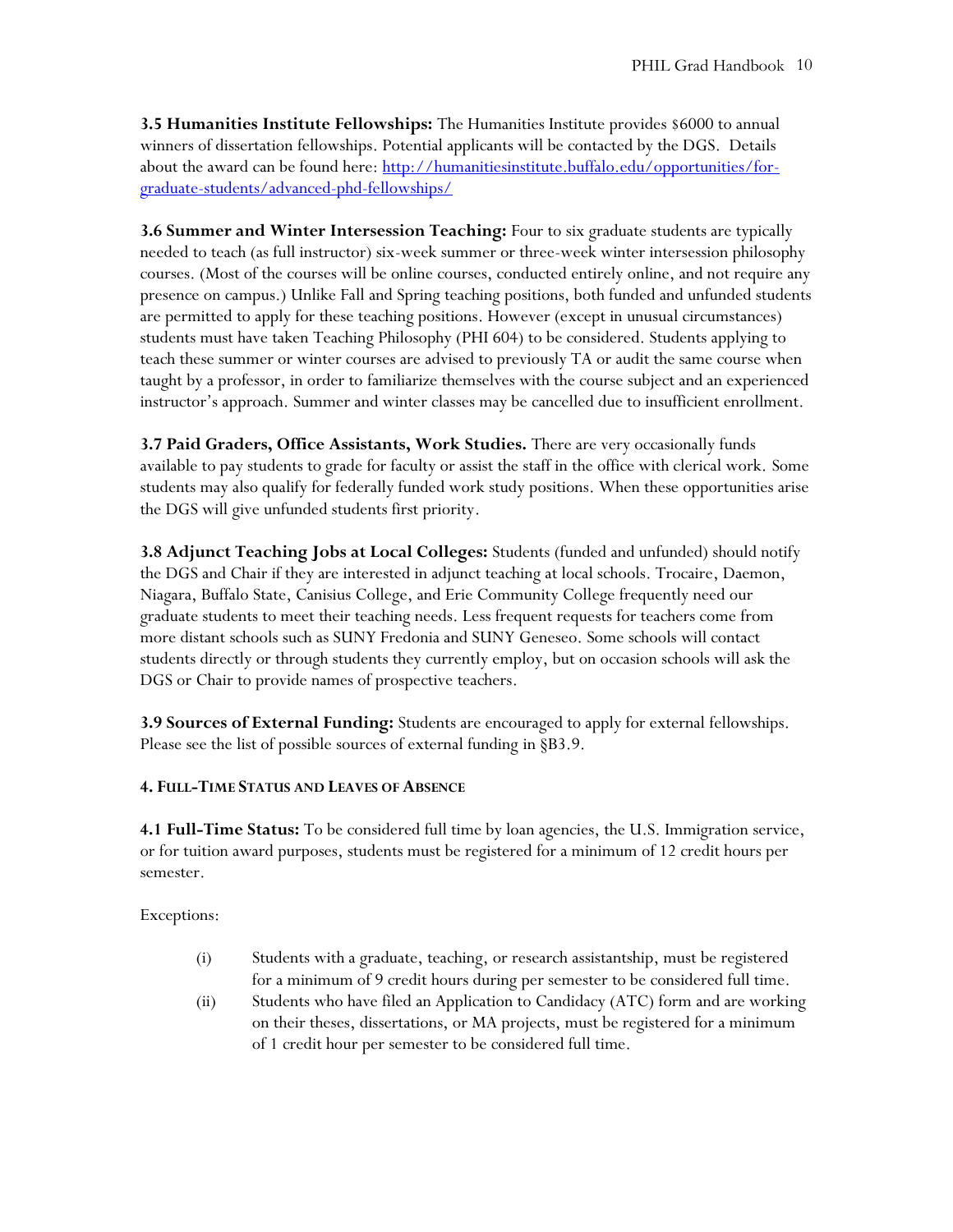(iii) Students participating in a University approved foreign exchange project must be registered to the extent required by the schedule listed on the chart found on the full-time status form to be considered full time.

**4.2 Leaves of Absence**: Any period of leave will be counted as part of the funding commitment initially given to an entering student; there can be no guarantee that funding lost through such a leave will be restored. Decisions regarding the loss of funding during the leave will be at the discretion of the DGS. Students who fail to register without the permission of the DGS will be considered on unauthorized leave and may have to reapply for admission to the program.

# **5. PROGRAM PREREQUISITES**

# **5.1 Foundational Requirements:**

The Foundational Requirement requires every MA and PhD student to have some basic background, typically at the undergraduate level, in the following four areas of philosophy.

- **i)** Ethics
- **ii)** Metaphysics/Epistemology (broadly construed)
- **iii)** Symbolic Logic
- **iv)** Two courses in the History of Philosophy

There are two ways in which students can satisfy the Foundational requirement.

- (1) Students can show, for each area above, that they have previously taken a course in that area that is equivalent to UB's undergraduate course in that area, and that they received a B or better in that course. Typically, the relevant course will be an undergraduate course. For example, for Ethics, students can show that they have received a B or better in a course that is equivalent to UB's PHI 107 (Ethics). For Logic, they can show that they have done the same in a course that is equivalent to UB's PHI 215 (Symbolic Logic).
- (2) Students who have not previously completed such courses with a B or better must take such courses at UB, in the form of independent studies. (See below for details.)

The onus is on the student to establish that their previous coursework satisfies the Foundational Requirements. To do so, students must submit proof in the form of transcripts and course syllabi to faculty who have been designated by the DGS as having competence in the relevant field. The student and Graduate Administrator will jointly keep a form for each student indicating which requirements have been satisfied. Satisfying the Foundational Requirements does not count as satisfying the department's Ph.D. Seminar Requirements (§8.2), but can be used towards satisfaction of the requirements for the M.A. degree.

In the event that a student is unable to demonstrate prior competence, he or she must remedy this by achieving a grade of B+ or better in an Independent Study (599) with a professor who is teaching a suitable undergraduate course, when the relevant undergraduate course is next offered (see §5.1.1 below). A recommended list of equivalent UB philosophy courses follows.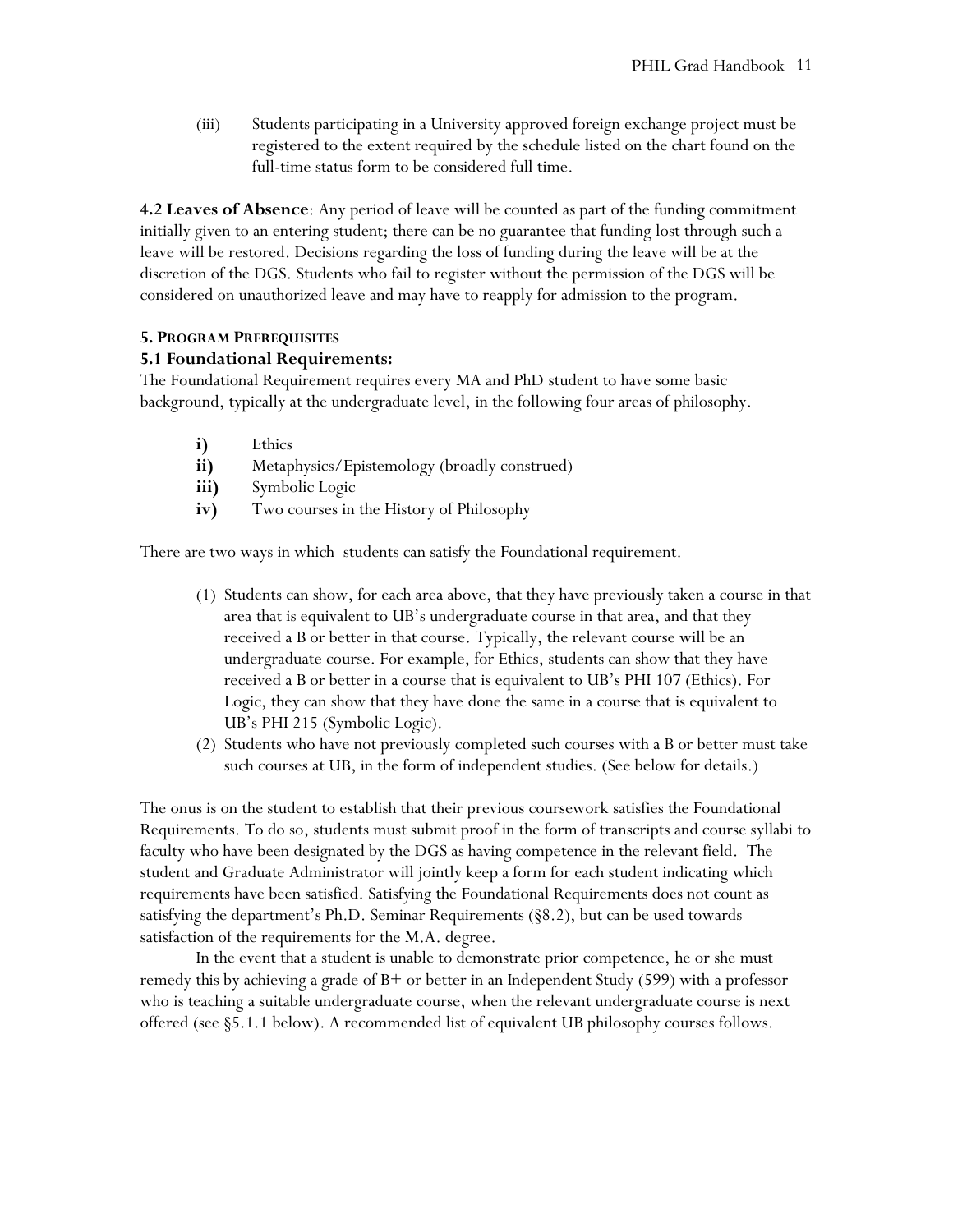| <b>Ethics</b>                            | PHI 335 Contemporary Ethical Theory         |
|------------------------------------------|---------------------------------------------|
|                                          | PHI 338 Law and Morality                    |
| Metaphysics/Epistemology                 | PHI 320 Philosophy of Mind                  |
|                                          | PHI 321 Philosophy of Science               |
|                                          | PHI 328 Philosophy of Language              |
|                                          | PHI 329 Metaphysics                         |
|                                          | PHI 333 Epistemology                        |
| <b>Symbolic Logic</b>                    | PHI 215 Symbolic Logic                      |
| <b>History of Philosophy (2 courses)</b> | PHI 260 History of Ancient Philosophy       |
|                                          | PHI 266 Medieval Philosophy                 |
|                                          | PHI 270 History of Modern Philosophy        |
|                                          | PHI 280 19 <sup>th</sup> Century Philosophy |
|                                          | PHI 288 20 <sup>th</sup> Century Philosophy |

**5.1.1 Satisfying Foundational Requirements with Independent Studies:** Students unable to demonstrate prior competence in the listed philosophy courses must remedy this by signing up for an independent study (PHI 599) with the professor of a suitable undergraduate course, when the relevant undergraduate course is next offered. Graduate students are typically required to attend the undergraduate course lectures, but may, at the discretion of the instructors, have different course requirements, such as papers, readings, or problem sets not assigned to the undergraduates. A grade of a B+ or better is needed to meet the Foundational requirements. No course taken for S/U can be used to satisfy any Foundational requirement.

**5.1.2 Satisfying Foundational Requirements by Examination:** Students otherwise unable to demonstrate prior competence in Symbolic Logic can elect to demonstrate competence by taking an exam on the material and achieving a grade of B+ or better. To accomplish this, the student may pass the final examination of PHI 215 with a  $B+$  or better, or pass a certifying examination designed by the instructors of 215 with the equivalent of a B+. Students do not have to officially enroll in the class to take the certifying examination. Only the Foundational Requirement in Symbolic Logic can be satisfied by Examination. The department recommends that students satisfy the Foundational Requirement in Logic during their first year.

# **6. TRANSFER COURSE CREDIT**

**6.1 Transfer Course Credit:** Students with prior graduate work in philosophy can request UB graduate course credit after completing a semester of graduate study at UB. Only course work completed with a grade of B+ or higher will be eligible to be transferred. The university allows students to transfer at most 6 credits for an M.A. and at most 30 for a Ph.D., though the department rarely accepts 30 transfer credits as components of a Ph.D. program. Students should meet with their advisers to decide which credits to propose for transfer. They must submit, along with written approval from their adviser, syllabi and transcripts for each course they wish to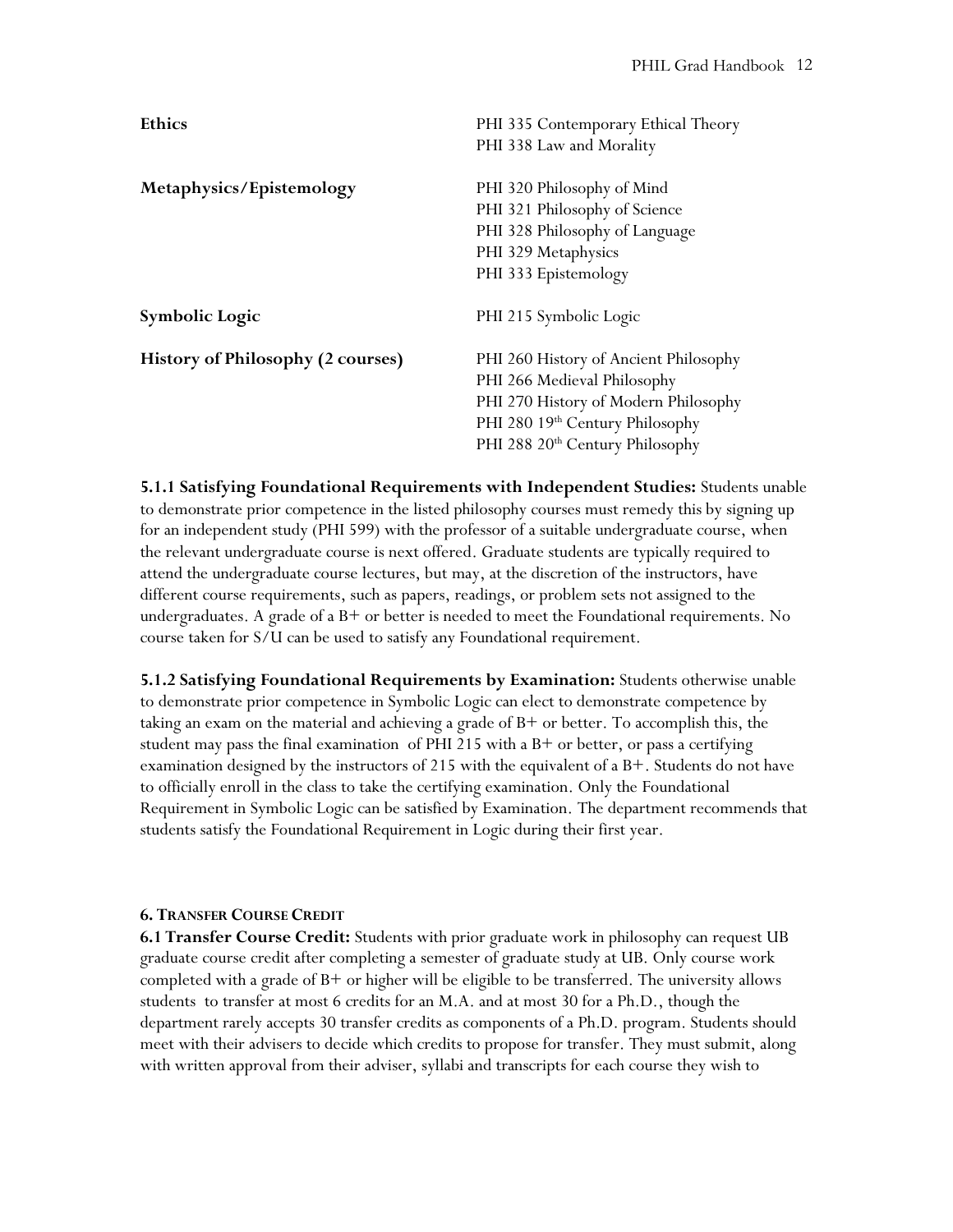transfer. The DGS or Progress and Evaluation committee will rule on the proposal, after which the approved proposal is forwarded to the Graduate school for final approval. Students who transfer 27-30 credits must submit a Qualifying Paper (§8.6) at the start of their second semester.

#### **7. M.A. PROGRAM**

**7.1 Required Credits:** The M.A. student needs 30 credits from seminars or independent studies to obtain the degree. Teaching Philosophy (PHI 604) and Supervised Teaching (PHI 605) are not considered seminars or independent studies, so *cannot* count towards the M.A. degree. Credits from these *can* be counted towards the doctoral degree if the student enters the Ph.D. program.

**7.2 Required Courses:** M.A. students must provide evidence of having satisfied the Foundational requirements (§5). Independent studies taken to satisfy the Foundational requirements can be counted towards the 30 credits needed for the degree.

Other Required Courses:

3 of the 30 credits are to come from an M.A. Guidance (PHI 701) course to work on a Master's Project (see §7.3).

Beyond the Master's Project and the Foundational requirements, there are no further breadth requirements for the M.A. degree.

**7.3 Master's Project:** The student must complete a one-paper project under the supervision of a member of the philosophy faculty. The paper will be between 5000 and 8000 words and will typically consist of a rewritten version of a seminar paper. The project is to be completed within one term. During that term, the student signs up for 3 credits of M.A. Guidance (PHI 701). Only one instructor is required to approve the M.A. paper project, namely the faculty supervisor. If the M.A. project is a rewritten version of a seminar paper, then it is advisable that the M.A. project supervisor be the same person who oversaw the writing of the original seminar paper. If the instructor under whom the student wrote the first version of the paper is not available, then the student can ask another professor to be the M.A. Project supervisor. In such cases, the supervisor may ask to see the original instructor's comments, and may require the student to follow that instructor's suggestions.

**7.4 Courses Taken for S/U Grades:** Students have the option of taking 6 credits' worth of courses for a grade of satisfactory (S) or unsatisfactory (U), rather than the typical A-F letter grade. Students can take at most one S/U course per semester. Students wishing to take a course on the S/U basis must notify the instructor (ideally by email) before the official registration deadline, or earlier if the instructor so specifies. The course instructor cannot insist upon a final paper if the student is taking the course S/U. The student may not switch from an A-F letter grade to an S/U grade (or vice versa) without permission of the instructor. It is prudent for students to ask as early as possible to switch from being graded on the A-F scale to the S/U. Instructors may decline to list their seminars as S/U.

M.A. students may count at most six credits of S/U courses towards the M.A. degree. (If an M.A. student has taken six credits for S/U grades, then enters the Ph.D. program, they are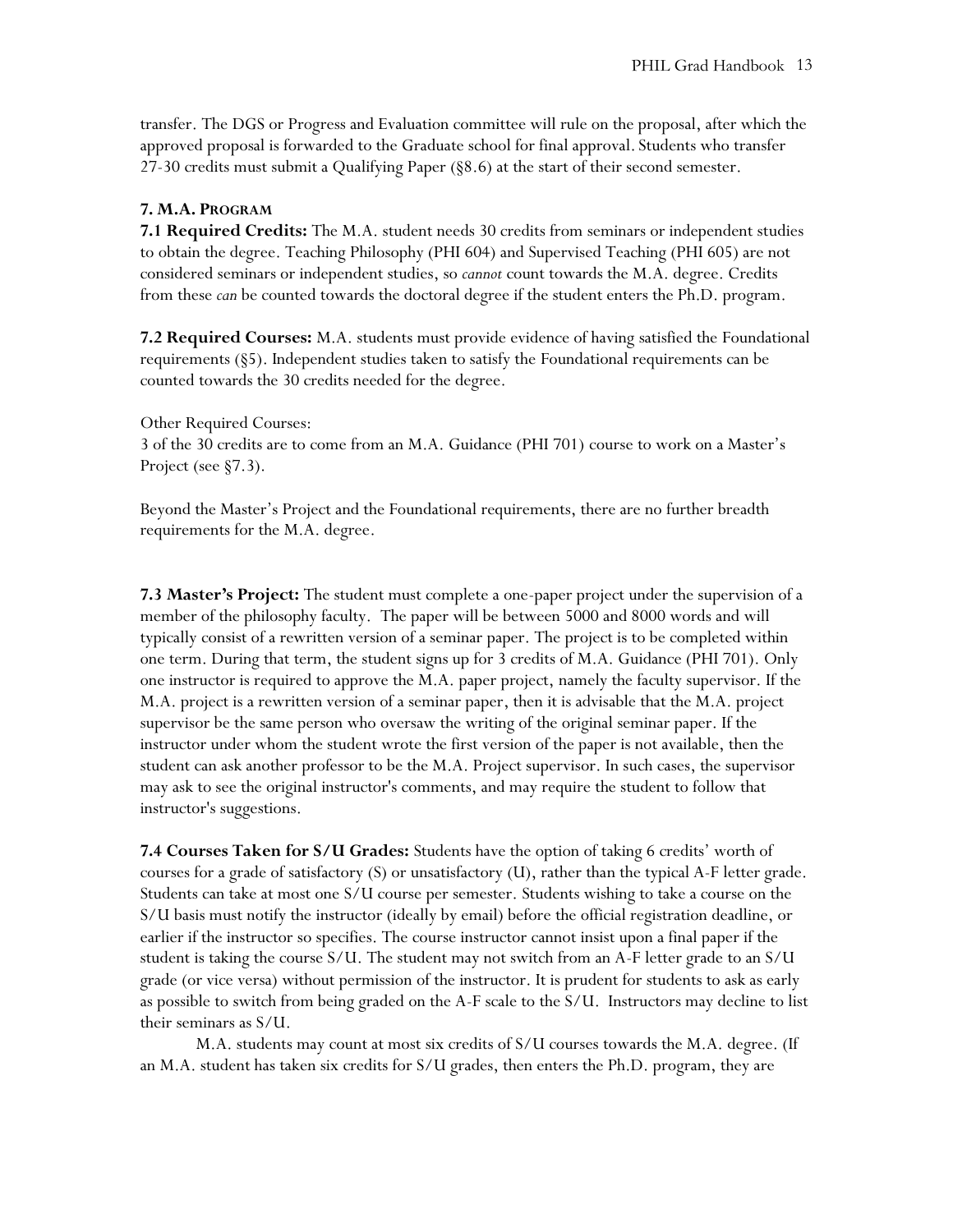allowed only ten additional S/U credits, three of which must be used for the Dissertation Seminar (PHI 596), and one for Teaching Philosophy (PHI 604).)

**7.5 Independent Studies:** M.A. students may take only three credits of independent studies other than those taken to fulfil the Foundational requirements (§5). Exceptions may be made for those in speciality M.A. programs (§7.6) with the approval of their adviser and the DGS.

**7.6 Specialty M.A. Programs:** In the case of Special M.A. programs, the standard M.A. course requirements (including the Foundational requirements) may be waived, if approved by both the student's adviser and the DGS.

We presently have one special M.A. program, but M.A. students may request to devise their own specialty M.A. program, in consultation with a faculty member. The student must submit a written proposal (signed by the faculty member, and detailing the nature of the program, including the relevance of any non-philosophy courses) to the Graduate Affairs Committee for approval.

**7.6.1 M.A. with Focus on Ontology and Information Science:** Ontologists are needed by private industry and by governments, non-profit organizations, and other institutions to develop and manage large databases and directories, to model and analyze complex structures and processes, and to build systems for data and enterprise integration. Students interested in this field who wish to acquire a background in the theory and practice of ontology may apply for the M.A. in Philosophy with specialization in Ontology and Information Science. This interdisciplinary program, offered by the Department of Philosophy of the University at Buffalo, allows students to work with relevant faculty in Computer Science and Engineering, Geography, Biomedical Informatics, Linguistics, and the Life Sciences.

**7.7 Counting Non-Philosophy Courses towards the M.A. Degree:** M.A. students need the approval of their advisors and the DGS to take any courses outside the department. M.A. students applying to take courses outside the department must demonstrate the significance of the nonphilosophy course to their program of study. Approval of the adviser and DGS must be given before enrolling for courses given by departments other than Philosophy. (Students might also require the approval of the non-philosophy instructor to enroll in non-philosophy courses.)

#### **7.8 Satisfactory Progress in the MA Program**

#### **7.8.1 First Year**:

—Confirm with the relevant professors at the beginning of the school year that the Foundational breath requirements (§5) have been fulfilled, and submit the form to the Graduate Administrator. Satisfy all the Foundational requirements not fulfilled as an undergraduate as independent studies (Phi 599) with a  $B+$  or above. (Foundational requirements can take two years to satisfy if the needed course is not offered in the student's first year.)

—Complete some of the seminar breadth requirements.

—Complete 24 credits of course work if full-time.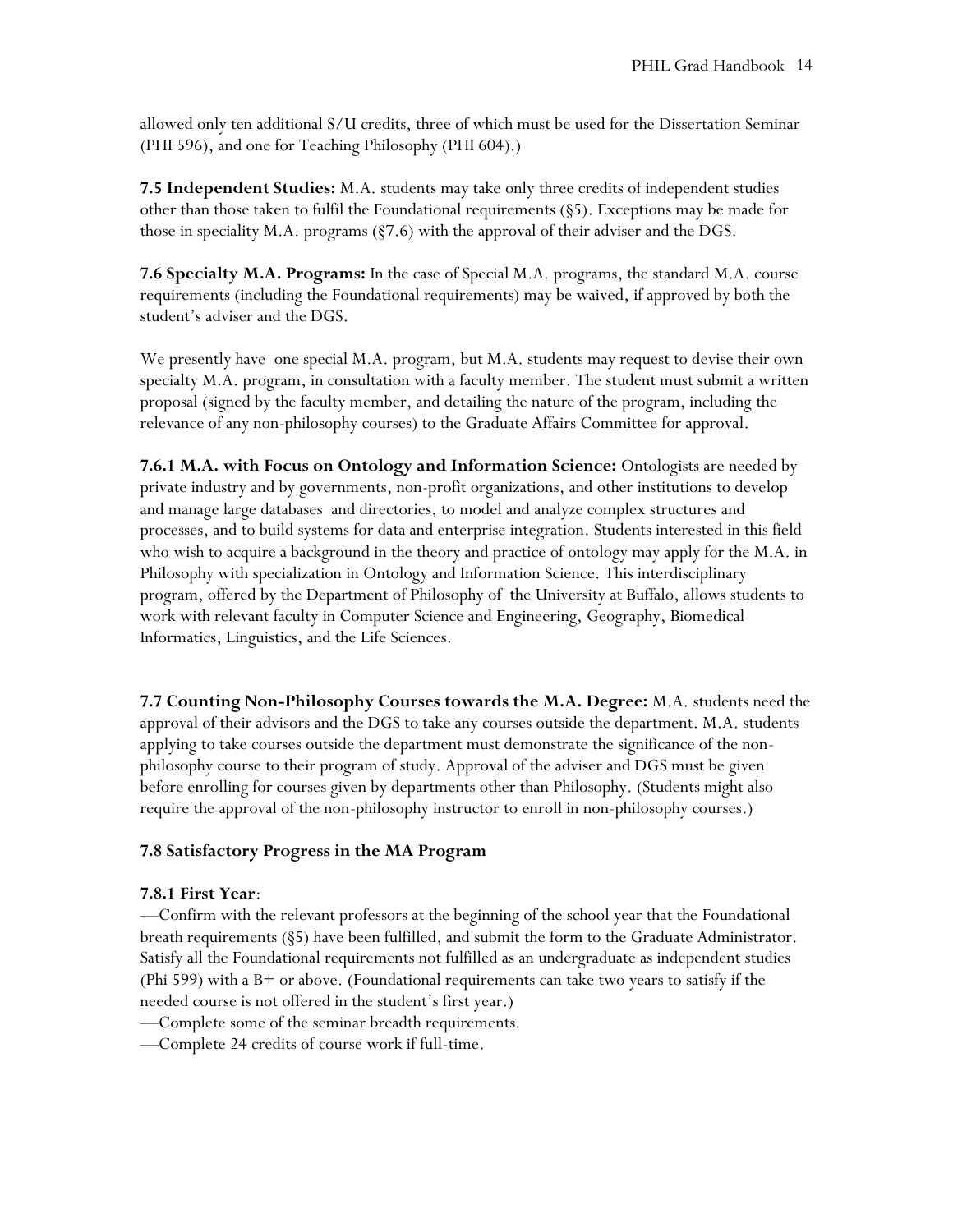# **7.8.2 Second Year:**

- —Complete the required 30 credits total.
- —Register for 3 credits of M.A. Guidance.
- —Complete M.A. project.

**7.9 Graduate School Forms and Deadlines:** As the students near completion of the M.A., they must file the application to candidacy (ATC) form *prior* to the degree conferral date (usually six months prior). Forms for filing the ATC are available from the graduate school [www.grad.buffalo.edu.](http://www.grad.buffalo.edu/)

# **8. PH.D. PROGRAM.**

# **8.1 Required Credits: 72 credits** are required for the Ph.D.

45 must be credits must be obtained in philosophy department seminars or independent studies.

— 15 of the 45 credits may be taken S/U.

—The preceding 45 credits cannot include credits taken to satisfy the Foundation Requirements. (§5).

The remaining 27 credits can be credits from:

- —Dissertation guidance
- —Supervised Teaching (PHI 605) (see §9.5)
- —Teaching Philosophy (PHI 604).
- —Independent studies, including those taken to satisfy Foundational requirements
- —Classes outside the department

Undergraduate foreign language courses needed for dissertations do not count towards the 72 credits.

**8.2 Seminar Breadth Requirements:** Students must satisfy **seven** seminar breadth requirements as described below.

—No independent study (PHI 599) can be used to satisfy any seminar breadth requirement.

—No seminar taken for S/U can be used to satisfy any seminar breadth requirement. —The DGS or Progress and Evaluation committee will decide which course count towards which

breadth requirement. (If you are unsure, please consult with the P&E committee prior to registration.)

**i) One Seminar in Logic:** All students must get a grade of B or better in any philosophy department 500 or 600 level logic seminar.

**ii) Two Seminars in History of Philosophy**: All students are required to get a grade of B or better in two graduate seminars in history of philosophy.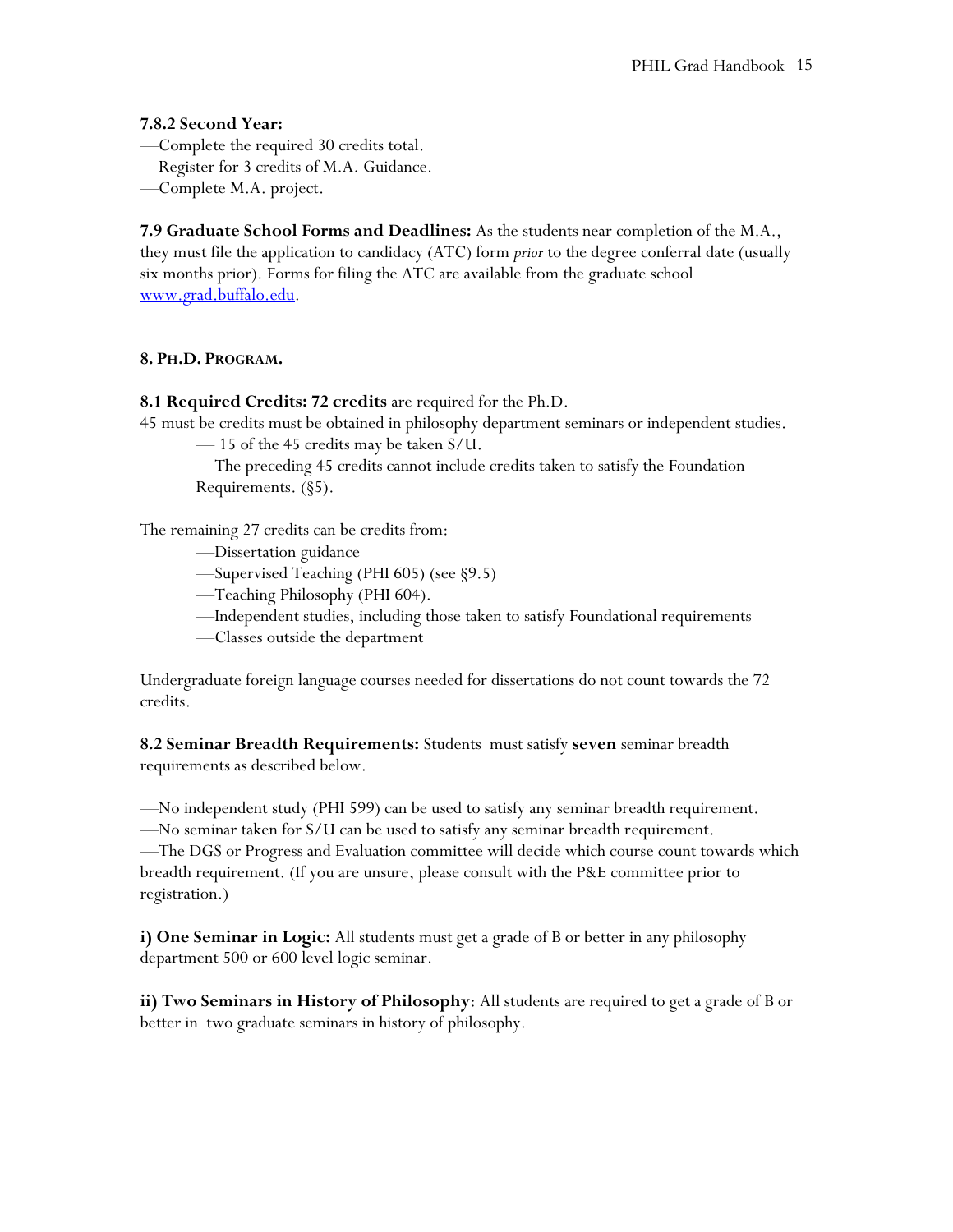**iii) Three Seminars in either (a) Metaphysics and Epistemology or (b) Value Theory**: More specifically, every student must

# **either**

- (a) Receive a B or better in two graduate seminars in metaphysics and epistemology and one graduate seminar in value theory,
- **or**
- (b) Receive a B or better in one graduate seminar in metaphysics and epistemology and two graduate seminars in value theory.

For the purposes of this requirement, metaphysics and epistemology are broadly construed so as to include philosophy of language, philosophy of mind, and philosophy of science, and value theory is broadly construed so as to include ethics, aesthetics, philosophy of law, and social and political philosophy.

**iv) One Additional Seminar in any Area of Philosophy:** All students must get a grade of B or better in an additional graduate seminar, distinct from the seminars they take to satisfy requirements (i)-(iii) above; this seminar may be in any area of philosophy.

# **8.2.1 Waiving or Substitution of Seminar Breadth Requirements:**

**i)** A student may have, in lieu of one or more courses, an examination (oral or written) set by faculty working in that area in consultation with the Chairperson of the student's committee.

**ii)** Students engaged in specialized programs requiring a large number of courses taken outside the Philosophy Department may petition to substitute four or more graduate courses taken outside of the Department for up to two of the required breadth courses, if such extra-Departmental courses are essential to the student's program. Students who wish to study mathematical logic, philosophy of law, comparative philosophy (where extensive language preparation is required) and other programs of interdisciplinary nature, may wish to exercise this option. The only courses which may be waived by this procedure are one course in the History of Philosophy and one course in the category of metaphysics/epistemology or value theory—however, each student must take at least one M&E seminar and at least one value seminar.

# **8.3 Other Required Courses**

**8.3.1 Intensive Writing Seminar for First Year Students (PHI 637):** This course is required of all first year Ph.D. students, and taken in the Fall of their first year. This course has more assigned writing than the typical seminar. The faculty will rotate as the instructor. The course topic will the faculty member's choice, but should be a course that satisfies one of the seven breadth requirements. Students in the M.A. program are not required to take the course but can enroll with the instructor's permission. The course may not be taken for an S/U grade.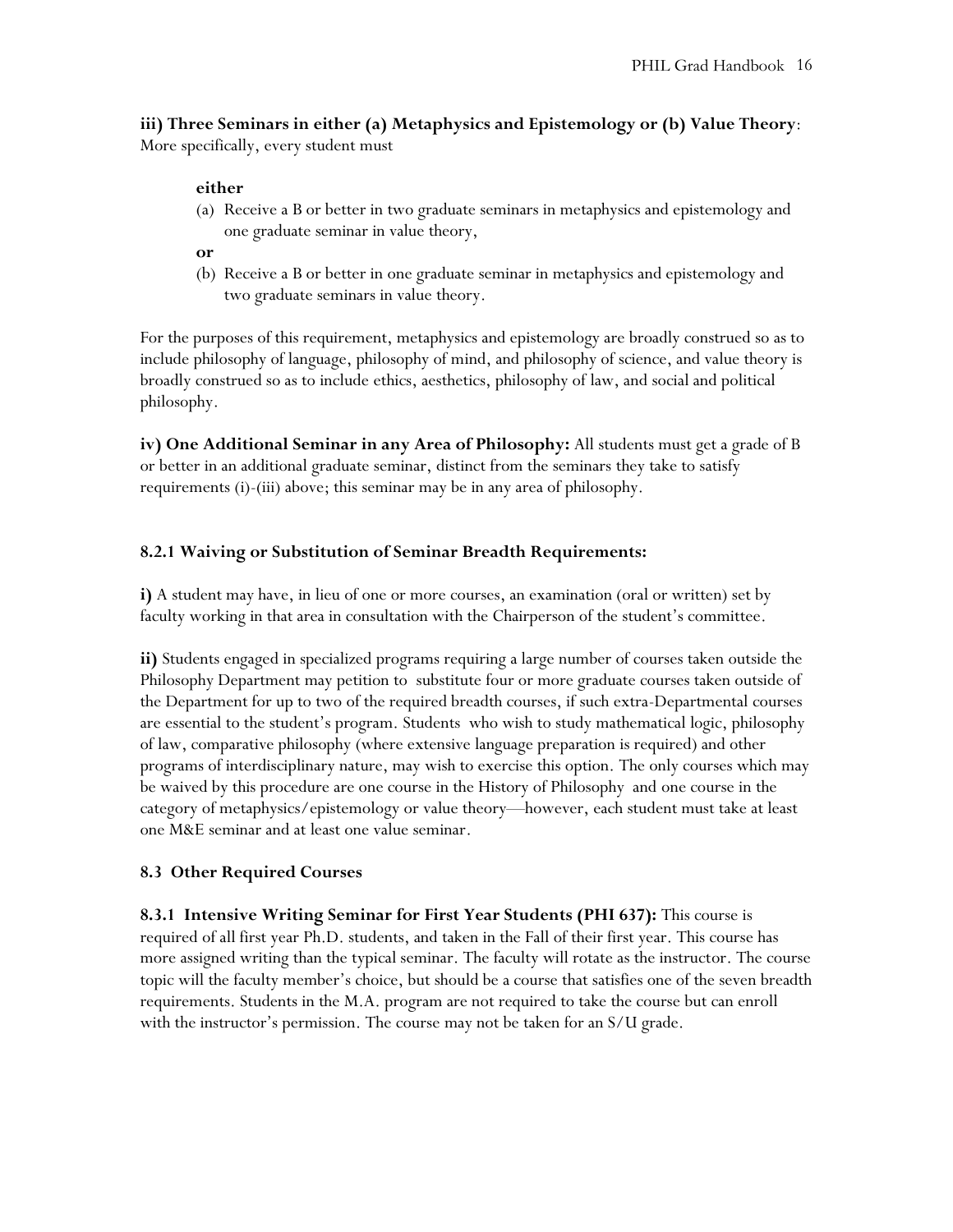**8.3.2 Teaching Philosophy (PHI 604).** All students must take the Teaching Philosophy Seminar (Phi 604) in their second semester, for 1 credit S/U. PHI 604 is typically offered in the Spring of each year.

**8.4 Language Requirement:** If it is determined by the student's adviser that a student needs one or more languages to become qualified in his or her area of specialization, then the student may take courses from one of the language departments, study independently, etc. When the student feels ready, he or she is given a passage from an appropriate philosophical text to translate with a dictionary within a period of time (1-3 hours, usually). Undergraduate foreign language courses needed for dissertations do not count towards the 72 required credits.

**8.5 Courses taken for S/U Grades:** Students have the option of taking 15 credits worth of courses for a grade of satisfactory (S) or unsatisfactory (U), rather than the typical A-F letter grade. Three of those fifteen credits must be used for the Dissertation Seminar (PHI 596). Students can take at most one three-credit S/U course per semester. Students wishing to take a course on the S/U basis must notify the instructor (ideally by email) before the official registration deadline, or earlier if the instructor so specifies. The course instructor cannot insist upon a final paper if the student is taking the course S/U. The student may not switch from an A-F letter grade to an S/U grade (or vice versa) without permission of the instructor. It is prudent for students to ask as early as possible to switch from being graded on the A-F scale to the S/U. Instructors may decline to list their seminars as S/U. No course taken for S/U shall satisfy any of the Foundational or seminar breadth requirements.

# **8.6 Qualifying Paper (QP)**

**8.6.1 Submission Guidelines:** All Ph.D. students are required to submit a Qualifying Paper by Friday of the first week of their fourth semester.

# **QP's must be**:

- —4500 to 6000 words (including all notes and references)
- —Accompanied by an abstract of no more than 300 words
- —Prepared for anonymous review (no references to the author in either the paper or abstract)
- —Submitted electronically to the DGS by the Friday of the first week of their fourth semester

QPs should be revised versions of seminar papers that were written at UB. (Students who wish to submit any other kind of QP must obtain written permission from the DGS.) Students are strongly encouraged to consult with at least two faculty members about the seminar paper they should revise and submit as a QP. Students should be sure to consult with the faculty members for whom the candidate papers were originally written. (See section B8.6.1 below.)

**8.6.2 Evaluating the Qualifying Paper:** Each QP will be evaluated by the faculty for signs of the author's potential for completing a dissertation. Each QP will be read by at least half of the faculty and graded on the following scale: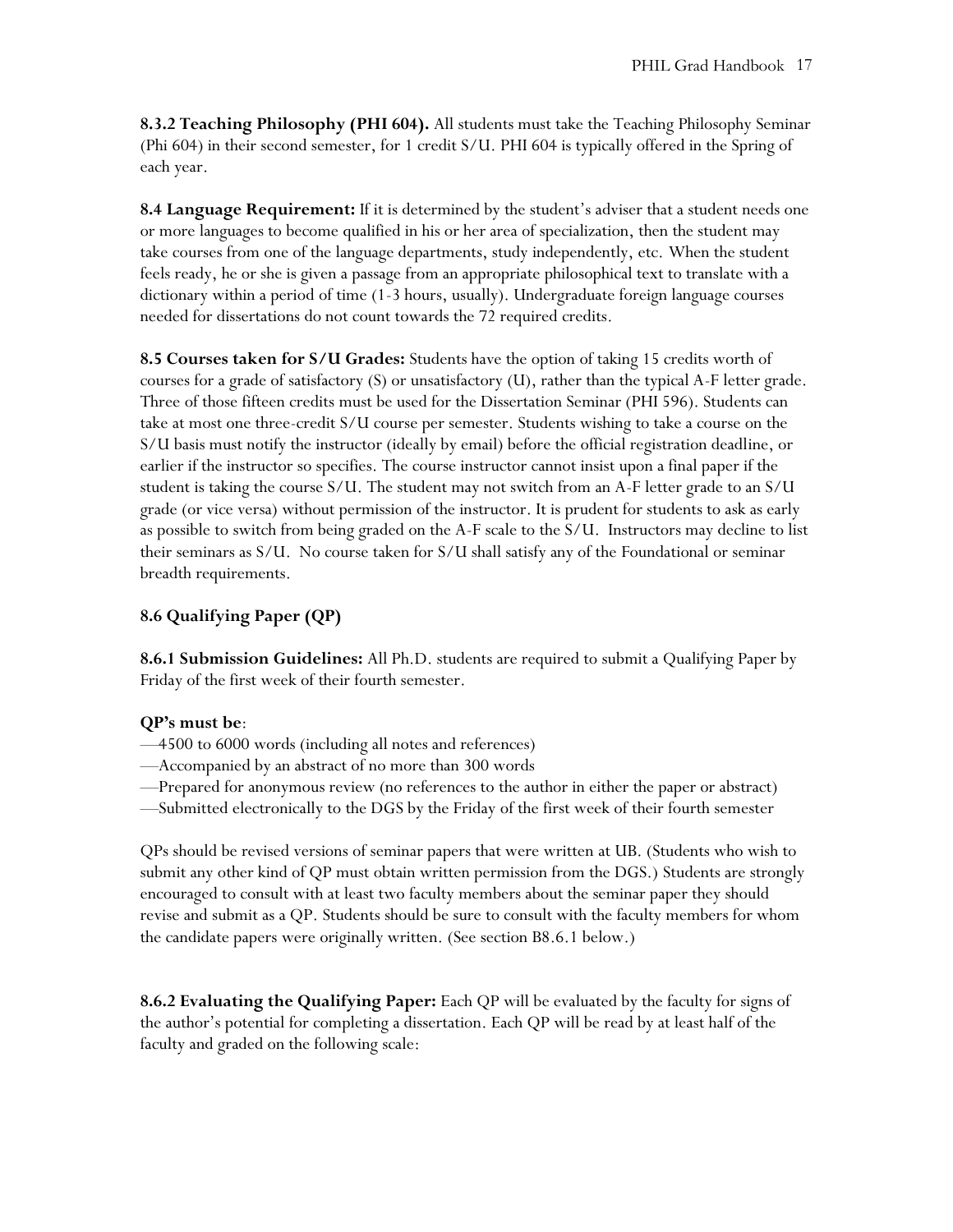A: shows philosophical potential sufficient to continue in the Ph.D. program. B: shows philosophical potential sufficient to complete an M.A. degree, but insufficient to continue in the Ph.D. program.

C: shows philosophical potential insufficient to complete the M.A. degree.

The highest grade that half of the evaluators bestow determines the grade of the QP. For example, if one third of the voting faculty bestows each of the three grades on a student, the student receives a B. Students whose grade is either a B or C will be dismissed from the PhD program. Those who receive a grade of B may stay in the graduate program to complete the M.A. degree, if they have not yet completed the other requirements for the M.A. degree. If the requirements for the M.A. degree have already been met, the student will be awarded an M.A. degree.

**8.6.3 Second-Try Qualifying Paper:** Any student whose initial QP receives a grade of either B or C has the option to submit a second QP. The "second-try" QP must be submitted by the last day of scheduled classes of that semester. The second-try QP may be a revised and resubmitted version of the initial QP, or an entirely new paper. (See section B8.6.1 below.)

The second-try QP will be graded by the entire faculty using the scale in §8.6.2. The new grade, if higher, will replace the grade for the initial QP, and will count as the student's grade for the Qualifying Paper requirement. If the new grade is not higher than the initial grade, the initial grade will stand.

Students whose initial submission received a grade of either B or C will have comments sent to them suggesting improvements. If the faculty decides that the paper cannot be satisfactorily revised, few or no comments will be sent. The student receiving few or no comments is advised to submit a different QP later that semester. The DGS may appoint a faculty member to relay advice in person to the student whose initial submission failed.

**8.7 Optional Mid-Program M.A. Degree:** Ph.D. students may apply for an M.A. degree along the way to the Ph.D. degree. 30 credits and a Master's Project are required for the M.A. degree. The Ph.D. program student can rewrite any seminar paper to serve as the Master's Project. Alternatively, a QP that was given an A grade by the faculty as part of the QP assessment can be used (as is) as an M.A. project.

#### **8.8. Dissertations**

**8**.**8.1 Dissertation Committee Makeup:** A committee consists of 3 members. The chair of the committee must be a UB philosophy department faculty member. The remaining two members must come from the UB Graduate Faculty, but can be from outside the philosophy department. Including non-philosophy faculty on one's committee requires approval of the committee chair. (Students interested in having an outside reviewer are advised to cultivate a relationship with the professor in question long before making the request.) Requests for outside readers must be approved ahead of time by the committee chair and DGS.

No faculty member is required to serve on any student's committee. A student who cannot get three members to serve on the committee will no longer be in good standing (see §10). Faculty members are often averse to being on a committee of a student whom they have never had in a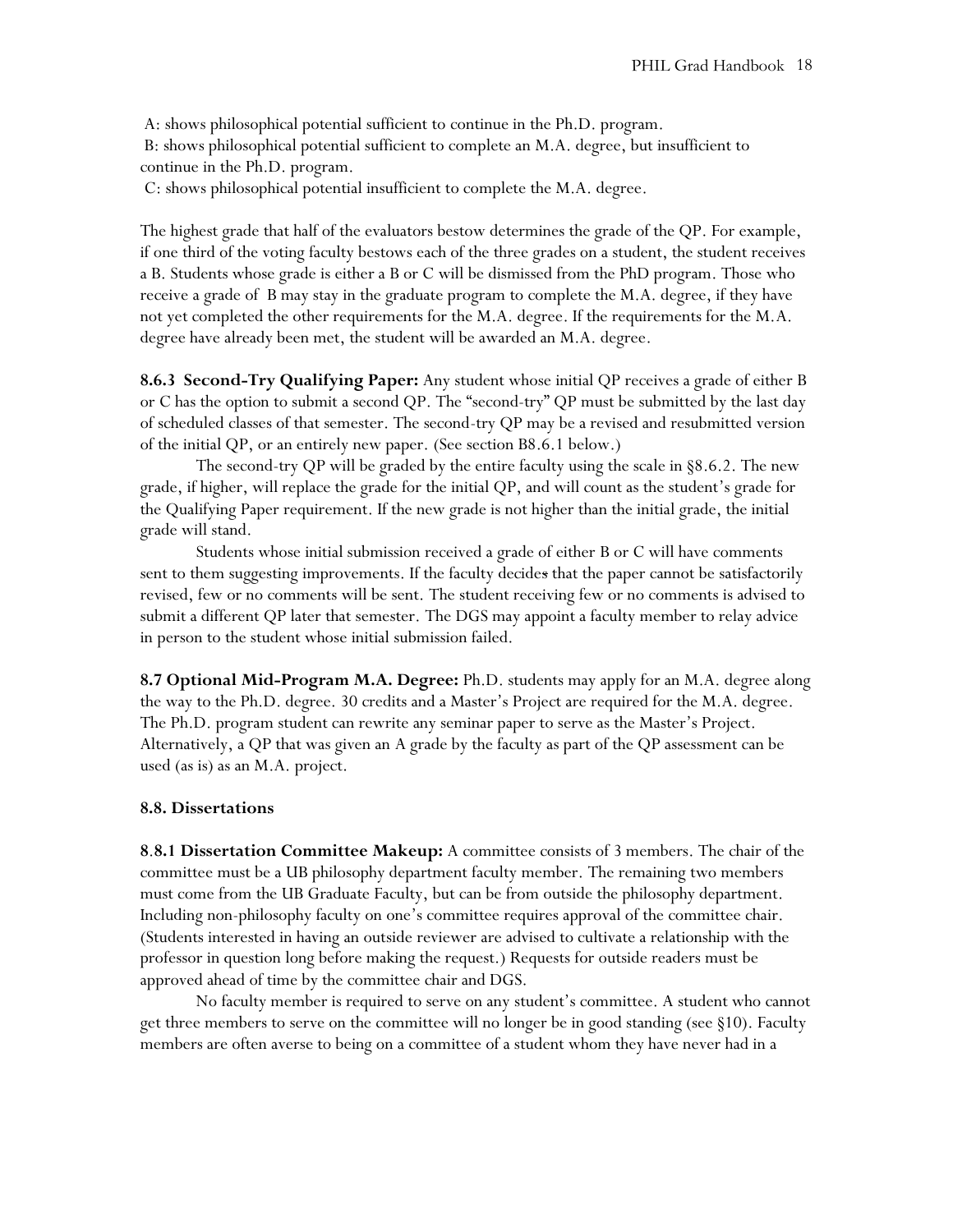class, so it is wise to cultivate relationships with professors in anticipation of including them on dissertations committees.

**8.8.2 The Topical:** Before officially beginning to write a dissertation, students must submit a Topical, and pass a Topical defense. The Topical is a written proposal of the dissertation project, typically in the range of 5000 words, and may consist of a proposed table of contents, a general overview of the project, brief of sketches of the chapters to be written, and an extensive bibliography for the dissertation.

**8.8.3 Topical Preparation Independent Study**: It is strongly recommended (but not required) that third year students conduct an independent study with their dissertation committee chair to prepare for the topical. This course should involve reading widely in the subject matter to develop an area of expertise and bibliography for the dissertation. A decent draft of the topical, though not necessarily the final draft, should ideally result from the course.

**8.8.4 The Topical Defense:** The committee chair will inform the student when the topical is ready to be defended. After receiving permission to defend the topical, the student will supply copies of Topical to the rest of the committee, and two hard copies to the graduate administrator which will be made available to interested parties. The student and the committee will agree on a time to schedule the defense, and the department will be notified of the defense at least two weeks in advance of the scheduled Topical defense date.

At the defense, the student will typically give a brief presentation of the general topic, motivation, and approach of the proposed dissertation. The length of the presentation will be determined by the dissertation chair. This will be followed by a series of questions from the committee and any other faculty present, then from the audience. The purpose of the defense is to ascertain that a) the topic is professionally acceptable and that the proposed essay if completed would be an acceptable dissertation and b) that the student is fully qualified to complete the proposed work. The student's topical must be unanimously passed by the committee to count as having passed.

If the subject matter of the student's doctoral thesis changes dramatically, a new topical defense may be required by the dissertation chair. A change in dissertation chairs may require a new topical defense, at the discretion of the new chair.

**8.8.5 Dissertation Guidance Credits:** Each student may receive up to 12 credit-hours of Dissertation Guidance. See the Graduate School web page for calculating dissertation hours.

**8.8.6 Topical and Dissertation Deadlines**: Students who have not passed their Topical defenses by the end of their fourth year will automatically lose their good standing. There must be a one year minimum interval between a successful topical defense and the scheduled dissertation defense. There must be a minimum six week interval between the submission of the intended penultimate draft of the dissertation and the scheduled defense.

**8.8.7 The Dissertation Defense:** Each student must complete and defend a dissertation before receiving a Ph.D. Steps taken towards defending: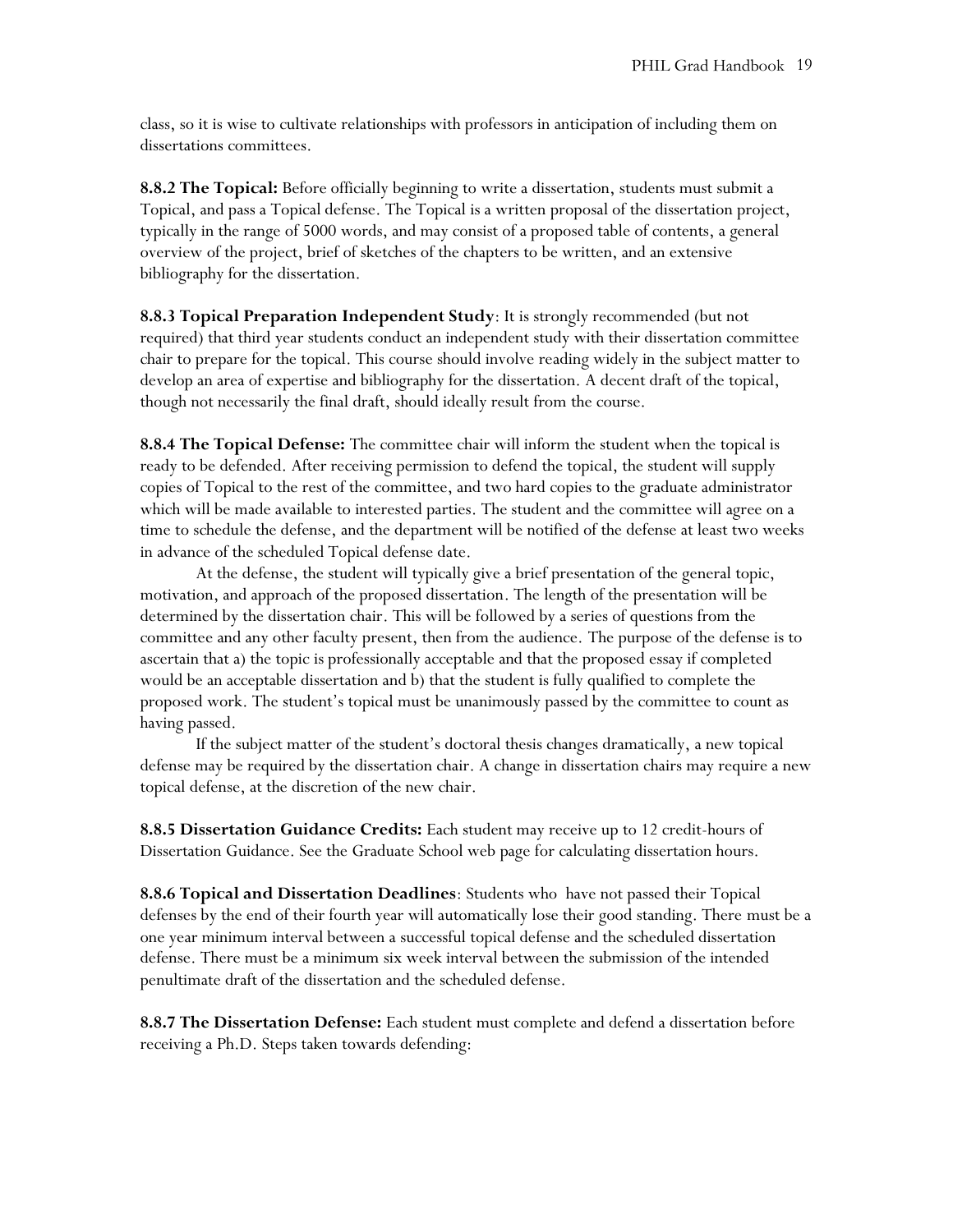—The student will write the dissertation under the advisement of his/her Dissertation Committee Chair.

—Once the Chair of the Dissertation Committee is satisfied with the dissertation, the student will submit the dissertation to the remaining members of the Committee. (Defenses can be scheduled no sooner than 6 weeks after the draft of the dissertation is distributed to the rest of the committee.)

—The remaining members of the committee will make comments on the dissertation. The student is likely to be required to revise the dissertation to satisfy the remaining members of the committee. Students should budget four weeks minimum for committee members to read and comment on the dissertation. The length of time required to revise the dissertation can vary greatly, depending on the sort of changes the committee members may require.

—After all members of the committee approve the dissertation, the student may proceed to a public defense of the dissertation. The student and the committee will agree on a time to schedule the defense, and the department will be notified of the defense at least two weeks in advance of the scheduled dissertation defense date. After scheduling the dissertation defense, the student will supply an electronic copy of the dissertation to the graduate administrator, who will make either it, or hard copies of it, available to interested parties.

At the defense, the student will typically give a brief presentation of the general argument, motivation, claims, and original contribution to the literature, that the dissertation makes. (The length of the presentation will be determined by the dissertation chair.) This is followed by an examination of the content of the dissertation, in the form of a series of questions from the committee and any other faculty present, then from the audience. The student passes the defense if and only if every member of the Dissertation Committee judges that both the dissertation and the public examination are acceptable. The Committee may require revisions in the dissertation before it is accepted. These revisions must be completed and approved by the committee, or a member designated by the committee, before the student receives a Ph.D.

Most of the philosophy faculty are 10-month employees, and many are unavailable during the summer months for defenses. Students should aim to have all defenses scheduled during the school year.

**8.9 Satisfactory Progress in the Ph.D. Program:** All Ph.D. students must maintain a 3.2 GPA or higher to remain in the program; funded students must maintain a 3.5 GPA or higher or may lose their funding. (See §10.3 below for details). Making satisfactory progress through the program requires meeting the following benchmarks during or before the year for which they are listed.

# **8.9.1 First Year:**

—Confirm with the relevant professors at the beginning of the school year that the Foundational requirements (§5) have been fulfilled, and submit the form to the Graduate Administrator. Satisfy all the Foundational requirements not fulfilled as an undergraduate as independent studies (Phi 599) with a  $B+$  or above. (Foundational requirements can take two years to satisfy if the needed course is not offered in the student's first year.)

—Complete some of the seminar breadth requirements.

—Obtain a B or better in the intensive writing Seminar (PHI 637).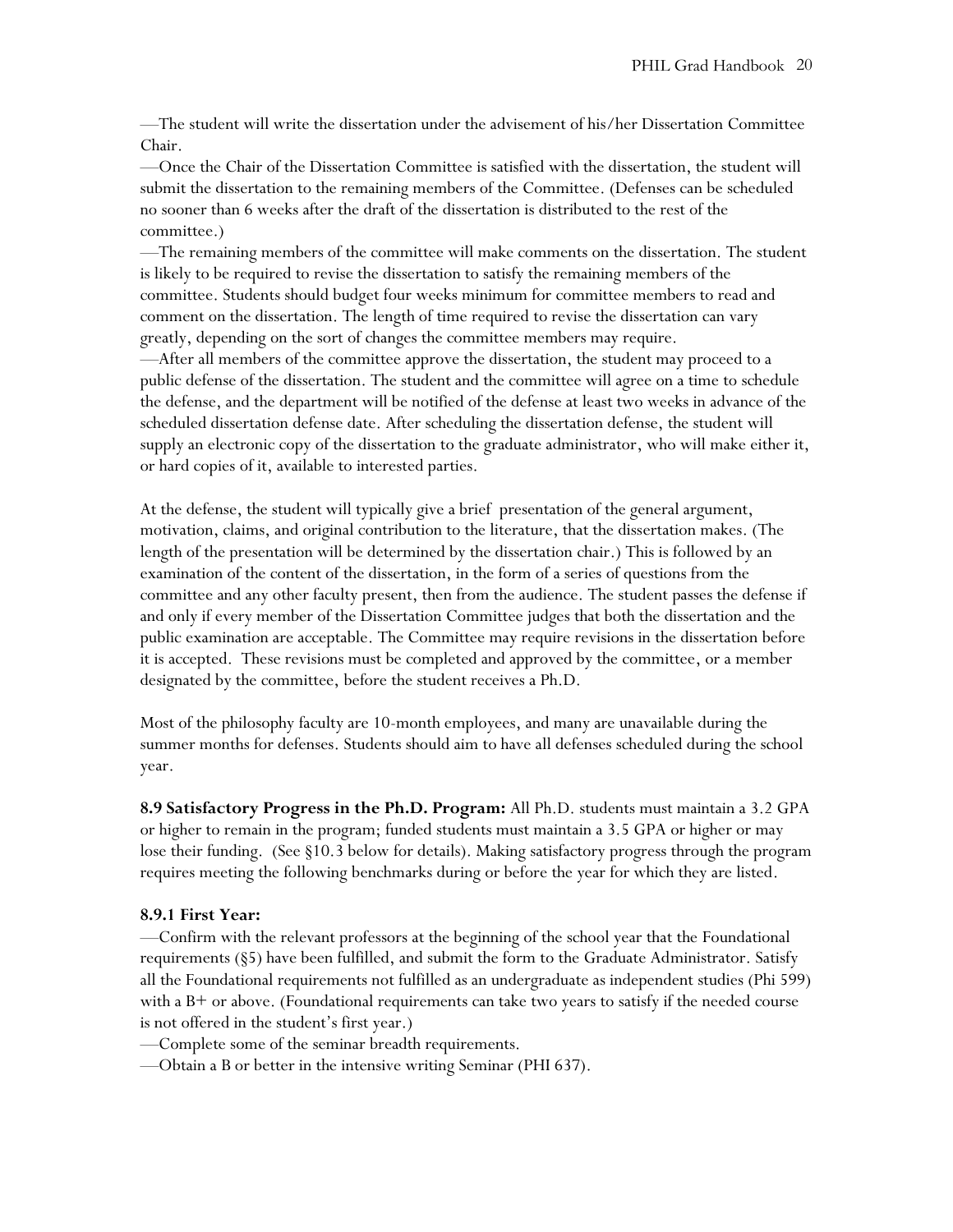—Pass Teaching Philosophy (604).

—Complete18 credits of work if full-time and funded (24 if full-time and unfunded).

# **8.9.2 Second Year:**

—Aim to complete seminar breadth requirements with a B or above.

—Pass Qualifying Paper requirement (§8.6).

# **8.9.3 Third Year:**

- —Finish remaining seminar breadth and course requirements.
- —Complete 45 philosophy seminar credits.
- —Pass the Topical Preparation Independent Study with Dissertation Adviser

# **8.9.4 Fourth Year:**

- —Assemble the reminder of the dissertation committee.
- —Defend the Topical.

# **8.9.5 Fifth Year:**

—Provide Dissertation Committee with at least half the chapters of the dissertation.

# **8.9.6 Sixth Year:**

—Defend dissertation.

**8.10 University Dissertation Guidelines, Deadlines and Forms:** The student is expected to file for candidacy at the end of six semesters (three years). Filing earlier is desirable, if possible. Two weeks are needed to obtain the required signatures and for the administration to process the forms.

# **9. GRADUATE INSTRUCTORS, TEACHING ASSISTANTS, AND RESEARCH ASSISTANTS**

**9.1 Teaching and TA/RA Assignments:** The DGS will notify students which classes are available for teaching (as full instructor) and invite applications from students on assistantships. Applicants must have taken Teaching Philosophy (PHI 604) before they will be eligible to teach such a course. (When necessary the DGS may waive this requirement.) Students applying for instructor positions are to supply a proposed syllabus for the courses they are applying to teach, plus an up-to-date CV. Courses that most often require Graduate student instructors are: Introduction to Philosophy (PHI 101); Contemporary Moral Problems (PHI 105); Ethics (PHI 107); Critical Thinking (PHI 115); and Medical Ethics (PHI 237). Priority for teaching positions is given to Ph.D. students in their third and fourth years of the program.

The DGS will assign students on departmental assistantships to serve as TAs or RAs. TAs are often needed for Social and Ethical Values in Medicine, Introduction to Philosophy, and Ethics.

# **9.2 TA Duties:**

—All new TAs must attend the Graduate School TA orientation in late August, prior to the start of the fall semester.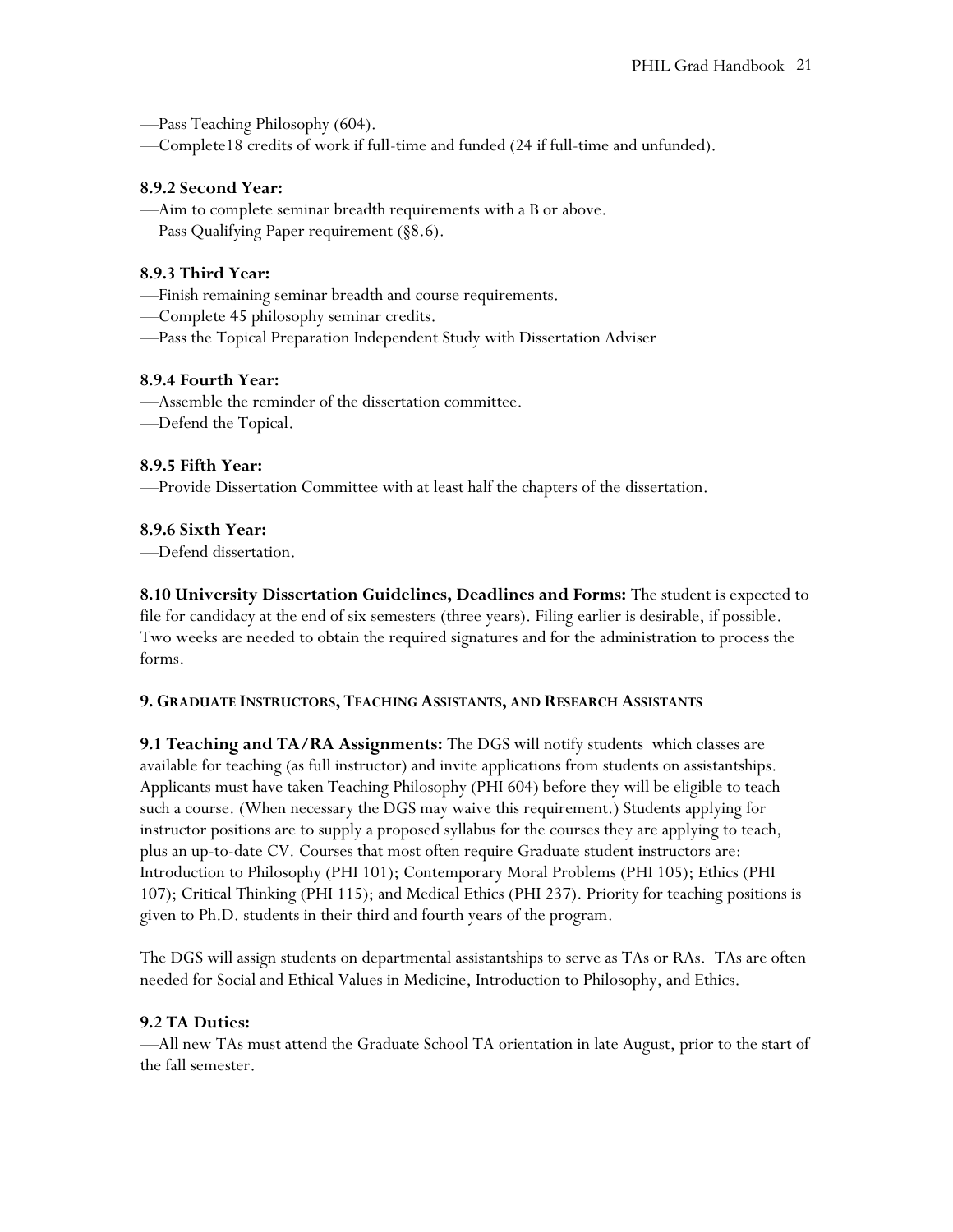—All TAs and RAs must contact the professor that they will be assisting in the upcoming term, soon after being notified by the DGS of their TAship or RAship and well before the start of the class. It is not the assigned faculty member's job to contact the TA. Failure to contact the professor well before the class starts could mean that the student will be replaced as a TA during that semester and placed on probation for the following semester.

—TAs must attend every lecture of the class for which they are the TA, even if they have TAed the class before, unless the professor excuses them.

—The TAs must hold two hours of office hours each week and be willing to make appointments for students who cannot make these office hours.

—TAs must respond in a timely manner to email requests from the students.

—TAs must write comments on tests and papers and must keep all unreturned papers and tests for a year.

—TAs must be available after the semester ends to grade papers and tests in order to remove incompletes.

—TAs must leave contact information with the professor and the graduate administrator in case they need to be reached between semesters to deal with grading inquiries.

Arriving late for lectures or for proctoring of exams, not writing sufficient comments on papers, and the like, can all lead to loss of TA-ship and funding.

**9.3 Make-Up Exam Policy:** It is the TA's responsibility to schedule and proctor make-up exams for their students. This duty falls within the 20 hours per week on average that can be imposed on TAs. In the case of an emergency, where the TA cannot proctor the exam, the TA should arrange for a fellow graduate student to proctor the exam. Exams must be printed out by the TA with detailed instructions, including the student's name, instructor's name, course number, length of exam, and whether it is an open or closed book.

**9.4 Classroom Visits.** The teaching quality committee will visit classes once a semester to observe graduate student teaching. The teaching committee will give the students notice when he or she will be observed in the classroom. The faculty will provide the student instructor with recommendations for improvement and will prepare a written assessment that will be given to both the student and the DGS.

**9.5 Supervised Teaching (PHI 605)** Students may receive up to 6 credit hours for Supervised Teaching. These credit hours may be awarded only when a student is teaching a course new to him/her and only for a maximum of two 3-credit courses graded S/U. Students may not use the supervised teaching credit to teach a course at UB that they have taught elsewhere.

**9.6 Syllabi**: An adequate syllabus, cleared with the DGS before books are purchased, should be distributed to all students at the beginning of the semester. A syllabus ought to contain:

(a) your name, (b) office location and office phone number,

(c) email address,

(d) regular office hours,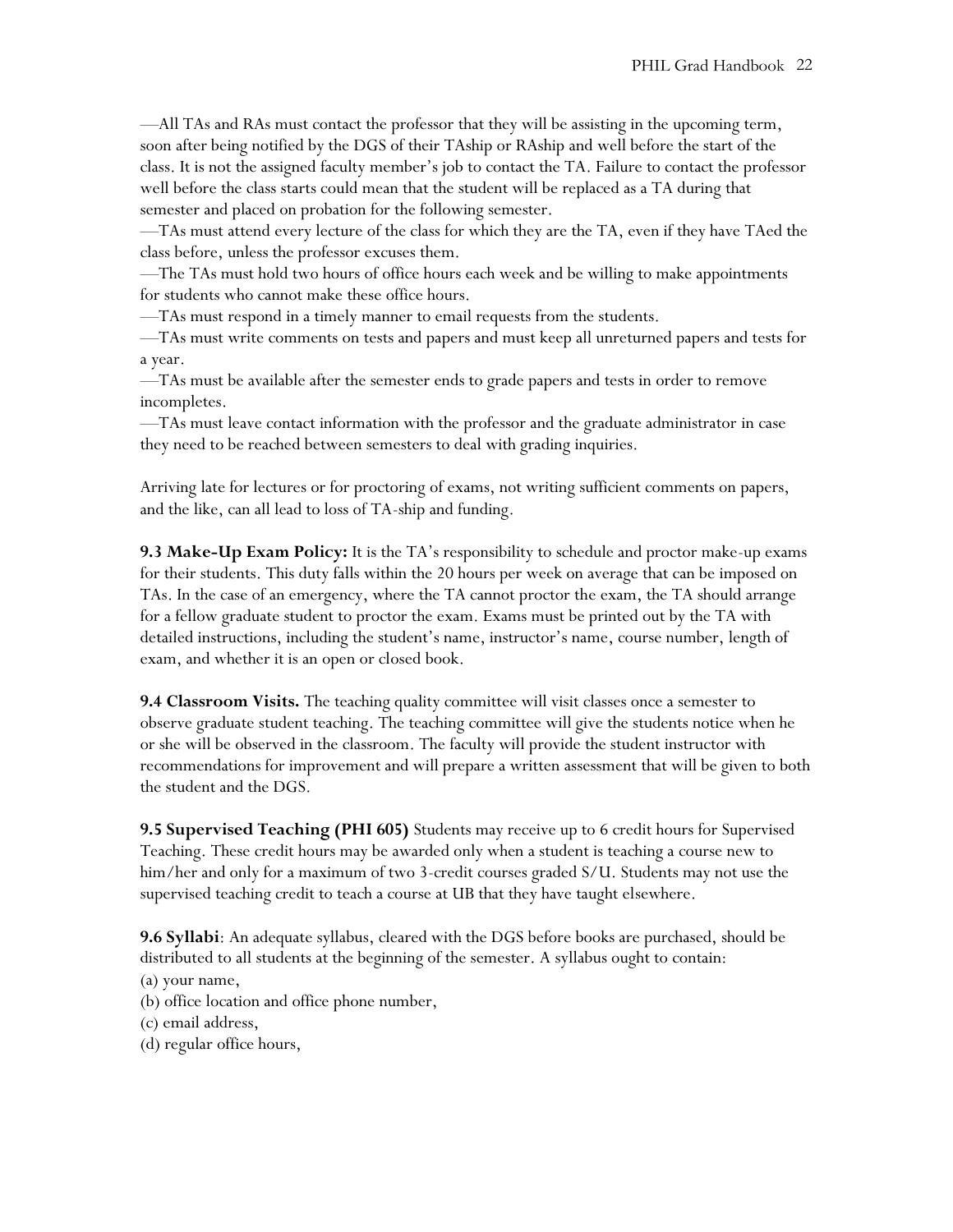(e) name of text(s) and additional textual materials, whether to be bought at the bookstore or available elsewhere (e.g., on reserve in the library, at bookstore, or distributed in class),

(f) reading assignments for particular days (e.g. September 28: "The Apology") or periods (e.g. weeks 3 and 4: Copi, Chap. 5),

(g) dates for major tests and other deadlines (e.g. for papers) so that students can schedule study time,

(h) a clear statement of the basis on which the student will be graded (e.g., tests  $20\%$ , paper  $30\%$ , final 50%),

(i) special policies on attendance, cheating, make-up tests, late papers, class participation, etc.,

(j) a statement regarding accessibility

(k) Course learning outcomes

#### **10**. **GOOD STANDING AND STUDENT REVIEWS**

**10.1 Semi-Annual Student Reviews:** The Progress and Evaluation committee will meet twice a year to perform reviews of all graduate students. Each Spring semester there will be a faculty meeting to discuss student progress and status. Letters of warning will be sent after each semester to students placed on probation, informing them of what measures must be taken in order to restore their good standing.

**10.2 Good Standing and Probation:** A loss of good standing means that the student no longer has a right to any of the privileges of being a member of the department. This could mean anything from the most severe measure of being dropped from the program, or losing funding, to receiving a probationary letter from the Progress and Evaluation Committee outlining what the student needs to do to be restored to good standing. In some egregious cases, for example plagiarism, students will lose good standing and be expelled without being put on probation. Most cases involving the loss of good standing will result in a letter the following semester from the Progress and Evaluation Committee informing the student what must be done to restore good standing. **Students can lose their good standing without having received a letter**.

Some of the common causes for the loss of good standing are listed below:

**(i) Failing to Maintain Minimum GPA:** All students must have a cumulative GPA of 3.2 or above to remain in the program. Any student who drops below the minimum GPA will automatically lose good standing and be on probation, prior to the Progress and Evaluation Committee sending a probationary letter. (See §10.3 for further details.) (Funded students must maintain a 3.5 GPA each semester to retain funding; see §10.3.2.)

**(ii) 3 Incompletes:** Students automatically lose their good standing if they have three incompletes. In that case, they are automatically on probation prior to the Progress and Evaluation Committee sending a probationary letter.

Students on probation for having 3 incompletes will be dismissed from the program if they accumulate additional incompletes while on probation (unless the Progress and Evaluation Committee rules that there are extenuating circumstances). The letter from the Progress and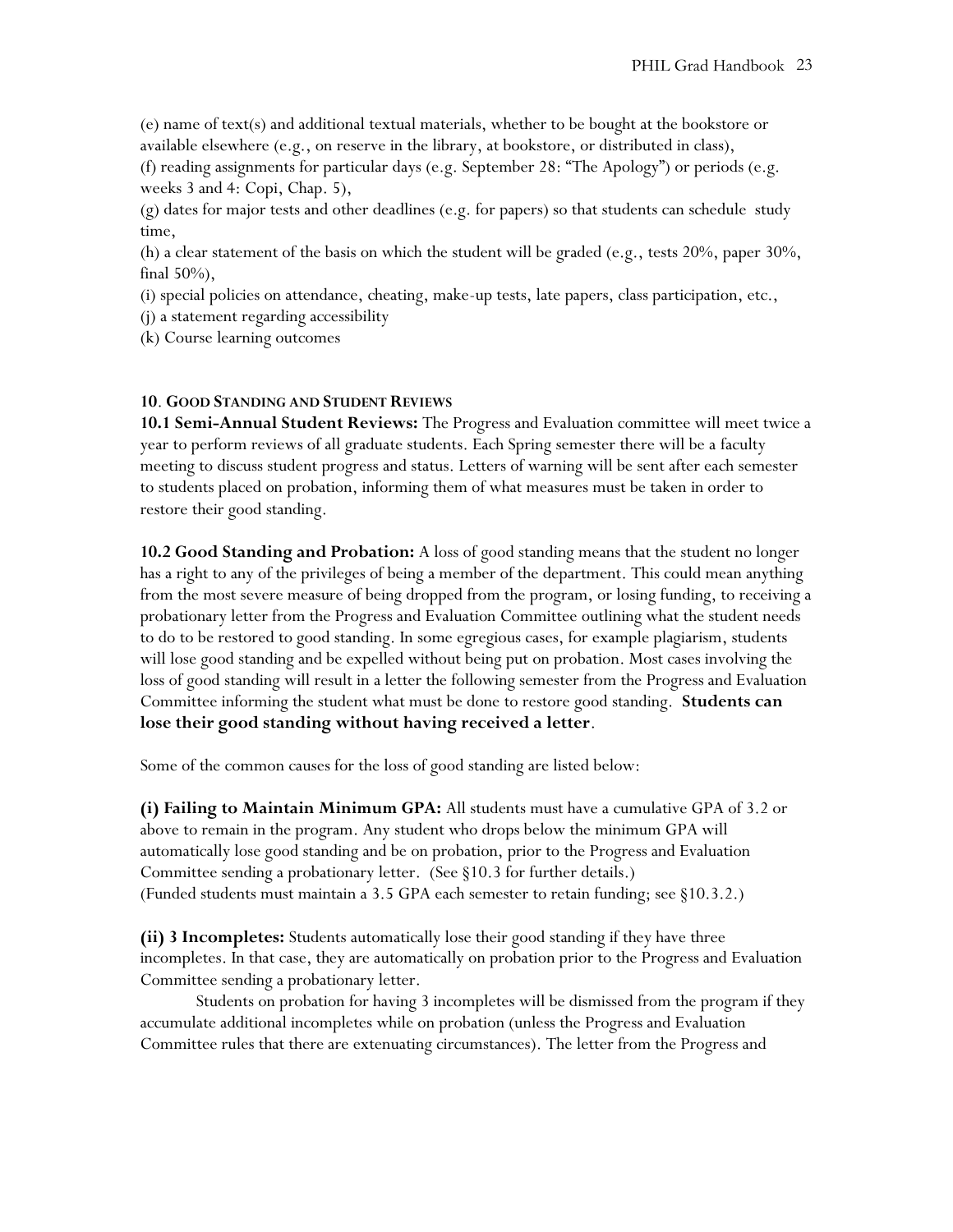Evaluation Committee may include an upper limit on any future incompletes after the probationary semester.

**(iii) U Grade for Incompletes:** Unresolved incompletes convert to U grades after one year. Any student with such a U grade automatically loses good standing and is on probation prior to the Progress and Evaluation Committee sending a probationary letter. Any student with a U for an incomplete will be dismissed from the program if they receive another U in the following semester (unless the Progress and Evaluation Committee rules that there are extenuating circumstances). U grades for incompletes in later semesters constitute adequate grounds for dismissal from the program, at the discretion of the Progress and Evaluation Committee.

**(iv) Failure to Perform TA/RA Duties:** TA and RA Duties are specified in §9.2. Failure to fulfill these duties will result in a loss of good standing. (In such cases, measures taken may include: reassignment; loss of opportunity to teach a course; suspension or revocation of an assistantship; or dismissal from the Ph.D. program. If the failing is egregious, penalties will be immediately enacted.)

**(v) Failure to Make Satisfactory Progress:** Students who fail to make satisfactory progress through their graduate program will be considered in bad standing and will be sent a probationary letter. For what counts as satisfactory progress, see §7.8 for M.A. and §8.9 for Ph.D.

**(vi) Failure to Consult with Advisor Prior to Registration:** All students must contact their adviser and discuss their course registration prior to the start of each term. Meetings can be conducted via email, if necessary. This rule holds for every semester the student is in the department.

**(vii) Failure to Pass Topical by End of Fourth Year with:** All Ph.D. students are expected to have passed their Topical Defense by the end of their fourth year (sooner for students transferring credit) to be making satisfactory progress.

# **10.3. Academic Probation Due to Low Grades**

**10.3.1 Probation for Failure to Maintain Minimum Department GPA:** Students who fail to maintain a minimum cumulative GPA of 3.2 will automatically be on probation without prior notification from the Progress and Evaluation committee.

When on probation for falling below the required minimum GPA:

(a) When a student's cumulative GPA is below a 3.2, it must be restored to a 3.2 or above by the end of the following semester. If this is mathematically impossible or close to impossible, then one must obtain a *semester only* GPA of 3.2 or above. That is, a minimum 3 courses taken when on probation must receive grades that average 3.2 or above. The Progress and Evaluation committee will determine what counts as 'close to impossible.'

(b) Students may not take any courses outside the philosophy department without permission of the DGS.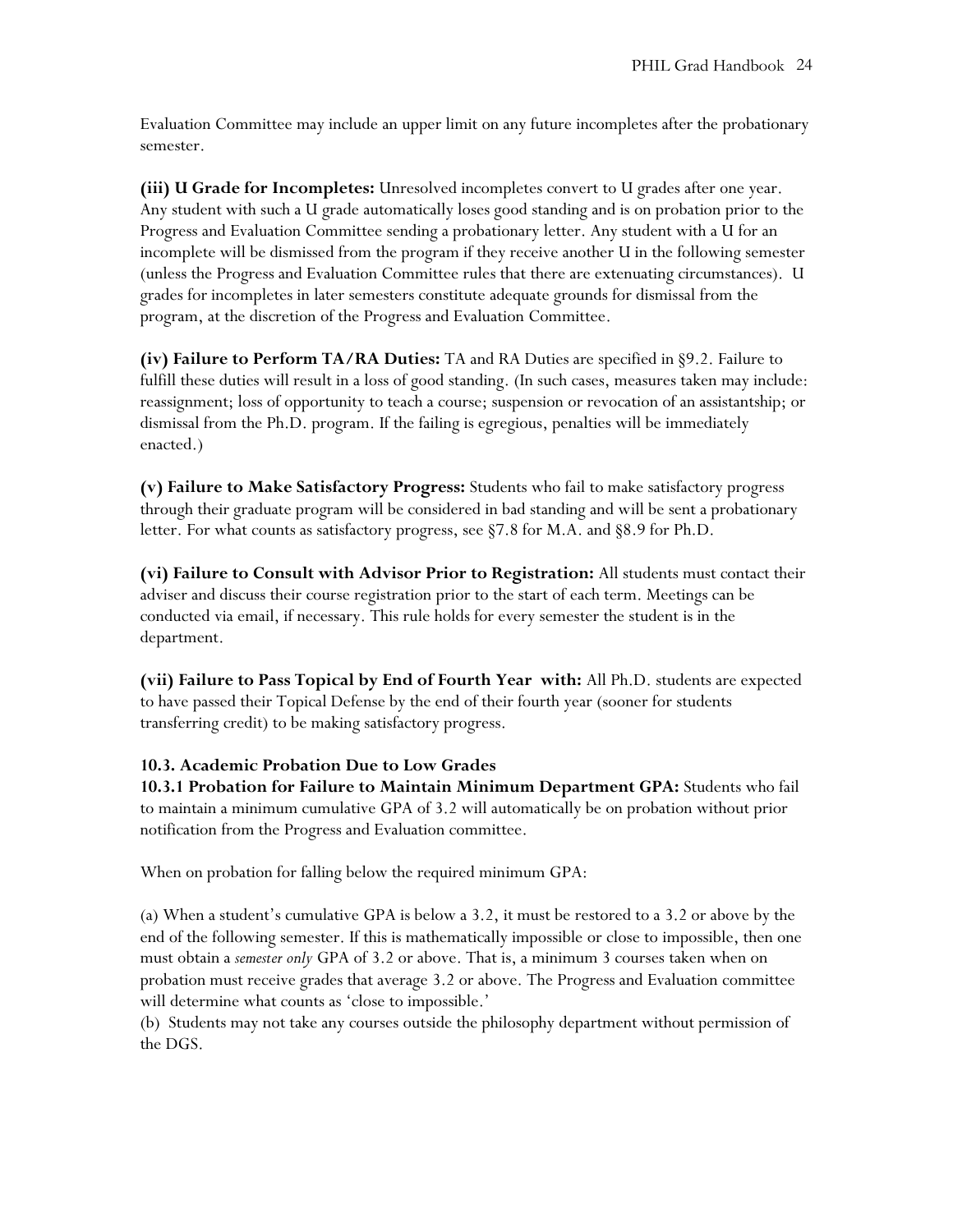(c) Students are prohibited from requesting or receiving incompletes. (Exceptions can be made with the approval of the both the course instructor and the DGS.) The department expects funded students to raise their GPA without relying upon a reduced work load and additional time to complete seminar papers.

(d) Students must take three seminar courses for letter grades, unless given permission by the DGS.

(e) Students are not allowed to take any independent studies without the permission of the DGS.

**10.3.2 Failure to Maintain Minimum GPA to Retain Funding:** Students on department assistantships must maintain a 3.5 minimum GPA each semester to remain funded. If the GPA of any funded students falls below a semester-only 3.5, they will automatically be placed on probation without prior notification from the Progress and Evaluation Committee. The student is given one semester to improve their grades in order to retain their funding.

(i) Any student with two consecutive semesters with a semester-only GPA below 3.5 in each will automatically lose their funding.

(ii) Any student with two non-consecutive semesters with a semester-only GPA below 3.5 in each will retain their funding only at the discretion of the Progress and Evaluation committee.

When on probation for falling below the required minimum GPA for funding:

(a) Students are prohibited from requesting or receiving incompletes. (Exceptions can only be made with the approval of the course instructor and the DGS.) The department expects funded students to raise their GPA without relying upon a reduced work load and additional time to complete seminar papers.

(b) Students may not take any courses outside the philosophy department without permission of the DGS.

(c) Students are prohibited from requesting or receiving incompletes. (Exceptions can be made with the approval of the both the course instructor and the DGS.) The department expects funded students to raise their GPA without relying upon a reduced work load and additional time to complete seminar papers.

(d) Students must take three seminar courses for letter grades, unless given permission by the DGS.

(e) Students are not allowed to take any independent studies without the permission of the DGS.

**10.4 Grievance Procedures:** Grievance procedures are outlined in the Graduate School Policies and Procedures manual available at www.grad $(\alpha)$ buffalo.edu.

# **11. DEPARTMENTAL CITIZENSHIP**

**11.1 Attendance at Colloquia and UB Conferences:** Students should attend all department colloquia and conferences. Attendance at these events is an important part of graduate education. It allows students to see how to give talks, get some practice asking questions about talks, discover what are the cutting edge issues which would make good dissertation topics, meet prominent philosophers who could be outside dissertation readers, and to support the department by helping to make invited speakers feel welcome.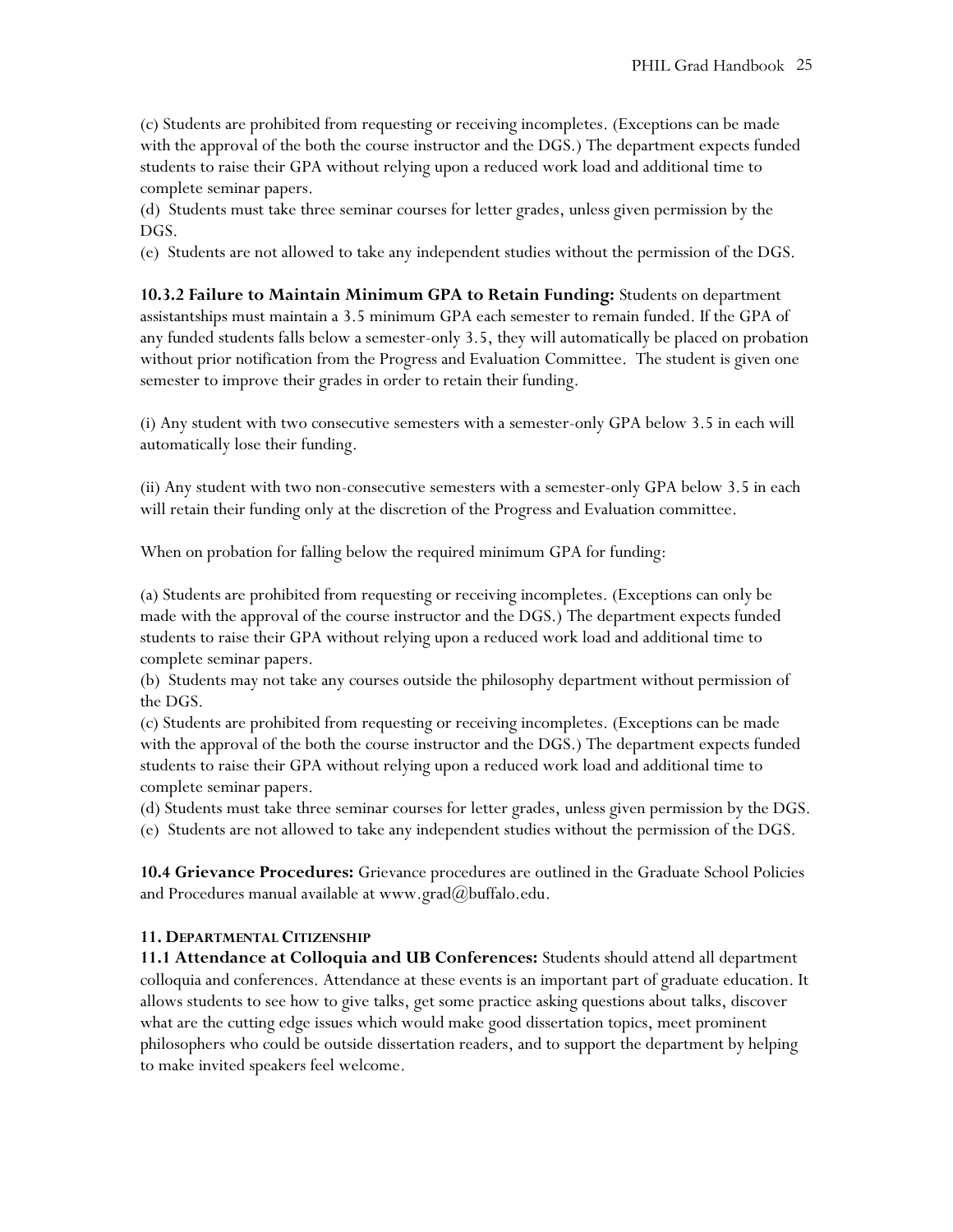**11.2 Department Citizenship**: The Chair and DGS will consider department citizenship when considering the provision of funding for conference and workshop travel, assigning instructors to courses, providing an extra year of funding and when making recommendations for adjunct positions at local schools. Being a good department citizen involves attending colloquia, conferences, meetings and other department events.

#### **12. DEPARTMENTAL AWARDS**

**12.1 Peter Hare Award for Best Overall Paper:** A cash prize is awarded to the best Graduate Paper in any field but Ethics.

Any paper or "stand alone" dissertation chapter written by a UB philosophy graduate student and completed during the previous academic year is eligible for nomination. Nominations are made by Faculty. Papers co-authored by UB graduate students are eligible, but the prize money will be split rather than doubled. Papers co-authored with a faculty member are not eligible. The department reserves the right not to bestow an award some years and to provide less prize money when funding is limited.

**Peter H. Hare**, Ph.D., was a UB Distinguished Service Professor. One could say he is still serving the department posthumously through his generosity towards the department. Through his writings and teachings, Hare left an indelible impact upon the history of American philosophy, having helped to draw the works of Charles Peirce, George H. Mead, William James, Alfred North Whitehead and John Dewey into central positions in international philosophy. Hare was the former president of several professional associations, including the New York State Chapter of the American Philosophical Association (1975-77), the Charles Sanders Peirce Society (1976), the William James Society (2006) and, from 1988-90, the Society for the Advancement of American Philosophy*).* He served as the editor of the journal of the Charles Sanders Peirce Society starting in 1974. He was very active in the American Philosophical Association where he held several positions, including member of the Board of Officers (1996-99) and ombudsman (1996-99). Colleagues called him "a man of inextinguishable pragmatism, optimism, kindness, enthusiasm, generosity and energy" and say that he will be remembered "with great affection and respect by students, fellow philosophers and people of every walk of life, from Poland and Russia, to South America to Buffalo." Hare was born in 1935 in New York City, the son of the late Jane Perry and Michael Meredith. He and began his life-long relationship with philosophy while an undergraduate at Yale University. His master's degree thesis on Whitehead remains an exemplar of multi-disciplinary integration. He earned a doctorate in philosophy at Columbia University where he specialized in Mead's metaphysics. He joined the UB Philosophy department in 1965, was appointed full professor in 1971, and served as chair from 1971-75 and again from 1985-94. He passed away in 2008.

**12.2 Peter Hare Department Citizenship Award.** A cash prize is awarded to the Graduate Student deemed the best department citizen.

Nominations are made by Faculty and Staff. An outstanding departmental citizen is someone who: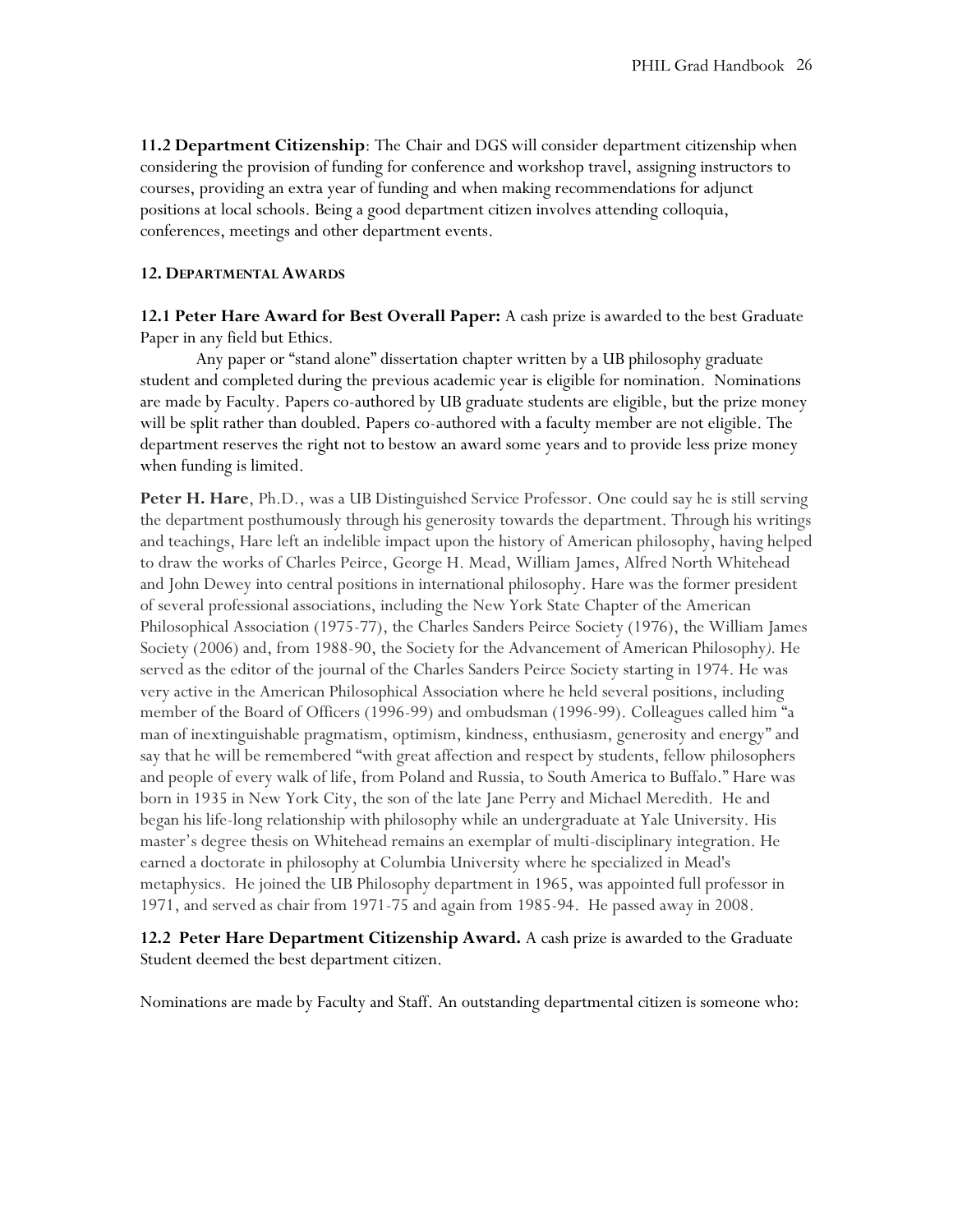—Attends and participates in: the Baumer colloquium series; Hourani lectures; Hourani and Kurtz lecture working lunches, Hourani reading groups; and other (non-colloquium) faculty organized conferences and talks.

—Assists in the organization of graduate or faculty department conferences.

—Participates as a graduate representative on faculty committees.

—Gives and attends lunchtime philosophy talks.

—Volunteers to help out with undergraduate education by participating in the undergraduate philosophy club, the ethics bowl, and mentoring undergraduates.

—Regularly attends and actively participates in the graduate student meetings held each semester with the Chair and DGS

—Participates in DGS led activities to instruct new graduate instructors and assist fellow grads with their studies.

—Suggests ways to improve life in the department to faculty or staff

—Aids the staff in their duties.

—Volunteers to meet with or communicate with prospective grad students.

—Goes above and beyond contractual duties as a TA or RA by proctoring exams or lectured for the faculty when absent.

—Actively participates in a classes as a non-credit student and makes those classes more successful than they would otherwise have been.

—Promotes the department to prospective undergraduate majors and grad students.

—Serves the greater university in some capacity as a philosophy department representative.

—Is active as a representative of the philosophy department in interdisciplinary programs and attends related talks (for example in ontology, humanities, IGERT, cognitive science, and so on).

**12.3 George Hourani Award for Best Paper in Ethics** A cash prize is awarded to the best Graduate Paper in Ethics.

Any paper or stand-alone dissertation chapter written by a UB philosophy graduate student and completed during the past academic year is eligible for nomination. Nominations are made by Faculty. Papers co-authored by UB graduate students are eligible, but the prize money will be divided among the authors. Papers co-authored with a faculty member are not eligible. The department reserves the right not to bestow an award some years and to provide less prize money when funding is limited.

**George Hourani** was a long time UB philosophy professor. Hourani won a fellowship to study classics at Oxford from 1932-1936. He continued his graduate studies in Princeton's Department of Oriental Studies in 1937. Hourani received his Ph.D in 1939. A teaching position as lecturer at the Government Arab College in Jerusalem followed where he began teaching classics, logic, and t h e history of philosophy. Hourani spent 1948-49 writing the first draft of his book *Ethical Value* under the guidance of the philosopher J.P. Mabbott*.* The book rejected non-naturalism and intuitionism in ethics and was inspired by utilitarianism. Hourani is responsible for definitive Arabic editions and translations of Ibn Rushid, better known to philosophers as Averroes – an Islamic philosopher renowned for his commentaries on Aristotle. Hourani also translated and wrote the notes for *Harmony of Religion and Philosophy* by Averroes. He joined the Department in 1967 and was the chair of the department from 1976-1979. Oxford University Press published his *Islamic Rationalism: The*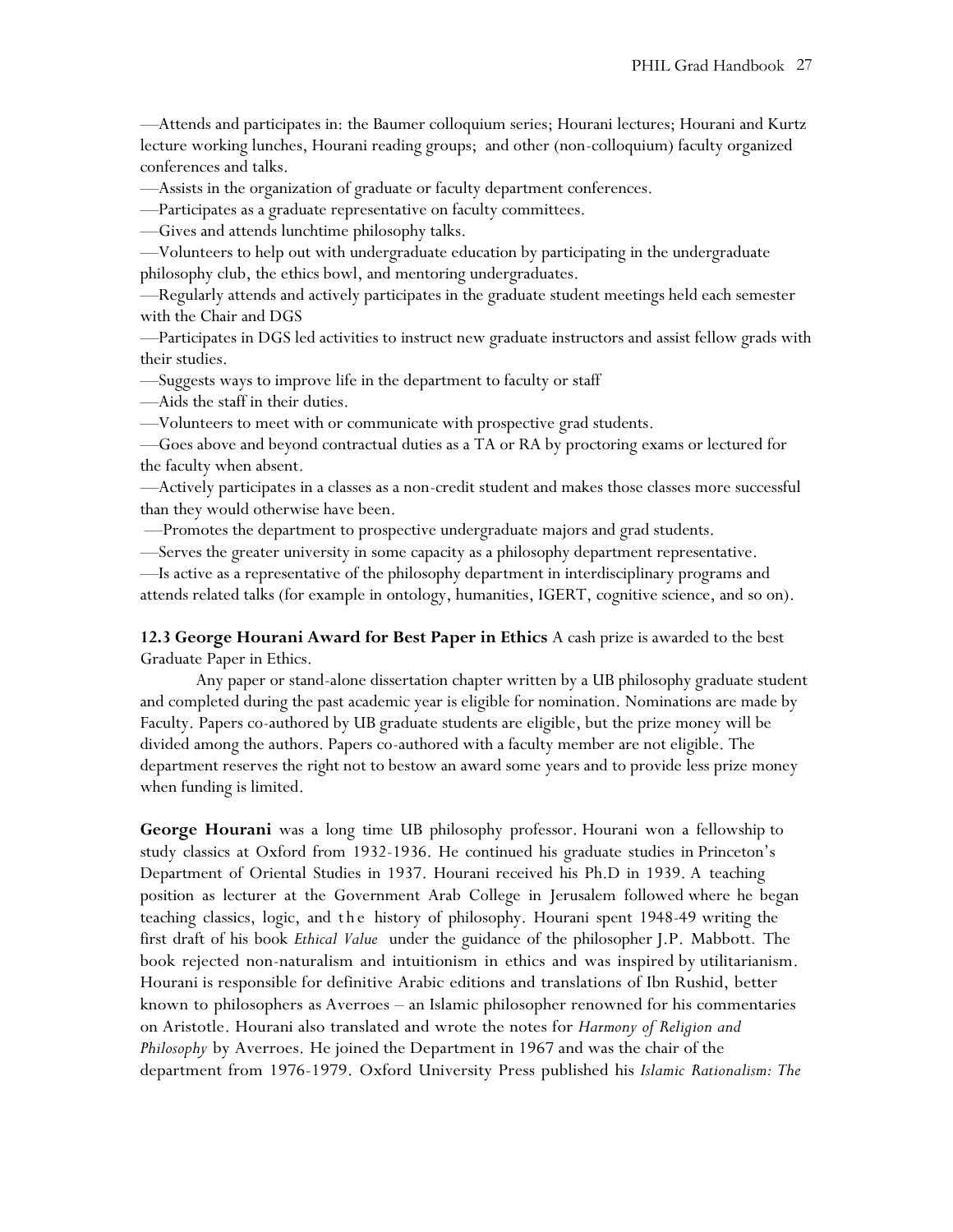*Ethics of Ab dal Jabbar* in 1971. In 1980 he was promoted to the rank of Distinguished Professor*. A* festschrift in his honor, *Islamic Theology and Philosophy,* was published in 1984 by SUNY Press. He died in 1984.

**12.4 Patrick and Edna Romanell Award for Philosophical Work in Naturalism:** A cash

prize is awarded to the best piece of Graduate Work in Naturalism (broadly construed). Any paper or dissertation written by a UB philosophy graduate student and completed

during the past academic year is eligible for nomination. Nominations are made by Faculty. Papers co-authored by UB graduate students are eligible, but the prize money will be split rather than doubled. Papers co-authored with a faculty member are not eligible. The department reserves the right not to bestow an award some years and to provide less prize money when funding is limited.

**Patrick Romanell** was a philosopher and author of several books on critical naturalism. His wife, **Edna**, a former medical social worker, says that she and her husband shared the same thoughts on giving. "If we can afford it, let someone else benefit, too," she says. "You only live so long, and our philosophy was always to let somebody else profit, as well." Patrick Romanell died of cancer in February 2002, but his generosity continues to benefit the university.

**12.5 Thomas Perry Dissertation Award.** Awarded to the best dissertation defended in the previous year.

**Thomas D. Perry** was born in St. Paul, Minnesota in 1924. A graduate of the University at Buffalo's Law School, Dr. Perry served as a legal counselor to Congress and later, Bell Aerospace Corporation. He attended Columbia University, earning a Ph.D. in Philosophy in 1966. Thereafter he taught Philosophy at the University at Buffalo, where he was active in Department affairs, including assisting in the development of the University's Philosophy and Law joint degree program. Dr. Perry was particularly interested in moral reasoning and legal philosophy. He published many works in such distinguished journals as *Ethics*, *The Journal of Philosophy,* and *Analysis,* as well as a book on philosophy, *Moral Autonomy and Reasonableness*. Dr. Perry had two works published posthumously in 1985, *Professional Philosophy: What It Is and Why It Matters,* and the article, "Two Domains of Rights." He died in 1982 at the young age of 58.

**12.6 Outstanding TA or RA Award:** Each year a student is recognized for being an outstanding teaching assistant or research assistant.

**12.7 Outstanding Graduate Instructor Award:** Each year a student is recognized for being the outstanding graduate student instructor.

# **13 FACULTY**

# **13.1 Research Specialization**

James Beebe: *Epistemology and Experimental Philosophy* Thomas Bittner: *Bioinformatics, spatial ontology, artificial intelligence* Nicholas Bommarito: *Ethics*, *Buddhist Philosophy*, *Moral Psychology* David Braun: *Philosophy of Language*, *Philosophy of Mind*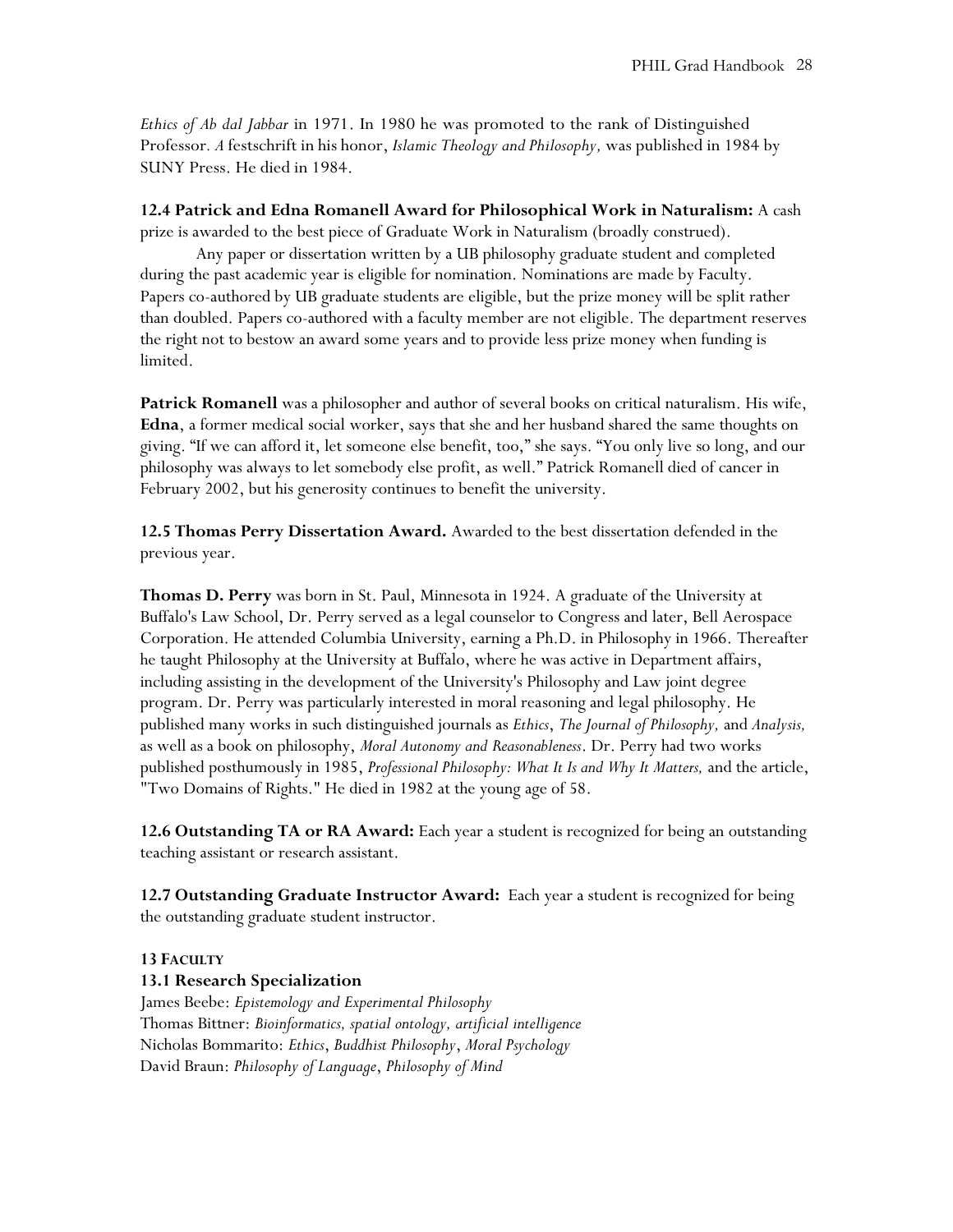Maureen Donnelly: *Metaphysics, Formal Ontology, Bioinformatics*. Jorge Gracia: *Metaphysics, Medieval Philosophy, Race and Ethnicity* (Half Time in Comparative Literature department) David Hershenov. *Bioethics and Metaphysics* Alexandra King: *Ethics*, *Metaethics*, *Aesthetics*, *Practical Reason* James Lawler. *Kant, History of Philosophy, Philosophy and Popular culture.* Ryan Muldoon: *Social and Political Philosophy*, *Philosophy of Science*, *Epistemology*, *Ethics* Lewis Powell: *Early Modern Philosophy, Philosophy of Language* Barry Smith: *Ontology*. (Limited Teaching Duties) Neil Williams: *Metaphysics, Ontology, Philosophy of Science*

# **13.2 Faculty Concentrations:**

*Logic and Language*- Bittner, Braun, Donnelly, Powell *Metaphysics/Ontology -* Bittner, Donnelly, Gracia, Hershenov, Smith, Williams *Epistemology* – Beebe, Muldoon *Experimental Philosophy* – Beebe *Aesthetics* - Gracia, King *Normative Ethics* – Bommarito, King, Lawler *Metaethics* – King *Applied Ethics* - Hershenov, Muldoon *Social and Political Philosophy* – Muldoon *Asian Philosophy* – Bommarito *History of Philosophy* – Gracia, Lawler, Powell *Continental Philosophy* – Lawler, Smith *Philosophy of Science* – Bittner, Muldoon, Williams *Philosophy of Religion* –Gracia, Hershenov

#### **14. GRADUATE STUDENT GROUPS/ACTIVITIES**

**14.1 Graduate Philosophical Association (GPA)**:The Graduate Philosophy Association (GPA) is an organization representing the graduate students of the department in the University community. It receives an annual budget from the University Graduate Student Association (GSA) which is used to promote scholarship and collegiality among students, historically funding various events such as graduate colloquia and conferences (both within the department and in conjunction with other departments), and representing graduate students' interests within the department and the GSA. GPA officers are elected from among the department graduate students annually, including a GSA Senator. Meetings, open to all current graduate philosophy students, are held in 141 Park Hall several times each semester as needed

**14.2 Reading Groups:** Graduate students in philosophy at UB form a number of reading groups that meet regularly to discuss philosophical work.

**14.3 Graduate Representatives on Department Committees:** Graduate students will be assigned as members of some departmental committees.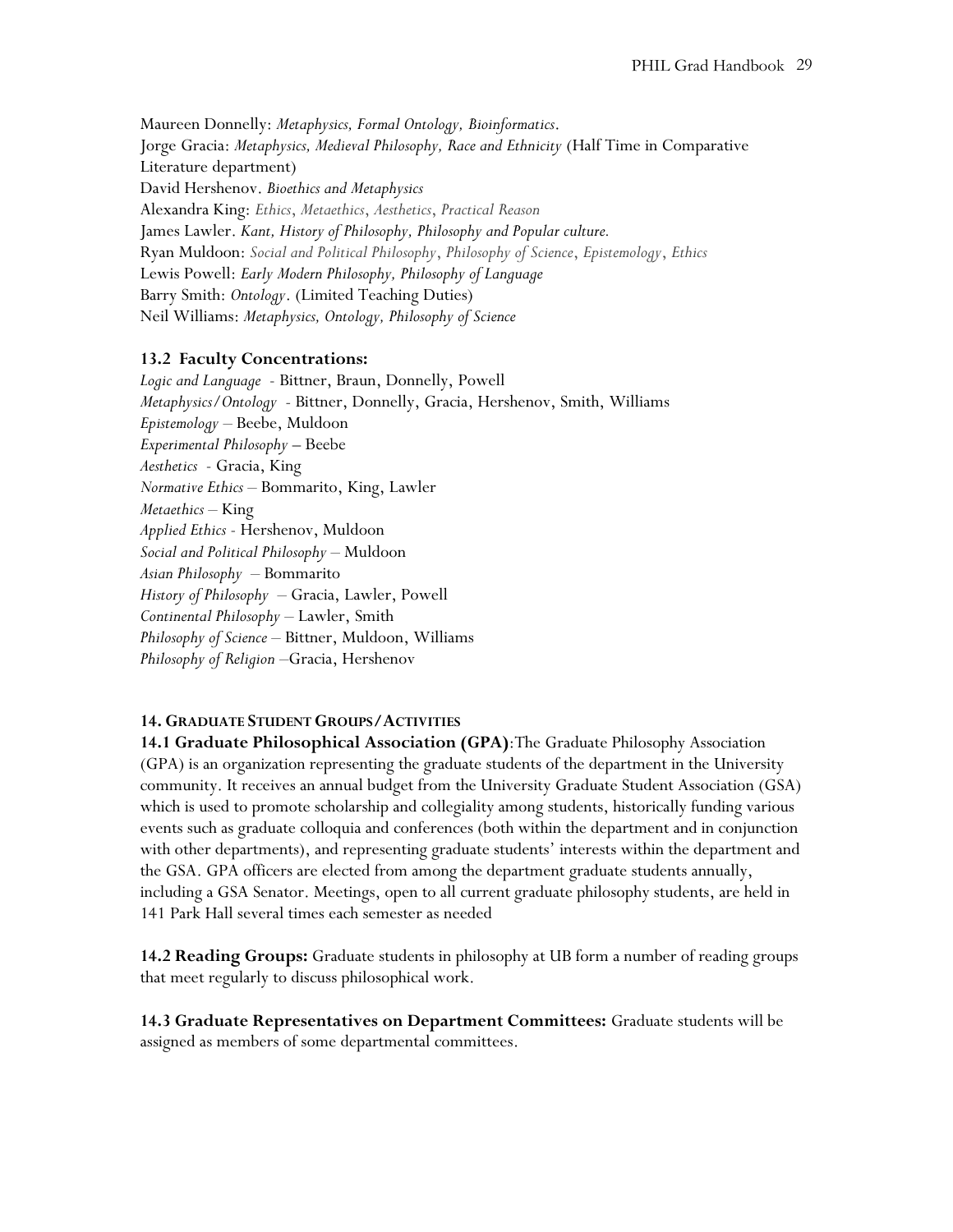# **PART 2: ADVICE & RECOMMENDATIONS**

This section of the handbook provides advice and strategies designed to aid current graduate students and potential applicants. The numbering in this part of the handbook is structured so as to reflect the relevant portions of Part 1, where appropriate.

# **B1. APPLYING TO THE PROGRAM**

# **B1.1 Applicant/Department Fit**

Potential applicants are advised to peruse faculty interests to see if they are a good fit. See the list of faculty and their interests at the end of handbook (sec. 13), and on the departmental website at http://www.buffalo.edu/cas/philosophy/faculty/faculty\_directory.html. Students are advised to note which professors have halftime appointments: halftime faculty may have reduced philosophy department teaching and this could limit their availability to join dissertation committees.

#### **B3**. **FUNDING**

**B3.1 Sources of External Funding:** Students are encouraged to apply for external fellowships. Such fellowships often pay significantly more than the standard stipend, free you from teaching duties, and are a prestigious entry on your CV. These typically require a lot of work to prepare a high quality application, and the chances of success are fairly low. Nonetheless, it is worth the effort. Even just the experience of preparing such an application develops grant-writing skills that may be useful later. Normally, any external support you get will either supplement or extend your departmental support (although you should discuss this with the DGS before making any decisions). If you plan on applying, it would be a good idea to develop your application over the summer. Be sure to have a faculty member review your application materials and make suggestions for improvement. Some of the main possibilities are:

(1) Andrew W. Mellon Fellowships in Humanities Studies http://www.woodrow.org/mellon/ (2) Charlotte W. Newcombe Fellowships (in ethics) http://www.woodrow.org/newcombe/ (3) National Science Foundation Fellowships (for philosophy of science) http://www.nsf.gov/funding/ [Use search line for philosophy of science or related terms.] (4) Jacob K. Javits Fellowships (for students who have not yet completed their first year of graduate study) http://www.ed.gov/programs/jacobjavits/index.html Other possibilities include: (5) Spencer Foundation Fellowships http://www.spencer.org/programs/fellows/fellow\_awards.htm (6) Fulbright Fellowships for international students http://www.iie.org//Content/NavigationMenu/Programs\_Portal/Browse\_Programs/Non-US\_Student\_Programs.htm (7) Canadian Social Sciences Humanities Research Council (SSHRC) Fellowship for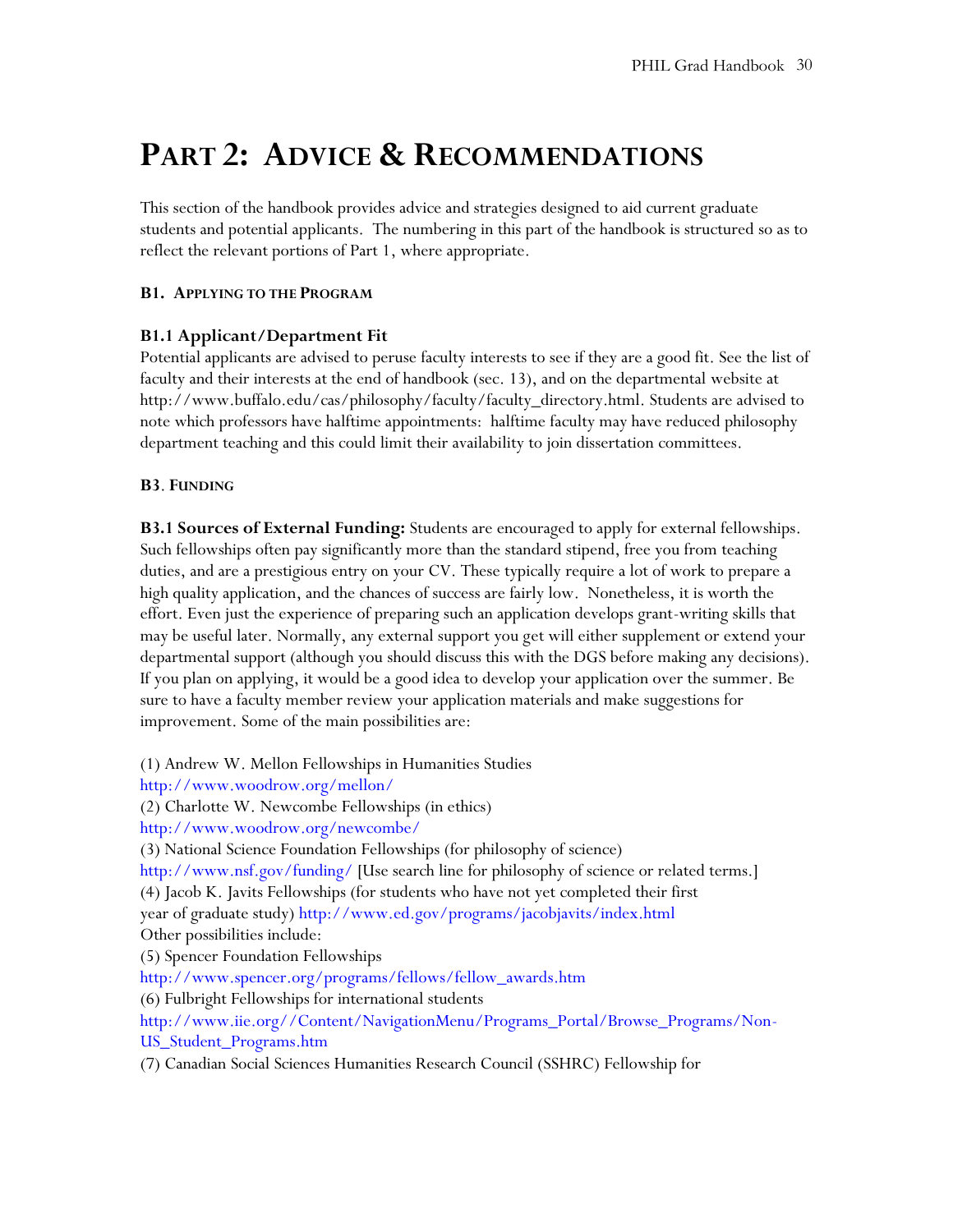Canadian students

http://www.sshrc.ca/web/apply/program\_descriptions/fellowships/doctoral\_e.asp (8) DAAD Fellowship for German Students http://www.daad.org

(9) Institute for Humane Studies Fellowships (for students with interests in freedom, especially libertarian interests) [www.thehis.org/hsf](http://www.thehis.org/hsf)

(10) Asian Students - <http://www.apiasf.org/>

(11) Asian Students - <http://www.collegescholarships.org/scholarships/asian.htm>

(12) For Average Students - [http://www.fastweb.com/fastweb/register/start?ref=finaid-27f-](http://www.fastweb.com/fastweb/register/start?ref=finaid-27f--http://www.finaid.org/scholarships/average.phtml) [http://www.finaid.org/scholarships/average.phtml](http://www.fastweb.com/fastweb/register/start?ref=finaid-27f--http://www.finaid.org/scholarships/average.phtml)

(13) General - <http://www.scholarships.com/>

(14) UB Sponsored Projects Info - <http://www.research.buffalo.edu/sps/>

(15)Unusual Scholarship - <http://www.finaid.org/scholarships/unusual.phtml>

#### **B8. PH.D. PROGRAM.**

**B8.6.1 Tips for a Successful Qualifying Paper:** Students should be wary of initially enrolling in classes outside of the philosophy department or taking too many philosophy classes for S/U credit lest they have too few papers from which to select a promising QP. Students should also keep in mind that an A grade on a seminar paper doesn't guarantee that it will pass muster as a QP for some faculty members may be less demanding graders than others. Students should also keep in mind that half the faculty will be evaluating each paper. Some of these evaluators will not be experts in the topic covered by the QP. Those faculty members ought not to have to struggle to understand what the author is saying. A paper ought to be intelligible to readers in other subfields of philosophy. Any technical jargon must be explained by the author in non-technical terms when first introduced. The QP ought to have a thesis clearly stated at the outset of the paper, the premises must be clearly demarcated, the conclusion must be clearly and thoroughly defended, potential counter-arguments must be clearly stated and refuted. The author of a QP should be wary of disregarding too many of the comments written by a professor on an earlier version of the paper that ends up as the QP, for that indicates an inability to take advice. The QP ought to describe likely objections to the author's thesis and offer counters to the imagined responses. The QP ought to involve a target that is a live option when viewed in light of the current literature. Students ought to footnote those who have held any view being argued against. The QP should engage the secondary literature. Since demonstrating potential for a Ph.D. means showing the ability to do research, the author of the QP ought to reveal an awareness of the obviously most relevant secondary literature. He or should avoid the use of quotations from other authors that either fail to explicate the author's point or need themselves to be explicated and aren't. The QP author is responsible for follies of authorities relied upon. The QP ought to be devoid of misspellings, typos, or grammatical errors.

**B8.6.2 Faculty Assistance with the Qualifying Paper:** Students should consult faculty about which of their papers they should revise and submit as QPs. Students whose initial QP submission failed will have comments sent to them suggesting improvements. If it is believed by faculty members that the paper cannot be satisfactorily revised, few or no comments will be sent. Any student receiving few or no comments is advised to submit a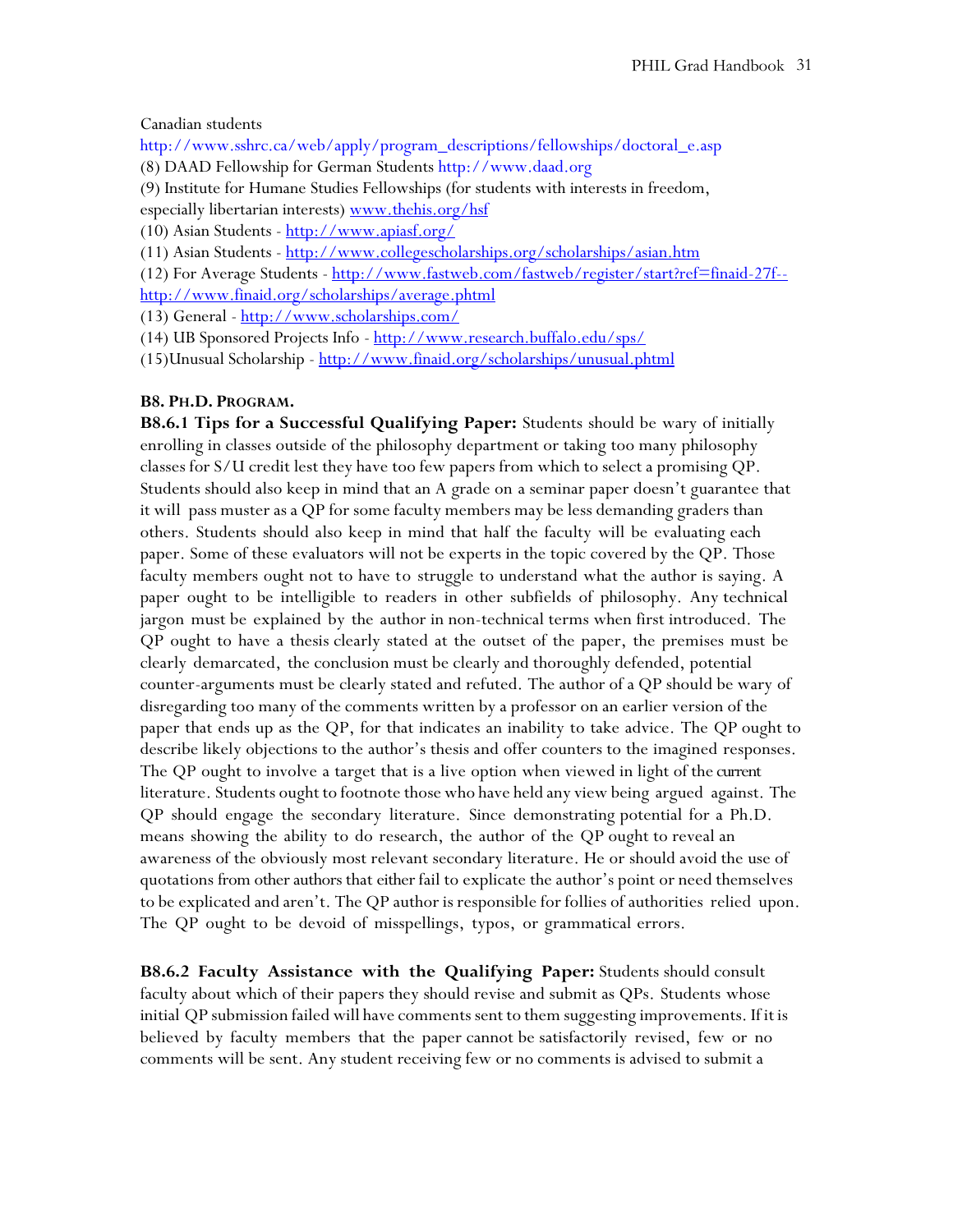different QP later in the relevant semester. The DGS may appoint a faculty member to relay advice in person to the student whose initial submission failed.

**B8.7 Optional Mid-Program M.A. Degree:** Getting an M.A. along the way to the Ph.D., is advisable, but not required. One reason to apply for the M.A. is that local colleges who hire UB students to adjunct teaching positions may require that candidates for such positions have an M.A. degree. A second reason is that unforeseen events may force the student to leave the program before completion of the Ph.D. Obtaining an M.A. along the way ensures that students will not leave the program empty-handed.

**B8.8.2 The Topical**: It is recommended that students write on subjects that faculty members have as areas of specialization or areas of competence to maximize the impact of their letters of recommendation and to ensure that the students do not appear to the outside world as autodidacts. If students insist upon writing on a topic that is not an AOS or AOC of any department member, then obtaining an outside dissertation committee member is highly recommended.

**B8.8.4 The Topical Defense:** It would be prudent for students to attend someone else's topical before defending their own.

**B8.8.7 The Dissertation Defense:** It would be prudent for students to attend someone else's dissertation defense before defending their own.

# **B12. DEPARTMENTAL AWARDS**

**B12.1 Nominations:** Students cannot nominate themselves but they can do a number of things to raise the visibility of their papers. Students should notify their adviser and the DGS that they have published a paper or presented it at a conference. Students can also present such papers or other papers such as their QP at the Friday lunchtime philosophy lecture series. Staff as well as faculty can nominate students for the Peter Hare Department Citizenship award.

**B12.2 Eligibility:** Any paper written by a UB philosophy graduate student during the past academic year is eligible for nomination. Seminar papers, qualifying papers (QPs), papers presented at the lunchtime philosophy series, papers produced for independent studies, and papers submitted to conferences or journals. Only stand-alone dissertation chapters that have been submitted to conferences or journals should be considered for nomination. Papers reworked in the past year and submitted for an MA project are eligible. Papers written in the past year to remove incompletes can be nominated even if they result in a grade for a previous year. Any papers started in a previous year but finished in the present academic year are eligible. Papers co-authored by a graduate student and a faculty member are NOT eligible. Any papers co-authored by UB graduate students are eligible but the prize money will be split rather than doubled. A student may have multiple papers which are nominated for multiple different awards. The department reserves the right not to bestow an award some years and to provide less prize money when funding is limited.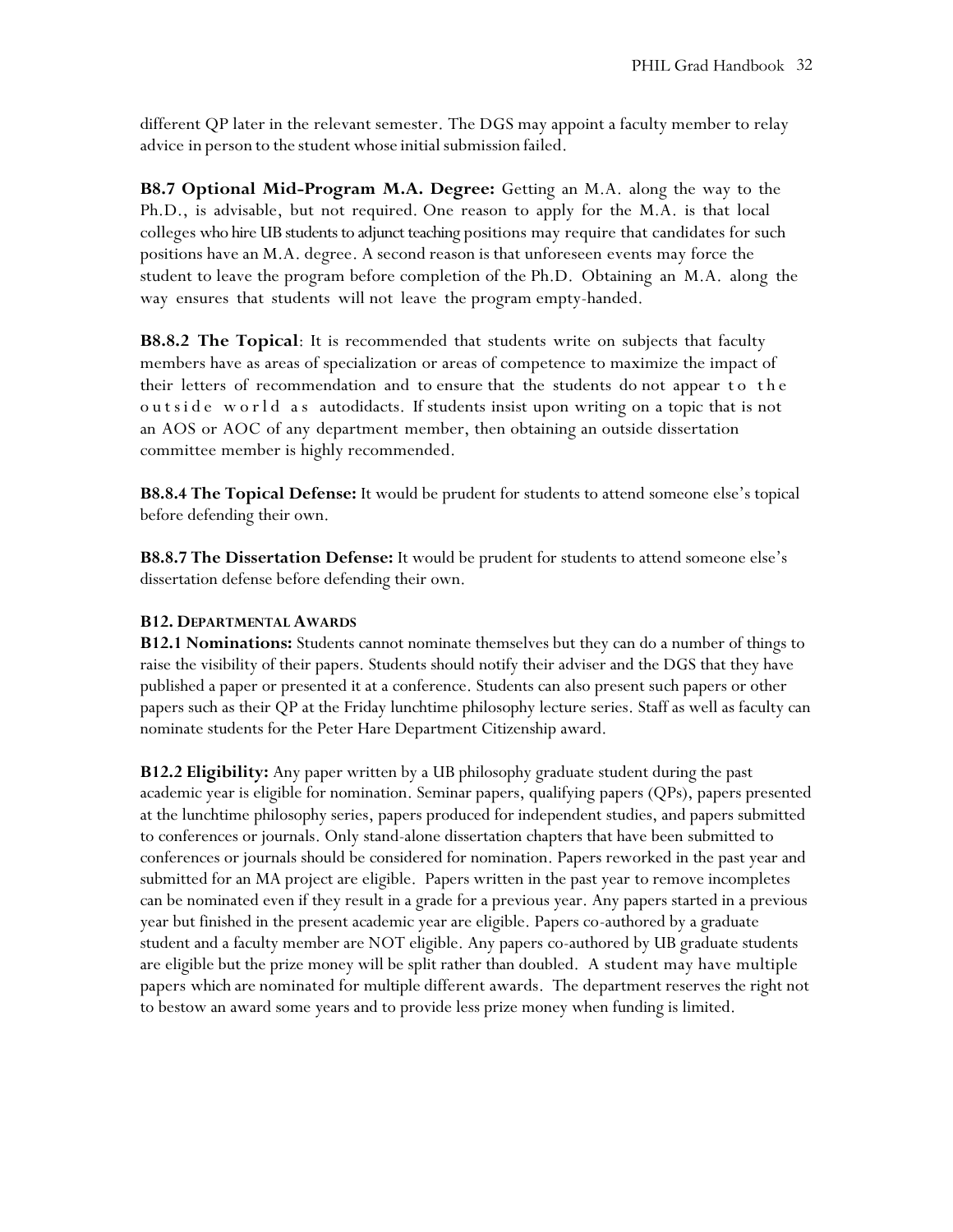# **15. PLACEMENT**

All Ph.D. students should consult with the Placement Director and their committee chair well before considering going on the market. In this section you will find some general advice, but please note that with the changing structure of the job market, the schedule is now much more flexible.

# **15.1 When to Go on the Job Market**

This varies greatly from case to case, but a reasonable guide is that you have at least 2/3 of your dissertation complete (and the rest well mapped out). A better guide is that you should go on the market in the Fall in the academic year you plan to graduate in the Spring. This is because:

a) Applying takes a lot of time an effort, and can be quite an exhausting exercise emotionally too, leaving little time for work. Many folks get almost nothing done during the application process. (It's not that it takes up all your time, it's just the only thing you can think about.)

b) Interviewers will want to talk to you about your dissertation; you cannot speak clearly and with confidence about the views you hold and the arguments you put forth unless you've already written them. A good plan here is no substitute.

c) Interviewers are looking for colleagues, not students. The more you can appear to be moving beyond your dissertation, the more colleague-like you appear.

d) If you should get a job, it's a huge amount of work at the beginning; you won't really

have time to complete a dissertation then—and that can land you in all sorts of trouble.

e) If you are only part way in to your dissertation you are likely to lose out to someone who is nearly or completely done.

# **15.2 What you Will Need to Go on the Job Market**

\* Items with an asterisk may be required by some places, but not all

- (a) Up-to-the-minute CV
- (b) Writing sample (approx. 20-25 pages) Can be a paper or dissertation chapter
- (c) Letters of recommendation
- (d) Application Cover letter (suited to each job applied for)
- (e) Dissertation Abstract (1-2 pages maximum State your main point early)
- (f) Statement of teaching philosophy (1-2 pages)
- (g) Proof of Teaching Capabilities Syllabi, Teaching Evaluations, Progress Reports
- (h\*) Research Statement
- (i) APA Membership To get JFP access and attend APA Meetings
- (j\*) Transcripts Graduate (and perhaps even undergraduate) order them early
- k) Second writing sample for use as presentation for campus interviews
- -- useful for applying to different AOS
- l) Money this is a costly process

# **Other useful items:**

m) Teaching List – List of courses you could teach, texts, and general outline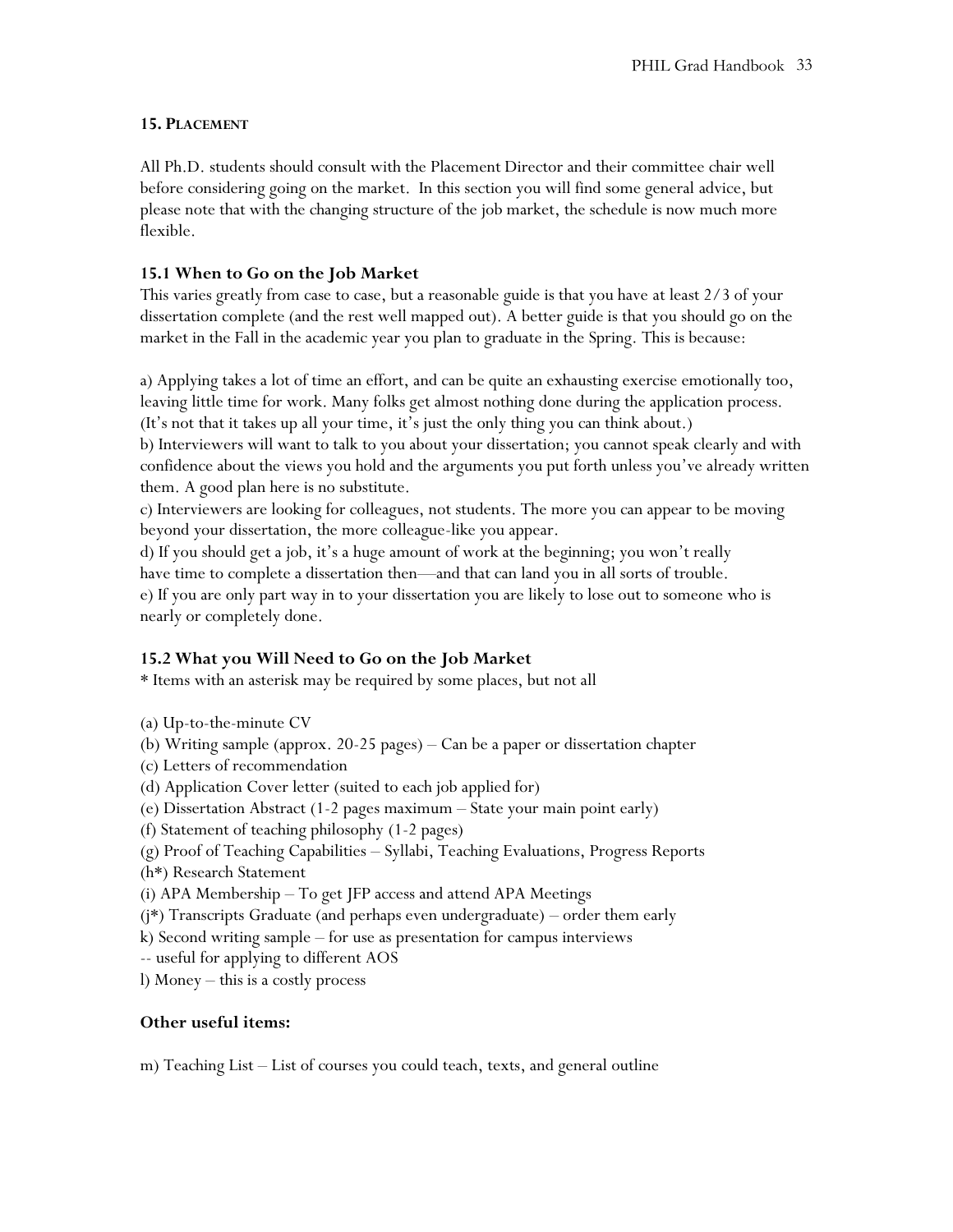--create mock syllabi (and have actual past syllabi handy)

n) Website --include your CV, syllabi, and any (good) work you have drafts of or published --make sure it is a professional site (search committees may view it)

# **15.3 Academic Year of the Job Application:**

# **Summer:**

a) Contact chair of your dissertation committee to discuss going on the job market

- b) Put together application package
- c) Revise writing sample (again and again—get comments)

d) Prepare talk for on campus interview

e) Contact letter writers to request letters of recommendation.

f) Register with the APA.

# **Early September:**

a) Follow up Letter Requests (be persistent until they are in!)

# **Late September:**

a) Complete application package: meet with supervisor to discuss

application package

b) After meeting with supervisor, make appointment with one of the Placement Officers for a preliminary review of application materials.

# **Early October:**

a) All reference letters should be at INTERFOLIO.

b) October *Jobs for Philosophers (JFP)* published/on line. Be sure to be registered with the APA to get a copy. See also: The *Chronicle of Higher Education,* departmental websites, *Phil Jobs* and the Jobs Wiki.

c) Updates to the JFP are posted on the APA website (check back often!)

d) Submit a ranked list of jobs to which you intend to apply to the Placement Committee. Lists should include: job number from the JFP, name of institution and preference ranking.

e) Interpret the AOS and AOC on job listings liberally, but don't apply if it will only waste your time and theirs

f) Make hotel reservations for APA (hotel often fills up—there is usually a student rate

# **Late October:**

a) All revisions to the dossier should be completed by this time and jobs applied for. Apply as early as possible (committees get tired and look most thoroughly at early applications).

# **Mid November:**

a) November *JFP* comes out. Be sure to be registered with the APA to get a copy. This contains jobs not listed in October *JFP*; additional applications are expected.

# **Late November:**

a) Contact Placement Committee with news on any upcoming interviews.

b) Meet with Placement Committee to discuss interview strategies.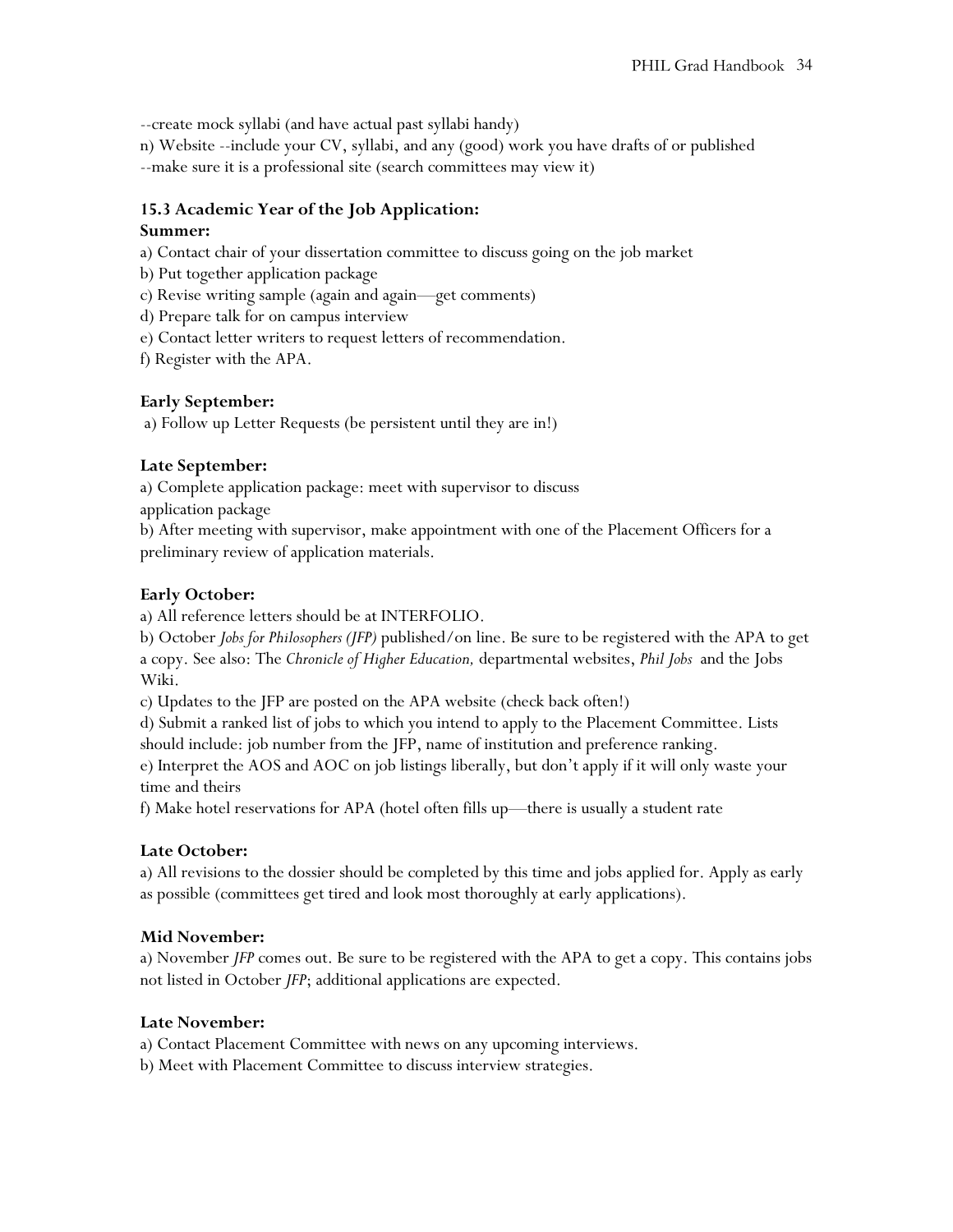# **Mid December:**

a) Mock Interviews : Contact Placement Committee to schedule a mock interview; be sure to hand in copies of writing sample, CV, cover letter,

b) Teaching info and abstract a few days before scheduled interview.

# **Early January:**

a) Eastern APA. You might be expected to attend for interviews for most of the jobs advertised in the *JFP*. More and more departments will be conducting long distance phone or skype interviews rather than interviewing at the Eastern APA.

# **Early January:**

a) On campus Interviews.

b) Meet with Placement Officer to discuss campus interview strategies.

c) Book hotel for Central APA (unless things are looking very hopeful)

# **Mid February:**

a) Later *JFP* published/posted on line. This contains jobs not in the Oct/Nov editions of the JFP, and typically includes a large number of term positions and post docs; additional applications are expected.

# **Late February**

a) Central APA. You will be expected to attend for interviews for most of the jobs advertised in the February *JFP.*

**15.4 Publishing:** Students are advised to have published in at least one second or third tier journal before going on the job market. More publication will be needed if the student is to acquire a research job. Students might also consider building up their CV by publishing response pieces to published articles. Students should not submit articles for publication without first consulting with their adviser or the professor for whom they wrote the paper.

# **Journal Rankings**

**Prepared by Department Chair in consultation with UB Faculty. See other rankings at Leiter blog a[t http://leiterreports.typepad.com/blog/2009/03/the-highest](http://leiterreports.typepad.com/blog/2009/03/the-highest-quality-general-philosophy-journals-in-english.html)[quality-general-philosophy-journals-in-english.html](http://leiterreports.typepad.com/blog/2009/03/the-highest-quality-general-philosophy-journals-in-english.html) and Weatherson's rankings [http://brian.weatherson.org/journals/Journals\\_Survey.htm](http://brian.weatherson.org/journals/Journals_Survey.htm) See also European Sciente Foundation Rankings at http://lemmingsblog.blogspot.com/2007/06/best-philosophy-journals.html**

**General Analytic Philosophy - 1 st Tier:** *The Philosophical Review, Mind,Journal of Philosophy, Nous, Philosophy and Phenomenological Research* **General Analytic Philosophy – Higher 2nd Tier:** *Philosophical Studies, Australasian Journal of Philosophy, Philosophical Quarterly, Pacific Philosophical Quarterly, Analysis*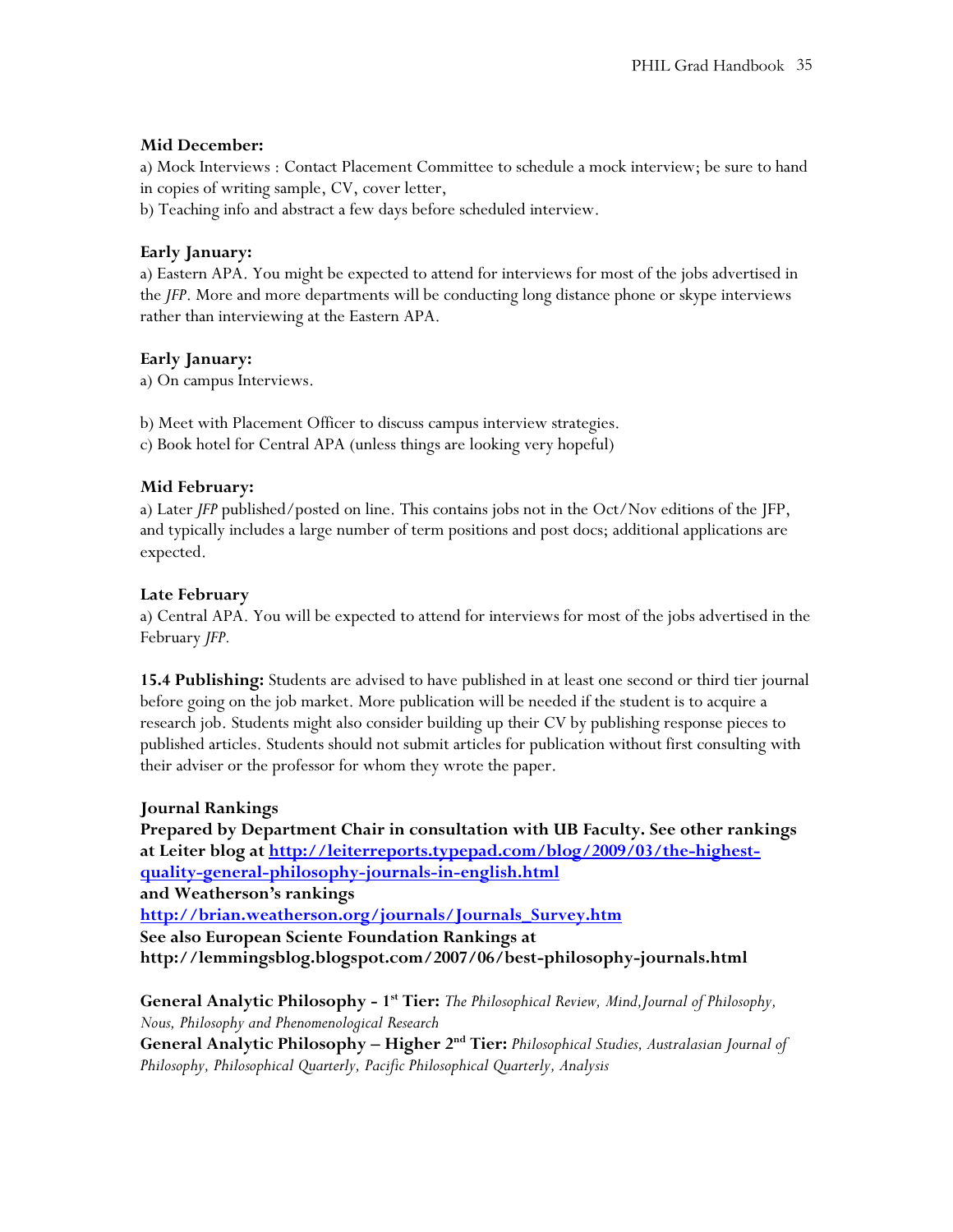**General Analytic Philosophy - Lower 2nd Tier:** *Canadian Journal of Philosophy, American Philosophical Quarterly, Philosophy, Ratio, European Journal of Philosophy* **General Analytic Philosophy - 3 rd Tier:** *Philosophia,Theoria, Metaphilosophy, Dialogue, Dialectica, Southern Journal of Philosophy, Philosophical Papers, International Philosophical Quarterly.*  **Ethics - 1 st Tier:** *Ethics, Philosophy and Public Affairs* **Ethics -2 nd Tier:** *Journal of Ethics, Journal of Value Inquiry, Utilitas, Social Theory and Practice, Journal of Moral Philosophy, Journal of Applied Philosophy, Journal of Ethics and Social Philosoph*y **Ethics - 3 rd Tier:** *Journal of Applied Ethics, Public Affairs Quarterly* **Medieval Philosophy 1st Tier**:*Medieval Philosophy and Theology, Journal of the History of Philosophy*  (not primarily medieval), *Philosophical Review (*not primarily historical*)* **Medieval Philosophy 2nd Tier:** *The Modern Schoolman, History of Philosophy Quarterly* (not just medieval), *American Catholic Philosophical Quarterly* (not just medieval) **Ancient Philosophy - 1 st Tier:** *Oxford Studies in Ancient Philosophy,* **Ancient Philosophy 2nd Tier:** *Phronesis, Aperion* **Ancient Philosophy - 3 rd Tier:** *Ancient Philosophy* **Aesthetics – 1 st Tier:***Journal of Aesthetics and Art Criticism, British Journal of Aesthetics* **Aesthetics – 2 nd Tier:** *Journal of Aesthetic Education* **Philosophy of Science 1st Tier:** *Philosophy of Science, British Journal of the Philosophy of Science, Synthese* **Philosophy of Science 2nd Tier:**, *Erkenntnis, Biology and Philosophy, International Studies in the Philosophy of Science, European Journal of the Philosophy of Science* **Philosophy of Law – 1 st Tier:** *Legal Theory, Law & Philosophy, Oxford Journal of Legal Studies,*  **Philosophy of Law – 2<sup>nd</sup> Tier:** Canadian Journal of Law and Jurisprudence, Ratio Juris *Journal of Legal Studies, American Journal of Jurisprudence, Law and Social Inquiry, Australasian Journal of Legal Philosophy*  **Environmental Ethics - 1 st Tier:**1*. Environmental Ethics, 2. Environmental Values* **Environment Ethics - 2<sup>nd</sup> Tie**r: *Ethics and the Environment, Ethics, Policy, and the Environment, Environmental Philosophy* **Environment Ethics - 3 rd Tier:** *Environmental Politics* **Bioethics -1 st Tier:** *Journal of Medicine and Philosophy, American Journal of Bioethics* (if a target article. **Bioethics - 2 nd Tier:** *Bioethics, Hastings Center Report, Kennedy Institute of Ethics Report Theoretical Medicine and Bioethics* **Bioethics – 3 rd Tier:** *Journal of Medical Ethics, Monash Bioethics Review, Christian Bioethics, National Catholic Bioethics Quarterly, Linacre Quarterly* Philosophy of Religion - 1<sup>st</sup> Tier: Faith and Philosophy, Religious Studies Philosophy of Religion - 2<sup>nd</sup> Tier: The Thomist, American Catholic Philosophical Quarterly *Philosophical Christi, Heythrop Journal, International Journal for the Philosophy of Religion International Philosophical Quarterly*  **Philosophy of Race and Gender:** *Philosophy and Social Criticism* (not just race and gender), *Public Affairs Quarterly* (not just race and gender) **Feminist Philosophy:** *Hypatia* **Modern Philosophy – 1 st Tier:** *History of Philosophy Quarterly*, *Journal of the History of Philosophy* **Modern Philosophy 2nd Tier:** *British Journal for the History of Philosophy, European Journal for the History of Philosophy*.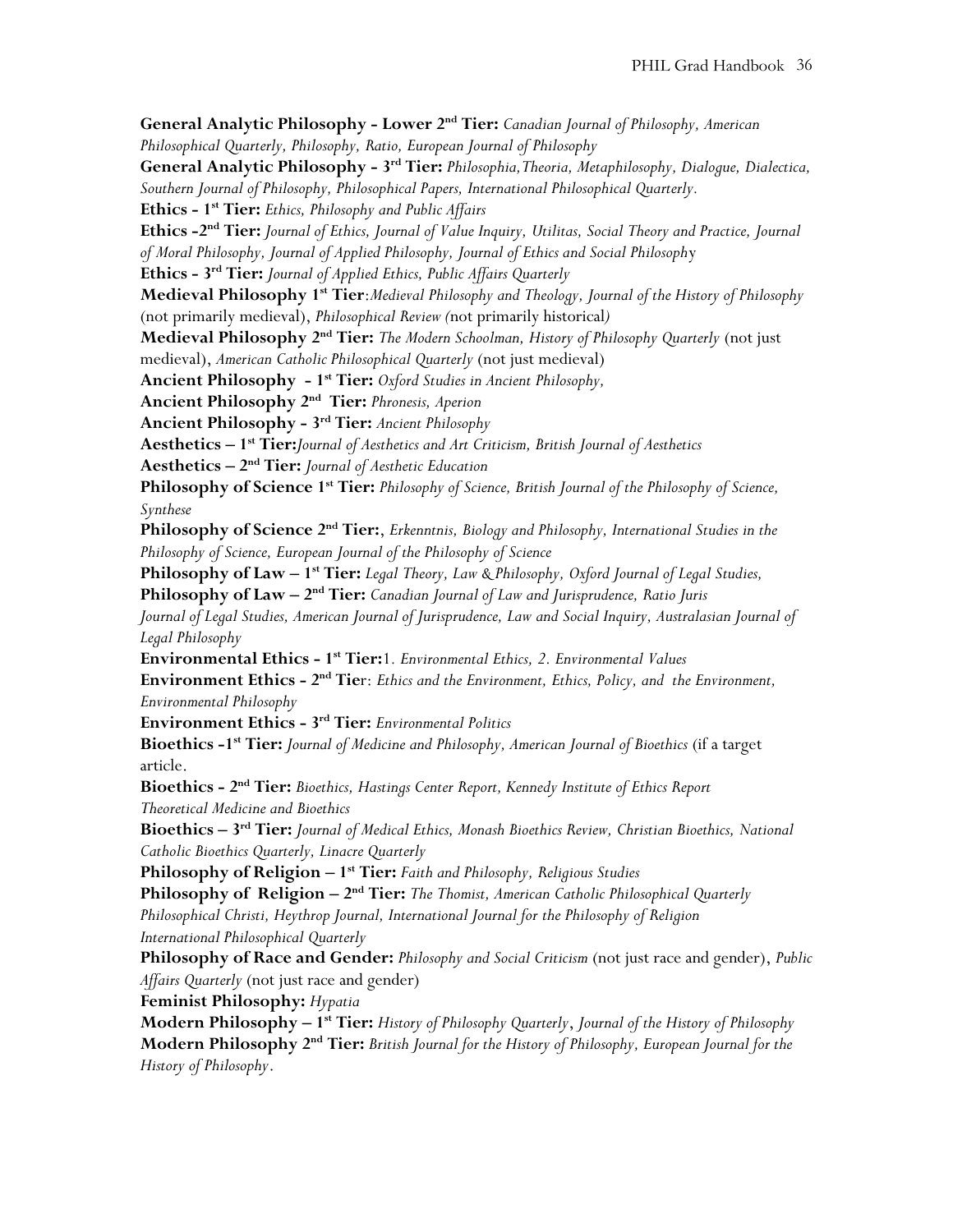**Early Modern Figure specific journals - First Tier:** *Kant Studien*, *Hume Studies* **Early Modern Figure specific journals – Second Tier:** *Locke Studies*, *Journal of Scottish Philosophy*

**Asian Philosophy - 1 st Tier:** *Philosophy of East and West*

**Asian Philosophy - 2 nd Tier:** *Asian Philosophy, Dao: A quarterly in Comparative Philosophy Asian Philosophy*

**Political Philosophy – 1 st Tier:** *Journal of Political Philosophy*

**Political Philosophy – 2<sup>nd</sup> Tier:** *Journal of Social Philosophy*, *Political Theory* 

**Logic - 1 st Tier:** *Journal of Symbolic Logic*

**Logic - 2 nd Tier:** *Notre Dame Journal of Formal Logic*

**Philosophy of Cognitive Science***: Cognitive Science* (not just philosophy)*, Mind and Machines* **Experimental Philosophy 1st Tier** *Cognition, Mind and Language*

**Experimental Philosophy 2nd Tier** *Philosophical Psychology, Review of Philosophy and Psychology* (Some XPhi is published in general philosophical journals. Nous is the top general journal for XPhi.)

#### **15.5 Conference Presentations:**

When you go on the job market, you should probably have at least one conference presentation and ideally at least three. Conference presentations are both good CV entries and terrific professional develop experiences (e.g., learning how to act like a professional philosopher). One strategy is to start with less significant conferences so that you can build up your experience before submitting to more significant ones. As always, it's wise to get advice from a faculty member familiar with your paper.

There is some funding from the graduate student association for conferences. The department's Peter Hare fund is also intended to finance student travel. Those funds are at the discretion of the chair. Send the chair an email which includes such information as your adviser, competiveness in selecting conference papers, year in the program, job prospects, contacts that could be made at the conference such as prominent people in your field who will be there, relevance to your dissertation or likely dissertation, previous travel opportunities and anything else you deem relevant to the funding decision. Faculty with endowed chairs may also provide assistance. Students who are not good department citizens (fail to regularly attend colloquium, perform their TA duties etc.) are not eligible for travel assistance funds,

Clearly the most prestigious conferences are the main (as opposed to group) programs of the three (Eastern, Central, and Pacific) division meetings of the American Philosophical Association. Graduate student prizes are given for the best student papers, and it is very prestigious to win one. See http://www.apa.udel.edu/apa/divisions/schedule.html.

If your paper is selected for the main program, you are virtually guaranteed some department assistance.

Also somewhat prestigious is the annual meeting (end of May) of the Canadian Philosophical Association (http://www.acpcpa.ca/) and the Southern Society for Philosophy and Psychology (spring; do Google search)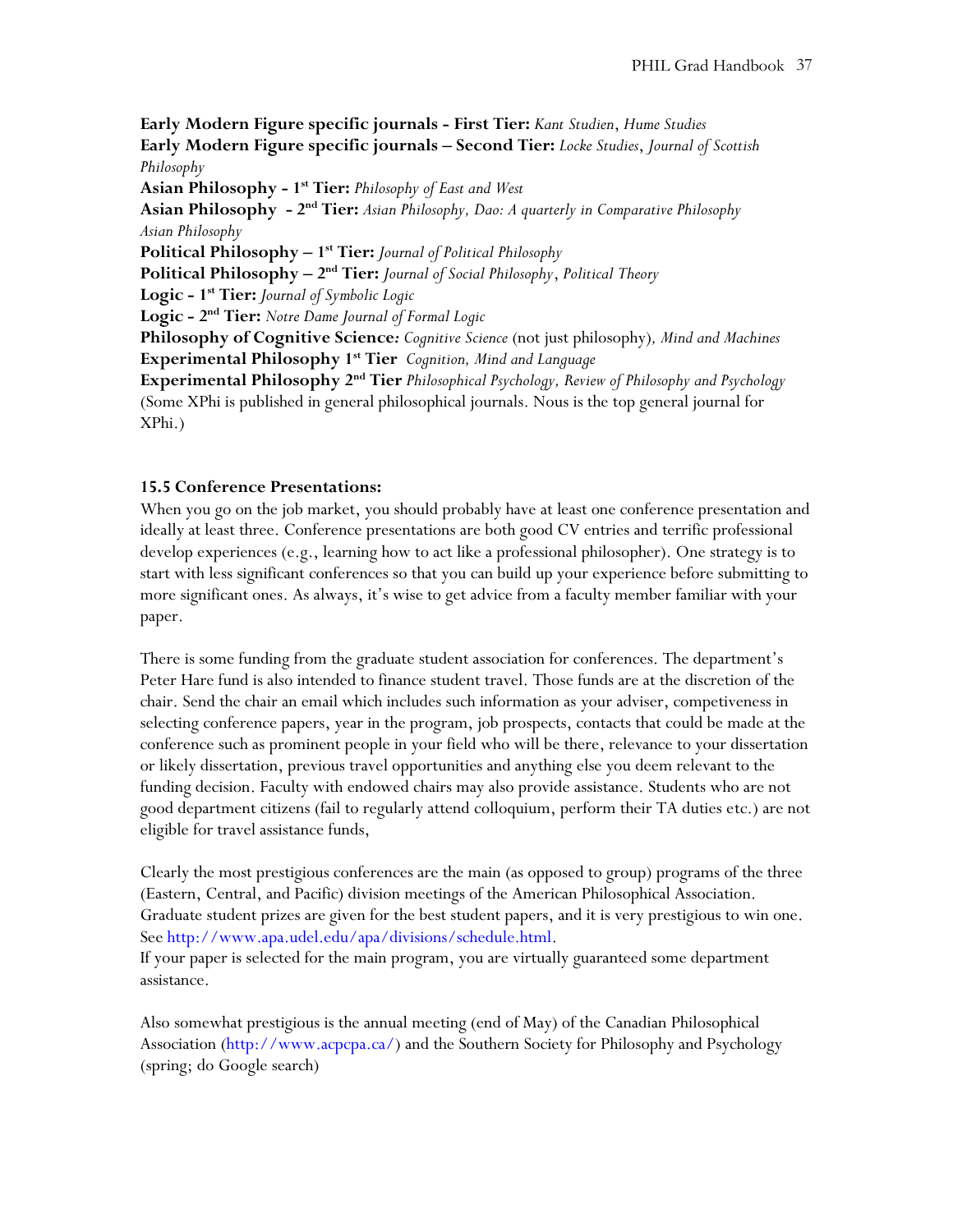Less prestigious are various regional associations, such as the upstate NY Creighton Club (upstate New York) Mountain Plains Philosophy Conference (fall), Southwest Philosophical Society (fall), and Central States Philosophical Association (fall). (You can do a Google search to get the latest conference dates.)

There are various special conferences on special topics. These vary a lot in their prestige The national American Catholic Philosophical Association (ACPA) and the Society for Christian Philosophy have competitive annual conferences. The Local WNY ACPA is a good opportunity to impress local faculty who are frequently looking for adjuncts.

(Please send the Chair or DGS any additional information that would be usefully placed here. Other main conferences and web addresses would be useful.) Students who have not yet completed the M.A. are advised not to worry about presenting papers at conferences. Normally, it only begins to make sense to consider such presentations once one has completed the Master's research project (thesis or papers).

**15.6 Dossier service.** Interfolio and Vitae are the main services

**15.7 Sample CV**

# **SOPHIA SMITH CURRICULUM VITAE**

#### **CONTACT &PERSONAL INFORMATION**

Email: Sophia@buffalo.edu Cell Phone: (411) 911-0000 Campus Phone: (716) 314-1592 Campus Fax: (716) 645-6139 Home Address: 889 LeBrun Road, Amherst NY 14226 Campus Address: University at Buffalo Department of Philosophy 135 Park Hall Buffalo, NY 14260

#### **EDUCATION**

2006-2012: Ph.D., Philosophy, University at Buffalo, expected Summer, 2012. 2004-2006 : M.A. Philosophy. Princeton University 2001-2004: B.A., Philosophy, Harvard University, *Magna Cum Laude* and *Honors* 

**AREAS OF SPECIALIZATION** 

Metaphysics, Bioethics

#### **AREAS OF COMPETENCE**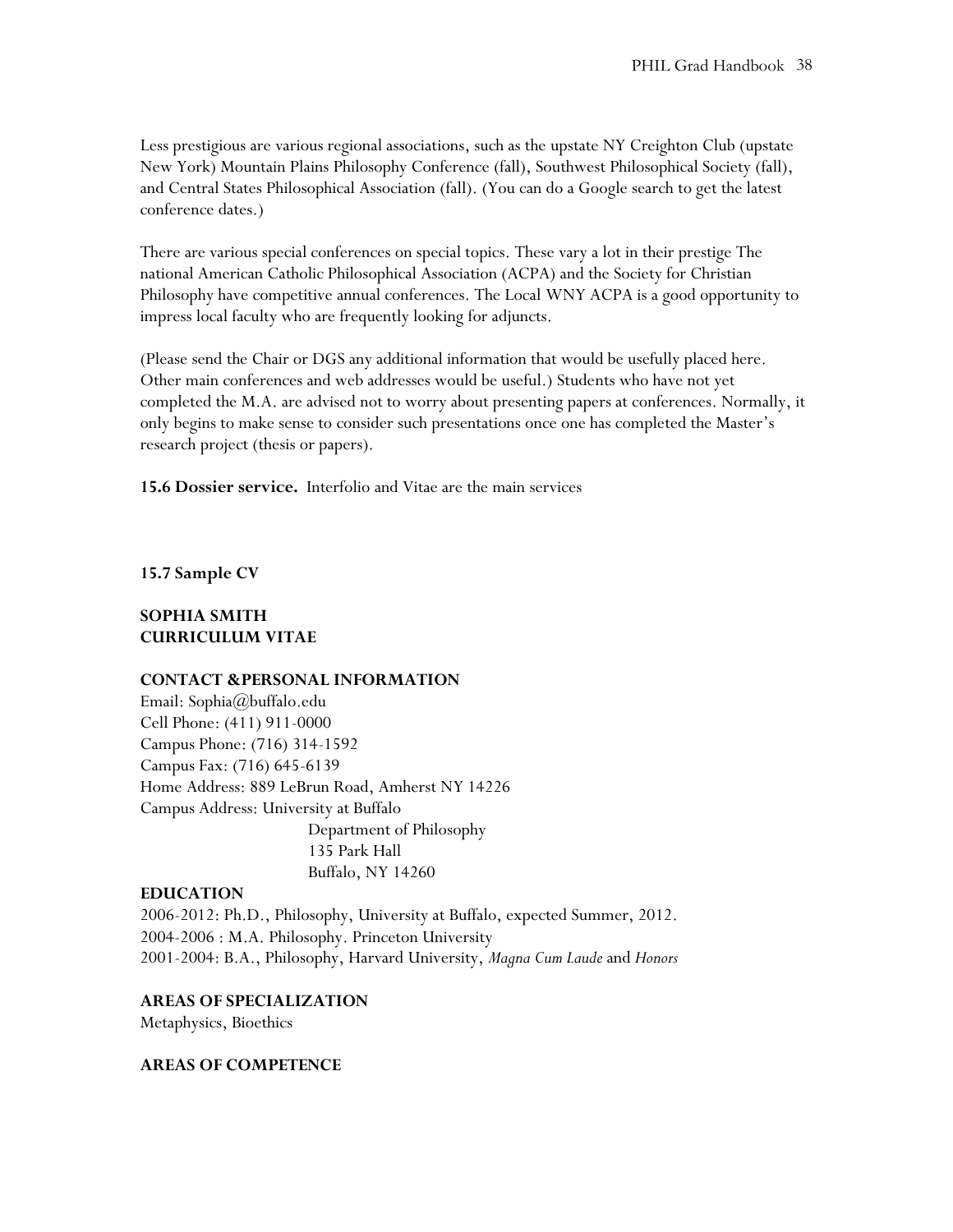History of Philosophy

# **DISSERTATION**

*The Metaphysical Foundations of Informed Consent*  Dissertation Director: David B. Hershenov Other Members: Neil Williams, Steve Wear, Jim Delaney (Outside Reader) Expected date of completion: May 2012.

# **PUBLISHED PAPERS**

1) "The Metaphysics of Death" Response to *American Journal of Bioethics* Target Article. Forthcoming Available on-line: \_\_\_

- 2) "The Criterion for Patient Competency," *Theoretical Medicine and Bioethics.* Forthcoming
- 3) "Response to Johnson's 'Frankfurt- style Higher- Order Endorsement Regress Arguments'" *Analysis*, Forthcoming

# **PRESENTATIONS &COMMENTS**

- 1) "The Metaphysics of Informed Consent. UB Philosophy Department Lecture Series University at Buffalo, Friday March 12, 2012
- 2) "The Reversibility Condition in the Definition of Death"" presented at the WNY ACPA, Canisius College. April 1, 2012
- 3) "Comments on Jason Eberl's "A Hylomorphic Conception of Death." American Philosophical Association Central Meeting. New Orleans, La. April 2013.

# **AWARDS AND ACTIVITIES**

- 1) Peter Hare Department Citizenship Award 2010
- 2) George Hourani Award for Best Paper in Ethics 2011
- 3) Co-organizer of the Analytical Feminism Conference at UB, April 2012
- 4) Grievance Committee Graduate Member 2008-2010
- 5) Adviser to Undergraduate Ethics Bowl 2007-2010
- 6) Student Representative to the Department Grievance Committee 2008-2010

# **TEACHING EXPERIENCE (AS THE SOLE INSTRUCTOR)**

For more detailed information regarding my teaching activities, please see my *Teaching Résumé*. Phi107: Introduction to Ethics: Fall 2009, Fall 2009 Website:  $\frac{http://web.ub.edu/~107/107.10101}{http://web.ub.edu/~107/107.10101}$ Phi337: Social and Ethical Values in Medicine Summer 2008, Summer 2009, Summer 2010 Website: http://web.ub.edu/~  $\_\_$ 

# **TEACHING EXPERIENCE (AS AN ASSISTANT)**

Phi107: Introduction to Ethics Spring 2008, Spring 2009 Phi1115: Critical Thinking: Fall 2010, Fall 2011

# **COURSEWORK**

(Note: I have not cross-listed courses that fall into more than one category. Each course is listed only under its primary category.)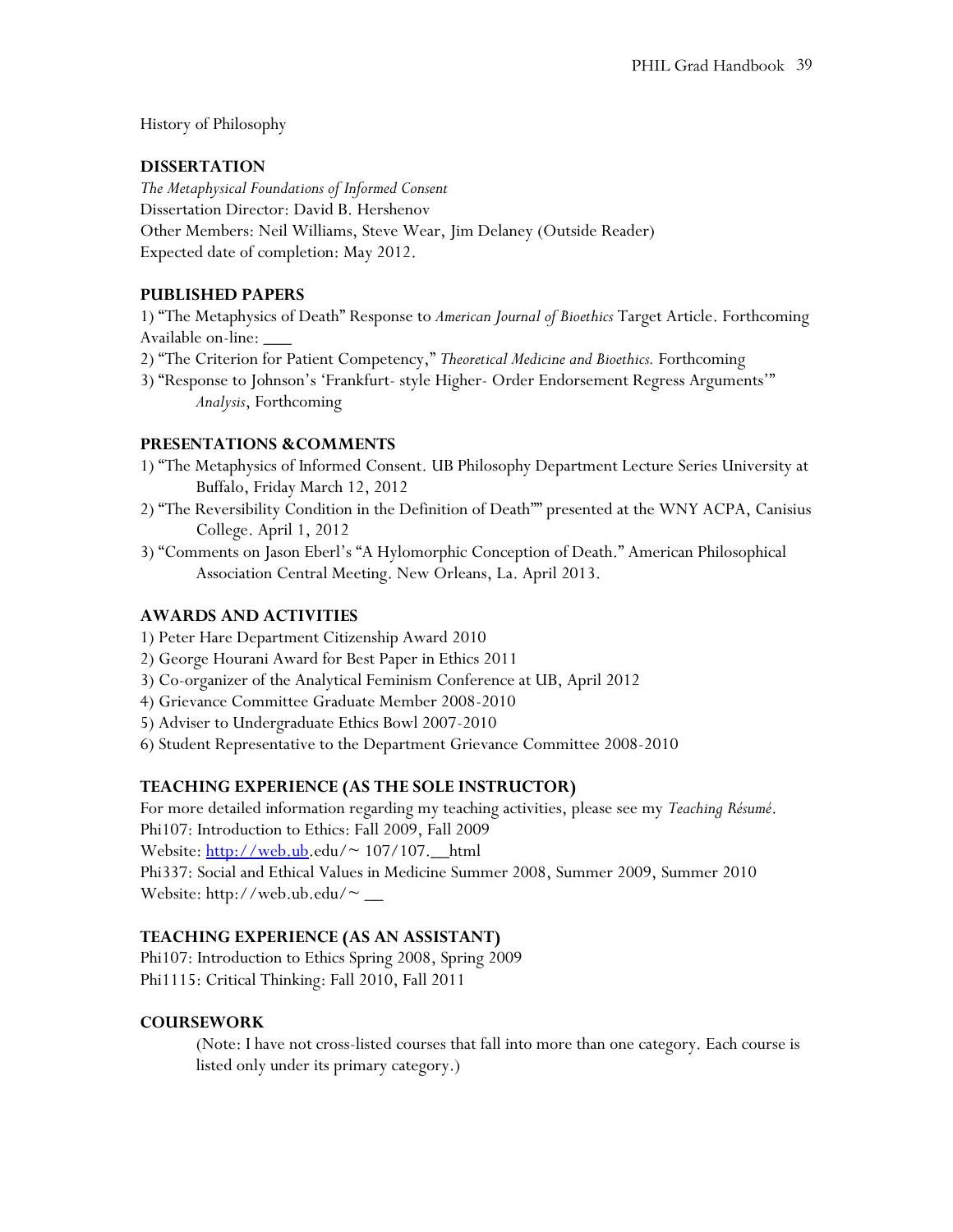# **Ethics and Political Philosophy**

Kant's Ethics: James Lawler: Sp 2010 Topics in Legal Theory: Ken Ehrenberg: Fall 2009 Philosophy of War: Randall Dipert: Spring 2009 Contemporary Political Theory: Richard Cohen: Spring 2009 Ethical Theories: The Particularist Debate: Ken Shockley: Spring 2009 Emmanuel Levinas's Ethics: Richard Cohen. Spring 2009

# **History of Philosophy**

Aristotle: Jiyuan Yu: Spring 2009 Medieval Philosophy: Jorge Gracia: Spring 2009 Aristotle: Jiyuan Yu: Spring 2011 Latin American Philosophy: Jorge Gracia: Spring 2011 Topics in the Philosophy of History: Hilary Kochiras: Spring 2010 Platon: Jiyuan Yu: Spring 2009

# **Language, Logic, Metaphysics, and Philosophy of Science**

Time, Tense and Temporal Perspective: Maureen Donnelly: Spring 2011 Dispositions and Powers: Neil Williams: Independent Study in the Work of the Early Williams: Neil Williams: Spring 2009 History and Philosophy of Logic: John Corcoan: Fall 2011 Metaphysical Foundations of Bioethics: David Hershenov: Fall 2011 Philosophy of Existence: Richard Cohen: Fall 2010 Topics In Logic: Randall Dipert: Spring 2010

# **Epistemology, and Philosophy of Mind**

Contemporary Debates in Epistemology: James Beebe: Spring 2011 Experimental Philosophy: James Beebe: Spring 2009 Computational Theories of Consciousness: Bill Rapaport: Spring 2009

# **REFERENCES (letter of recommendation)**

David Hershenov - dh25@buffalo.edu Neil Williams - new@buffalo.edu Jim Delaney - philojimmy@gmail.com Jiyuan yu - jyyu@buffalo.edu

# **15.9 Other Resources**

<http://www.wikihost.org/w/academe/philosophy> <http://phylo.info/jobs> <http://philosophysmoker.blogspot.com/2009/10/new-philosophy-jobs-wiki.html> <http://academicjobs.wikia.com/wiki/PhilosophyPositions> [Getting a Job in Philosophy](http://philosophy.anu.edu.au/getting-job-philosophy) and [Getting a Job in the USA](http://philosophy.anu.edu.au/getting-job-usa) from the Australian National University

[On the Philosophy Job Market,](http://philosophyofbrains.com/2006/02/01/on-the-philosophy-job-market.aspx) by Gualtiero Piccinini (with comments by others) (2006)